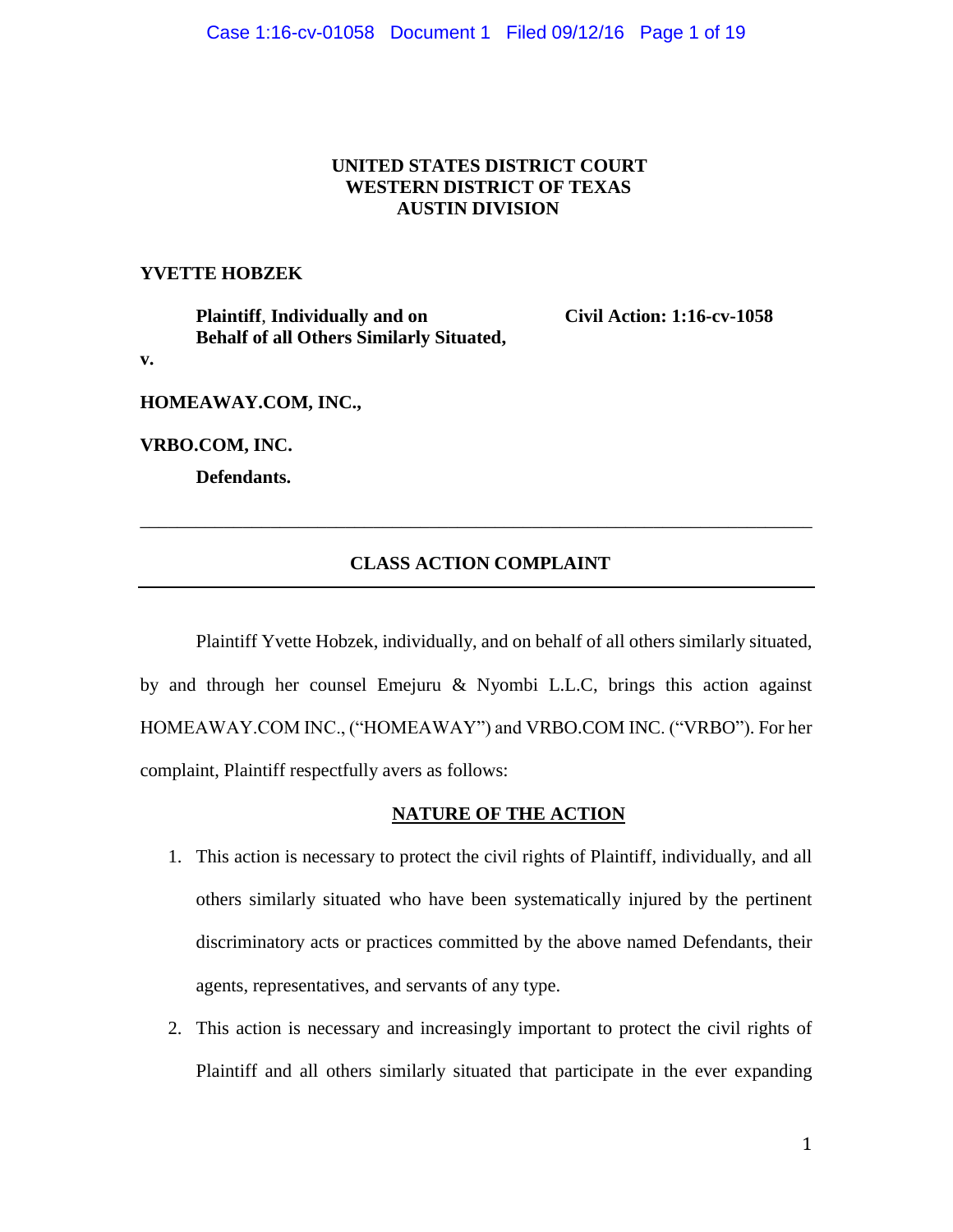"sharing economy," in which mostly web based businesses connect people offering goods and services with other people who want to pay for them.

3. The above name Defendants participate in the sharing economy by offering consumers like Plaintiff the ability to "rent a house for half the price of a hotel."

#### **JURISDICTION**

- 4. Personal jurisdiction exists over Defendants as they conduct business and have the necessary minimum contacts within the State of Texas. The Defendants' principal offices are located in this judicial district.
- 5. Subject matter jurisdiction exists through diversity jurisdiction pursuant to 28.U.S.C. § 1332 as the action is between citizens of different states and the amount in controversy, exclusive of interest and costs, exceeds seventy-five thousand dollars (\$75,000.00).
- 6. This court has jurisdiction over the federal claims asserted herein pursuant to the Class Action Fairness Act, 28, U.S.C.  $\S$  1332(d)(2) as the matter in controversy exceeds the sum or value of \$5,000,000, exclusive of interest and costs. Further, this is a class action in which some members of a class of plaintiffs are citizens of a state different from that of the Defendants.
- 7. Federal question jurisdiction exists because this lawsuit is brought under federal laws pursuant to 28 U.S.C. §1331

#### **VENUE**

8. Venue is proper pursuant to 28 U.S.C. § 1391(b)(1) as Defendants reside and conduct business in this judicial district and have principal offices in this judicial district.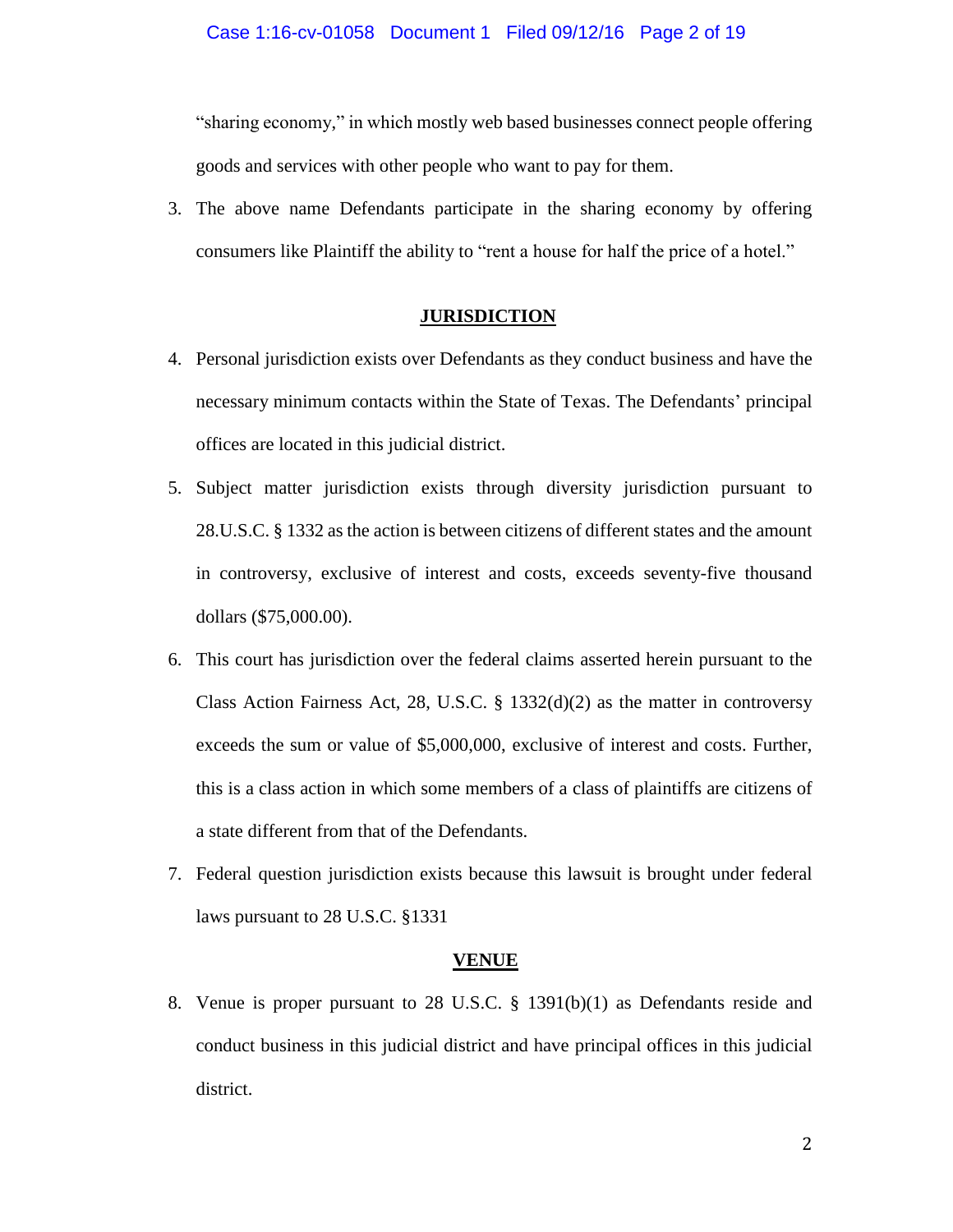#### **PARTIES**

- 9. Plaintiff Yvette Hobzek is a resident of the State of Washington.
- 10. Defendant HOMEAWAY.COM INC. is a duly registered business incorporated in the State of Texas and its principal offices are located at  $1011 \text{ W } 5^{\text{th}}$  Street, Austin, TX 78703-5311.
- 11. Defendant VRBO.COM INC. is a duly registered business incorporated in the State of Texas and its principal offices are located at  $211 \text{ E } 7^{\text{th}}$  Street, Suite 620, Austin, TX 78701-3218.
- 12. Upon information and belief, Defendant VRBO Inc. was in acquired in November 2006 and is now owned by Defendant HOMEAWAY INC.

#### **FACTUAL ALLEGATIONS**

- 13. Plaintiff Yvette Hobzek is a 49-year-old African American real estate professional.
- 14. During the summer[Insert approximate dates] of 2016, Plaintiff began making travel plans for a family vacation to New York City, New York, at the request of her 87-year-old mother who wished to celebrate the monumental birthdays of her 3 children that were turning 50, 65, and 70-years-old, respectively.
- 15. On or about June 23, 2016, Plaintiff accessed Defendants' accommodation website www.vrbo.com that is operated by www.homeaway.com to search for accommodations in New York City for her and her immediate family.
- 16. Defendants' accommodation options offered on their online platform were considerably less expensive and contained a more expansive inventory available for the family members she intended to travel with on the vacation.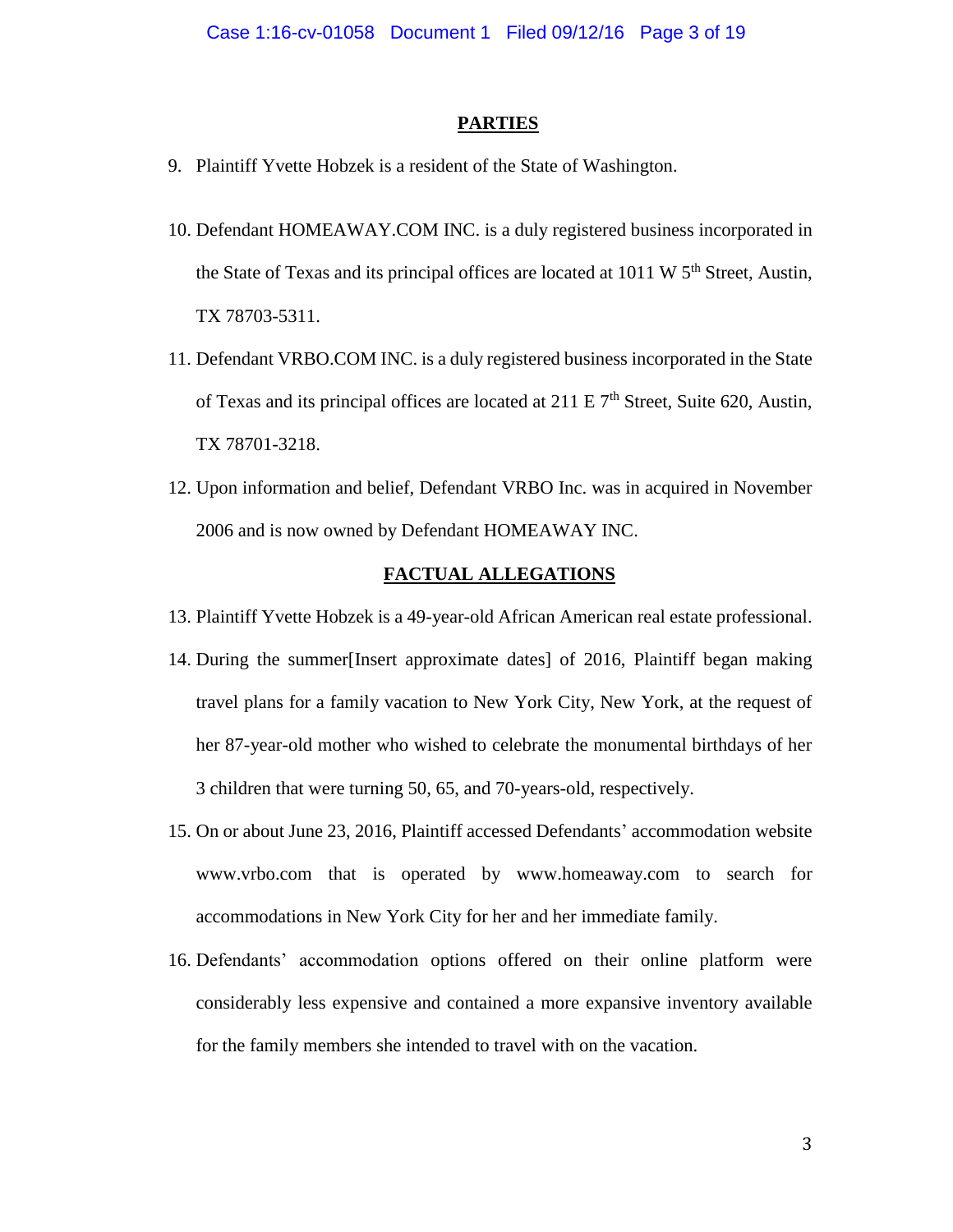- 17. Before she was able to secure accommodations online, Defendants' mandated that Hobzek interact and identify herself online to their property agent. Specifically, Defendants required Ms. Hobzek to fully identify herself to the agent online by disclosing her biological first and last name and to specifically articulate her reasons for seeking accommodations from the Defendants.
- 18. On or about June 29, 2016, Ms. Hobzek identified herself online using her biological first and last name and stated her reasons for seeking accommodations from Defendants in Harlem, New York.
- 19. On or about June 29, 2016, Ms. Hobzek indicated to Defendants' agent that she needed accommodations in New York City for four nights in October 2016 for up to eight guests.
- 20. On June 30, 2016, Ms. Hobzek saw that the property was still available on Defendants' website. As a result, Ms. Hobzek used the "instant book" option and sent in all required payments for the listing.
- 21. On June 30, 2016, Ms. Hobzek received correspondence from Defendants' agent indicating that the property was "unavailable."
- 22. On July 1, 2016, Ms. Hobzek called Defendants directly to tell them that her accommodations request was declined. However, she indicated to Defendants that she did not understand why the property was still available and continued to remain listed on their website as available.
- 23. Defendants' customer service agent or representative told Ms. Hobzek to contact Defendants' property agent directly because perhaps their agent was unaware that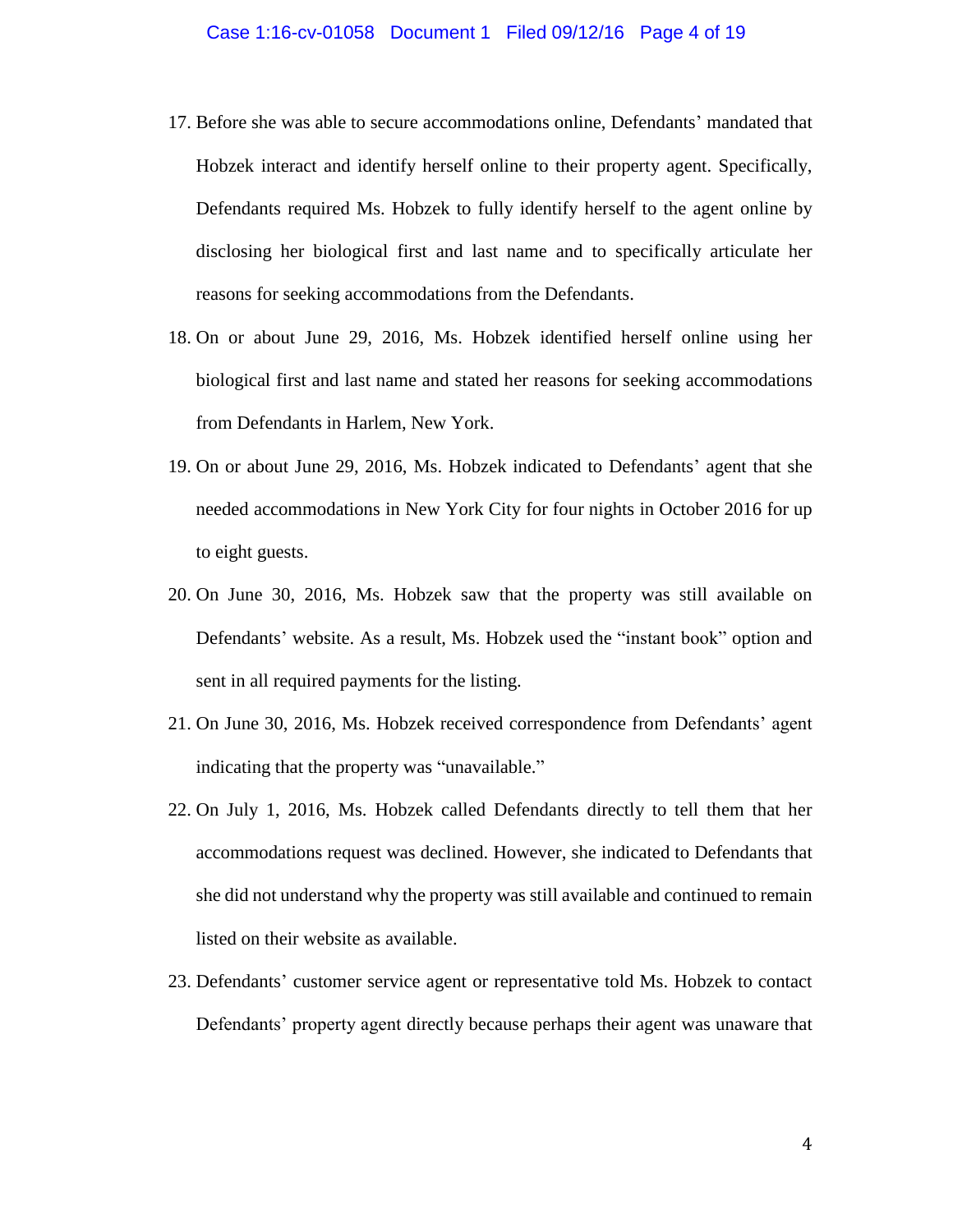#### Case 1:16-cv-01058 Document 1 Filed 09/12/16 Page 5 of 19

he had rejected the same individual that inquired about the townhome property on June 29, 2016. Defendants provided Plaintiff with their agents contact information.

- 24. On July 1, 2016, Ms. Hobzek spoke to Defendants' representative and explained to him that she was the same individual that sent him the initial reservation request on June 29, 2016. Defendants' agent acknowledged receiving the reservation request from Hobzek and knew that Hobzek was the same individual that requested to reserve the brownstone property for October 2016 dates.
- 25. On July 1, 2016, Defendants' agent indicated to Ms. Hobzek that he did not rent to "[her] kind." Hobzek immediately told Defendants' agent that he could not reject her because of her race. However, the agent stated that he could do whatever he wanted to because he was the designated agent for the townhome property listed on Defendants' accommodations website. Hobzek immediately hung up and contacted Defendants' corporate offices.
- 26. The accommodations originally sought by Hobzek for October 2016 would continue to remain listed on Defendants' website as available.
- 27. On July 1, 2016, Defendants sent Ms. Hobzek a complaint form. She filed her formal complaint alleging race discrimination by Defendants' agent on July 14, 2016.
- 28. On August 7, 2016, Defendants contacted Ms. Hobzek via a random marketing solicitation for accommodations in New York City for the dates in October 2016. Coincidentally, the "featured property" shown by Defendants to Hobzek was the same property that she was rejected because of her race.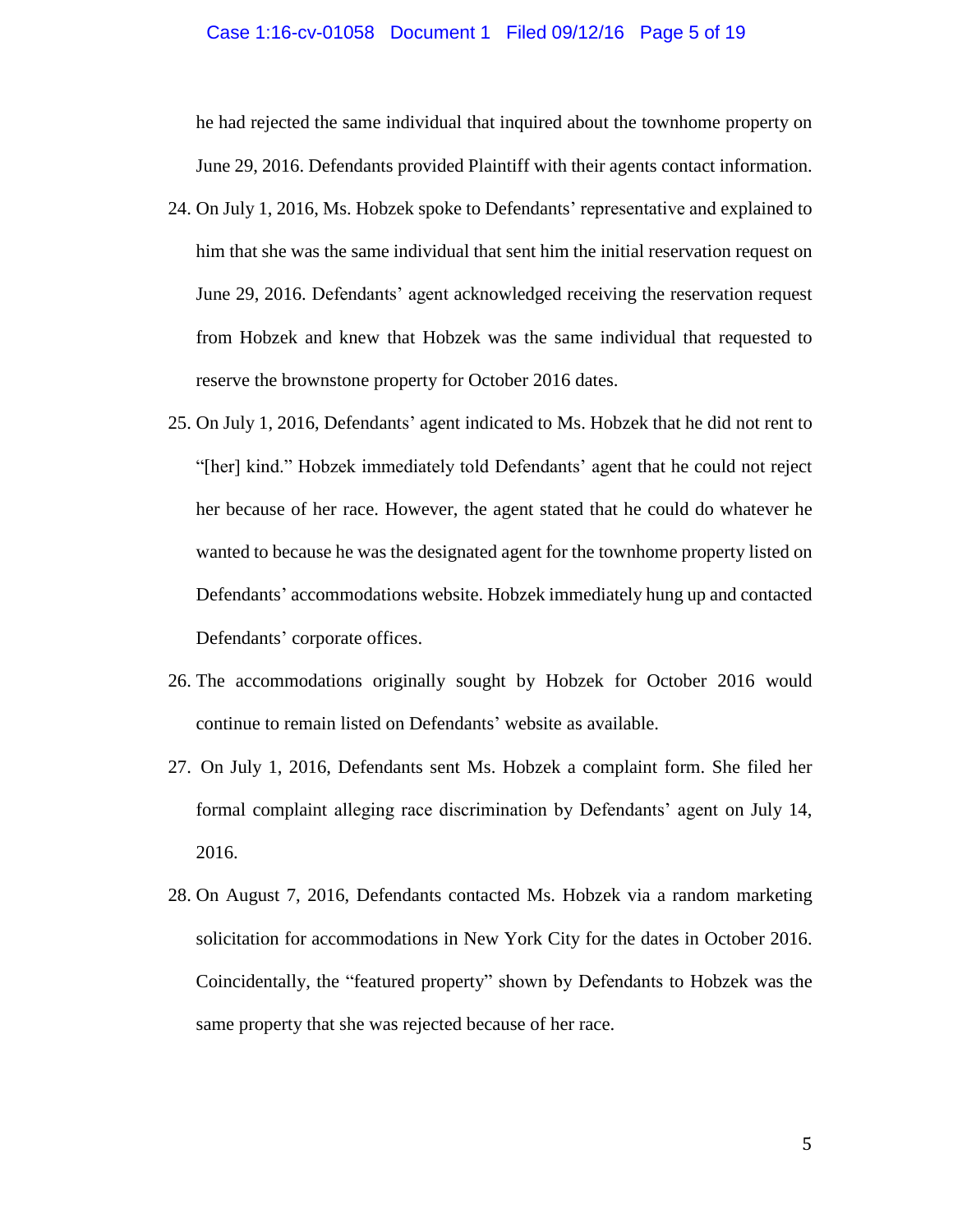- 29. On August 7, 2016, Hobzek contacted Defendants again. The customer service representative informed Plaintiff that Defendants encouraged their property agents or representatives to use social media sites like "Facebook" to locate and identify prospective renters in a similar fashion as conducting a "background check." Subsequently and without coincidence, Ms. Hobzek would see Defendants' agent appear on her Facebook page as a potential 'friend' as a result of Facebook's data algorithms.
- 30. The Defendants' customer service representative further prohibited Ms. Hobzek from leaving a customer service review for the property on their website because Hobzek never completed her booking or stayed at the property for which she was rejected. As a result, she was unable to speak out about the discrimination from Defendants' agent.
- 31. To date, Ms. Hobzek has been relegated to booking a hotel at a much higher price and limited room options for her family celebration.
- 32. Upon information and belief, the same injury has been suffered by persons similarly situated to Ms. Hobzek at the hands of Defendants.
- 33. This same injury has not been suffered by members outside of the protected class.
- 34. Defendants operate as public accommodations and provide the same services as hotels, motels or lodgings. Defendants' agent had no legitimate reason for denying Ms. Hobzek accommodations in the pertinent vacation rental property in New York City. Any asserted reasons were a mere pretext for discrimination.
- 35. At all times pertinent to this action Defendants have not put in place policies and procedures to address grievances and complaints of racial discrimination brought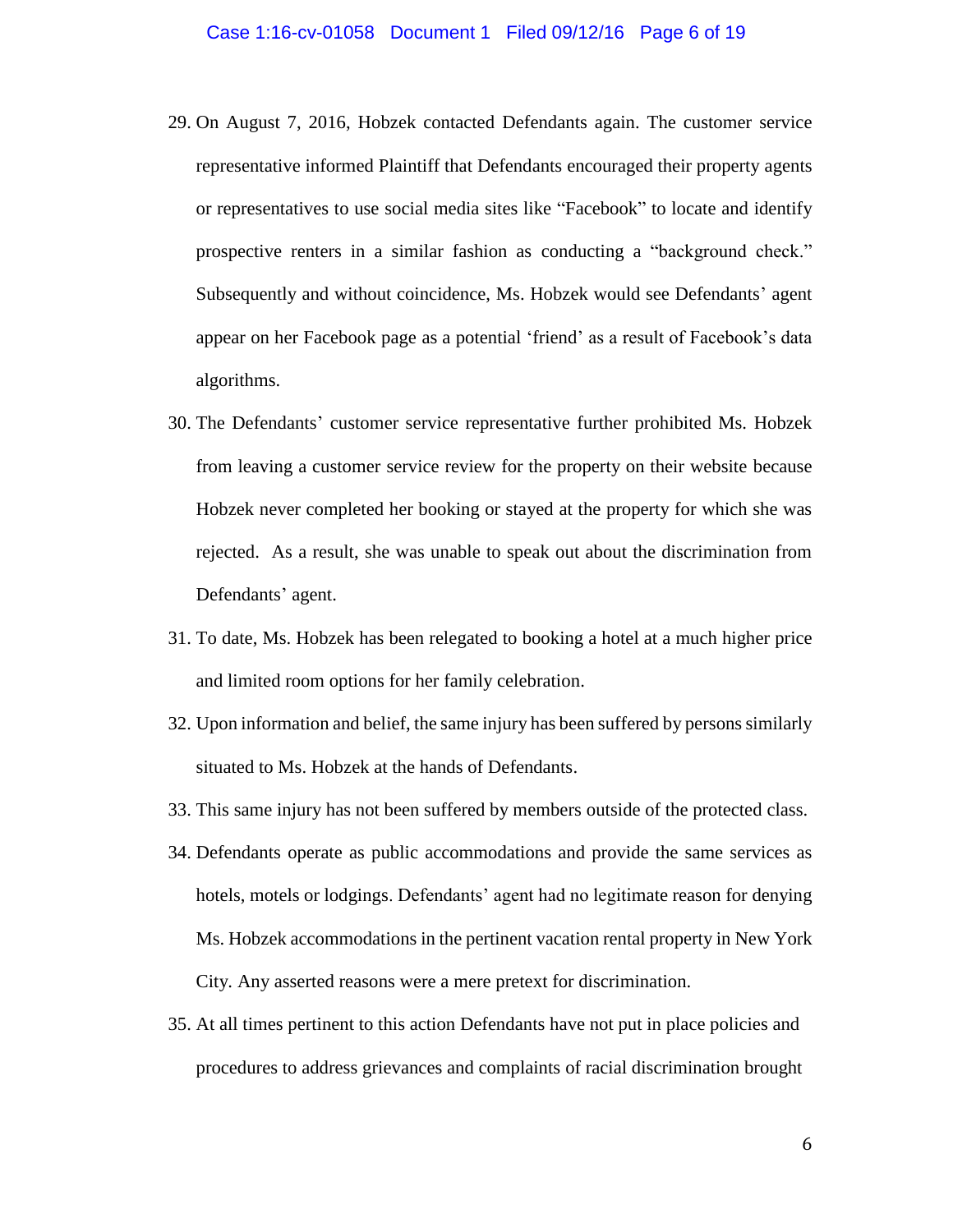#### Case 1:16-cv-01058 Document 1 Filed 09/12/16 Page 7 of 19

by its customers against its agents, representatives, servants, or brokers which has resulted into a continuous cycle flouting fundamental civil rights laws.

#### **CLASS ACTION ALLEGATIONS**

- 36. Plaintiff brings this action on behalf of herself and all otherssimilarly situated under Rule 23 of the Federal Rules of Civil Procedure. She seeks to represent the class of all persons who, in the past, present and future, are unable to secure public accommodations through use of Defendants website platform.
- 37. Plaintiff maintains that pursuant to FRCP 23, the class is so numerous that joinder of all members is impracticable, there are questions of law or fact common to the class; the claims or defenses of the representative party are typical of the claims or defenses of the class; and the representative party will fairly and adequately protect the interests of the class.
- 38. There are many persons (approximately in the thousands), both in Plaintiff's residential district, in regions surrounding Defendant and nationwide who are similarly situated that have been affected and the question to be determined is one of common and general interest to many persons constituting the class to which Plaintiff belongs and the group is so numerous as to make it impracticable to bring them all before the Court, for which reason Plaintiff initiates this litigation for all persons similarly situated pursuant to FRCP 23.
- 39. Joinder is impracticable because membership in the putative class is fluid. Upon information and belief, there are thousands of potential plaintiff's in making it impractical to bring them before this Court. All plaintiffs participate daily in the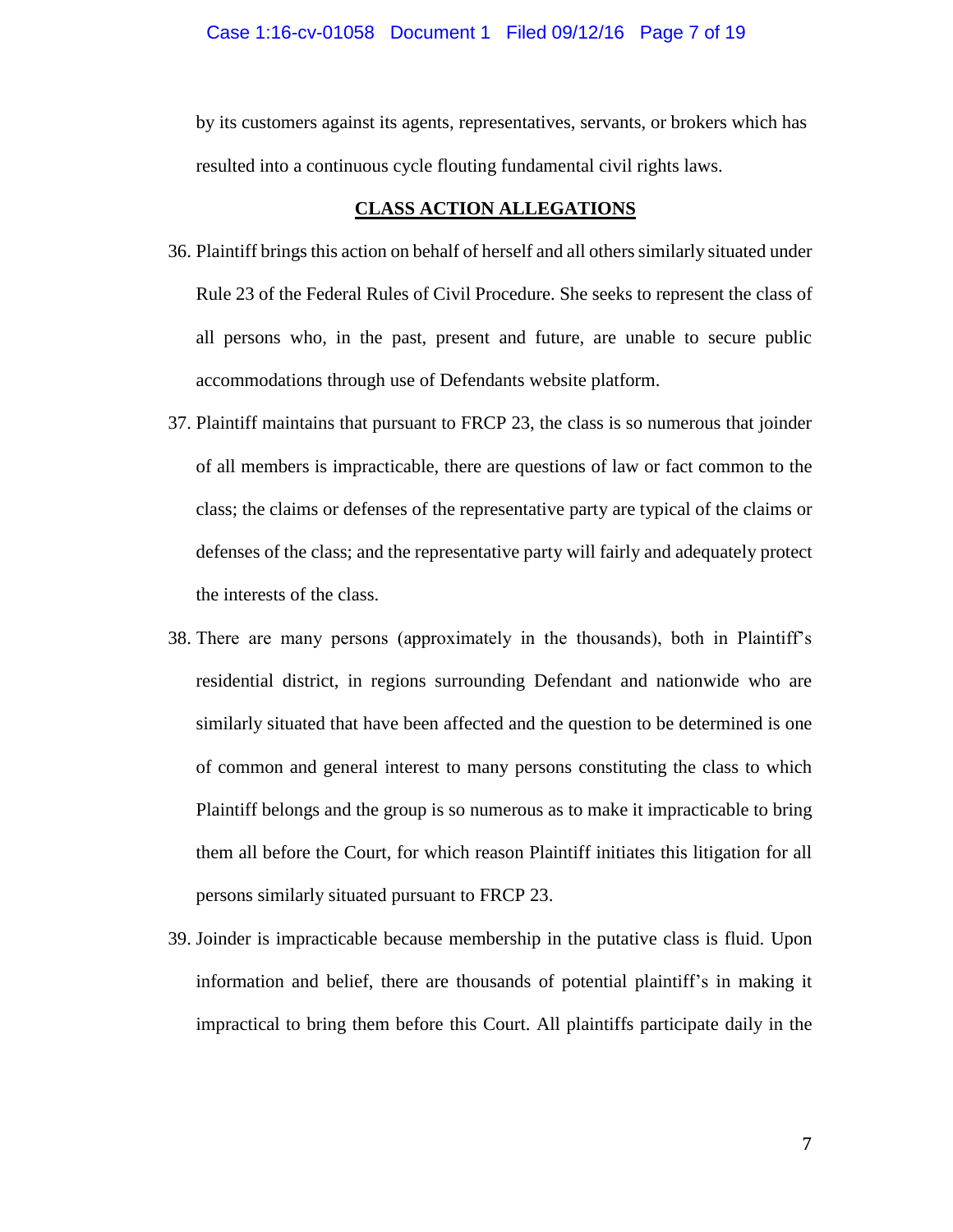#### Case 1:16-cv-01058 Document 1 Filed 09/12/16 Page 8 of 19

new age of the sharing economy, including that of Defendants HOMEAWAY.com Inc. and VRBO.com Inc.

- 40. Upon information and belief, Defendants require each person using its accommodations platform to provide their real or biological names, other identifiable personal information, and to articulate specific reasons for needing public accommodations in order to secure public accommodation.
- 41. Upon information and belief, there have been numerous persons in the protected class, specifically African Americans, in Plaintiff's residential district and in regions surrounding Defendants who are similarly situated and required to use their real or biological names, other identifiable data, and to articulate specific reasons for the public accommodations, in order to secure public accommodations through Defendants. As a result of such discriminatory policy or practice, the parties in the protected class were outright rejected for public accommodations by Defendants.
- 42. The named Plaintiff's claims are typical of the claims of the putative class members, and they have the same interests as all other members of the putative class that they represent. The named Plaintiff's claims arise from the course of conduct as claims of the putative class, and their claims are based on the same legal theories as those of the putative class.
- 43. Upon information and belief, there have been numerous persons in the protected class, specifically African Americans, in Plaintiff's residential district and in regions surrounding Defendants who are similarly situated that complained of the discriminatory practice and intentional discrimination by Defendants and were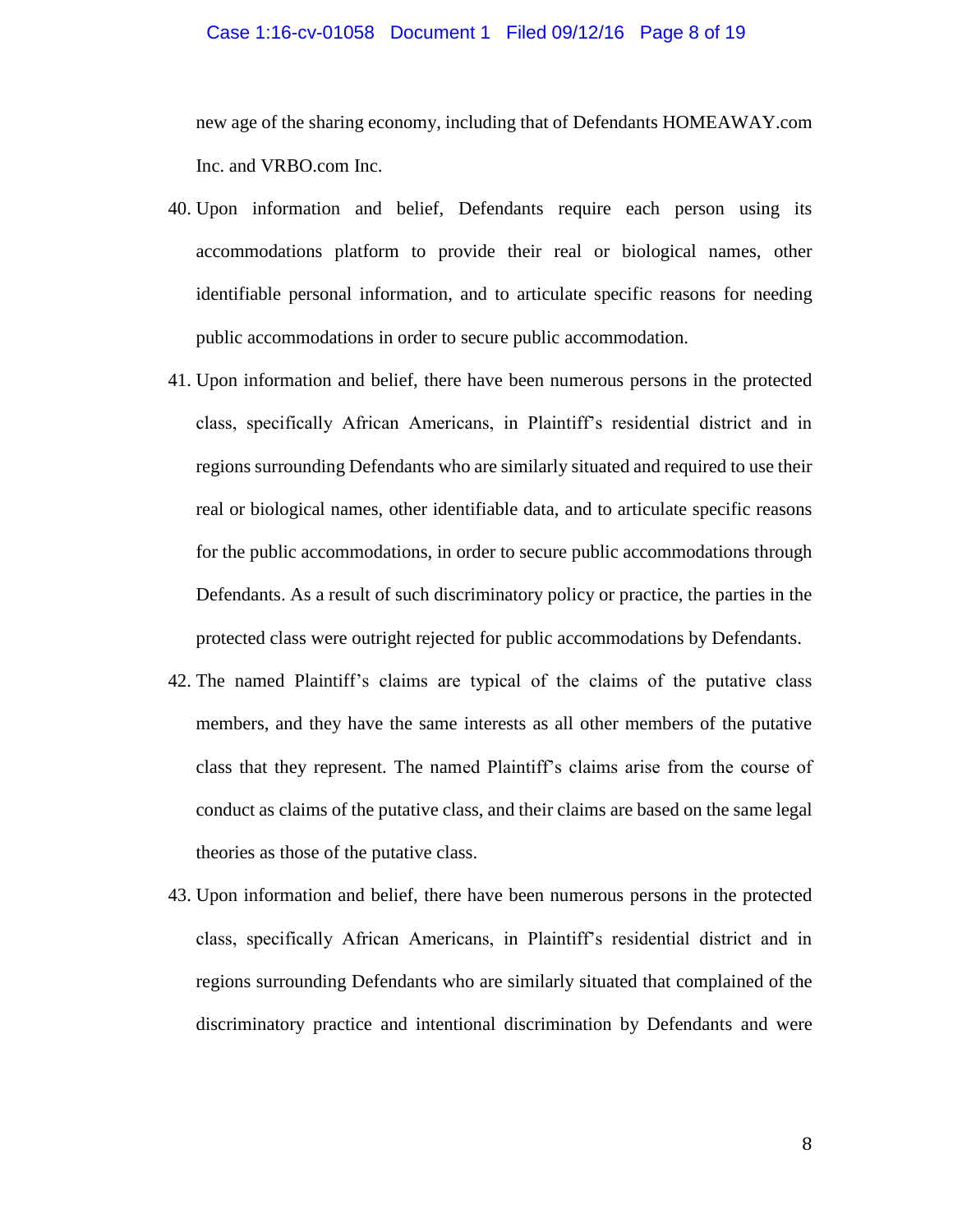#### Case 1:16-cv-01058 Document 1 Filed 09/12/16 Page 9 of 19

continuously ignored by Defendants, its agents, representatives, servants, employees and/or brokers after the complaint was made.

- 44. Upon information and belief, there have been numerous persons in the protected class, specifically African Americans, in Plaintiff's residential district and in regions surrounding Defendant that were subjected to the same discriminatory practices by Defendant and suffered the same type of harm because of Defendants discriminatory practices and policies.
- 45. The policies and procedures of Defendants which require persons booking accommodation with Defendants' agents, brokers, representatives or servants to use their real or biological names, other identifiable personal information and to articulate reasons for needing public accommodations, have resulted into numerous members in the protected class (African Americans) being denied accommodations around the country. This adverse impact has not been suffered by non-members of the protected class.
- 46. Defendants' policy and practice of using third party data brokers like Facebook to gather personal identifying information such as photographic and visual representation of a customer, coarse-grain analysis of customer traits and biological names causes an adverse disparate impact on members of the protected class-African Americans including Plaintiff Hobzeck individually. This adverse disproportionate impact is not suffered by members outside the protected class.
- 47. Defendants' policy and practice of continuously marketing vacation rental properties as available despite previously having selectively rejected customers for the same time blocks perpetuates an adverse disproportionate impact on members

9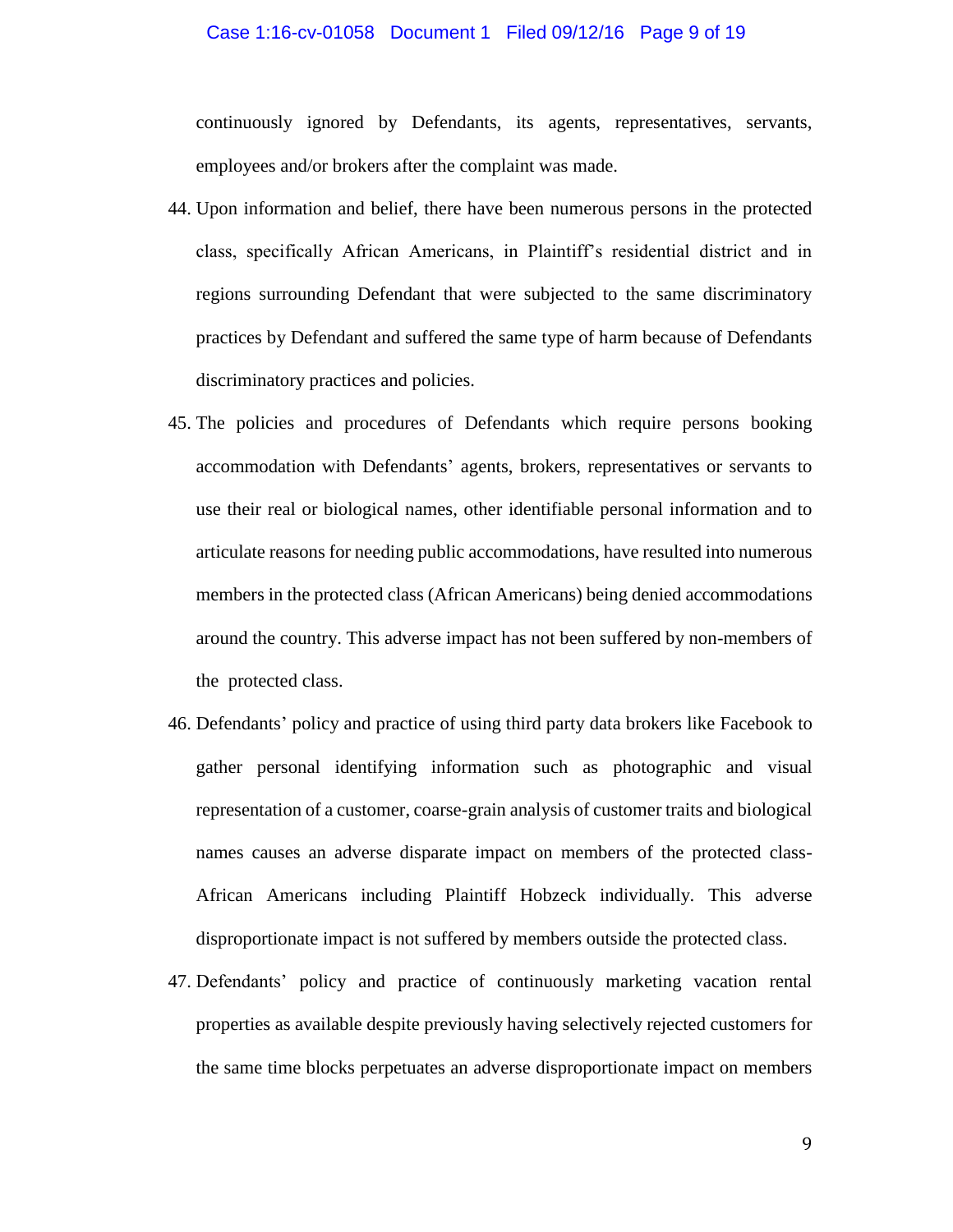#### Case 1:16-cv-01058 Document 1 Filed 09/12/16 Page 10 of 19

of the protected class. This policy does not adversely affect non-members of the protected class.

- 48. Defendants' policy of not addressing complaints of discrimination lodged against its agents or representatives by customers creates an adverse disproportionate impact against members in the protected class. This does not affect non-members of the protected class.
- 49. Detailed statistical data resulting from a January 6, 2016 Harvard University study has demonstrated that conduct, policies or practice from a similar platform as Defendants [Sharing Economy Accommodations Platform] have and continue to disproportionally disenfranchise African Americans from seeking public accommodations. See Exhibit 1.
- 50. Issues and questions of law and fact common to the members of the class predominate over questions affecting individual members and the claims of Plaintiffs are typical of the claims of the proposed class. Specifically, issues and questions of law and fact include allegations for violation of Title II of the Civil Rights Act of 1964, violation of Federal Civil Rights Statute 42 U.S.C. § 1981, violation of Fair Housing Act, Disparate Treatment and Disparate Impact in violation of the Fair Housing Act, Title II of the Civil Rights Act of 1964 and Federal Civil Rights Statute 42 U.S.C § 1981.
- 51. The action raises issues and questions of law and fact, which are common to the class members, including, but not limited to: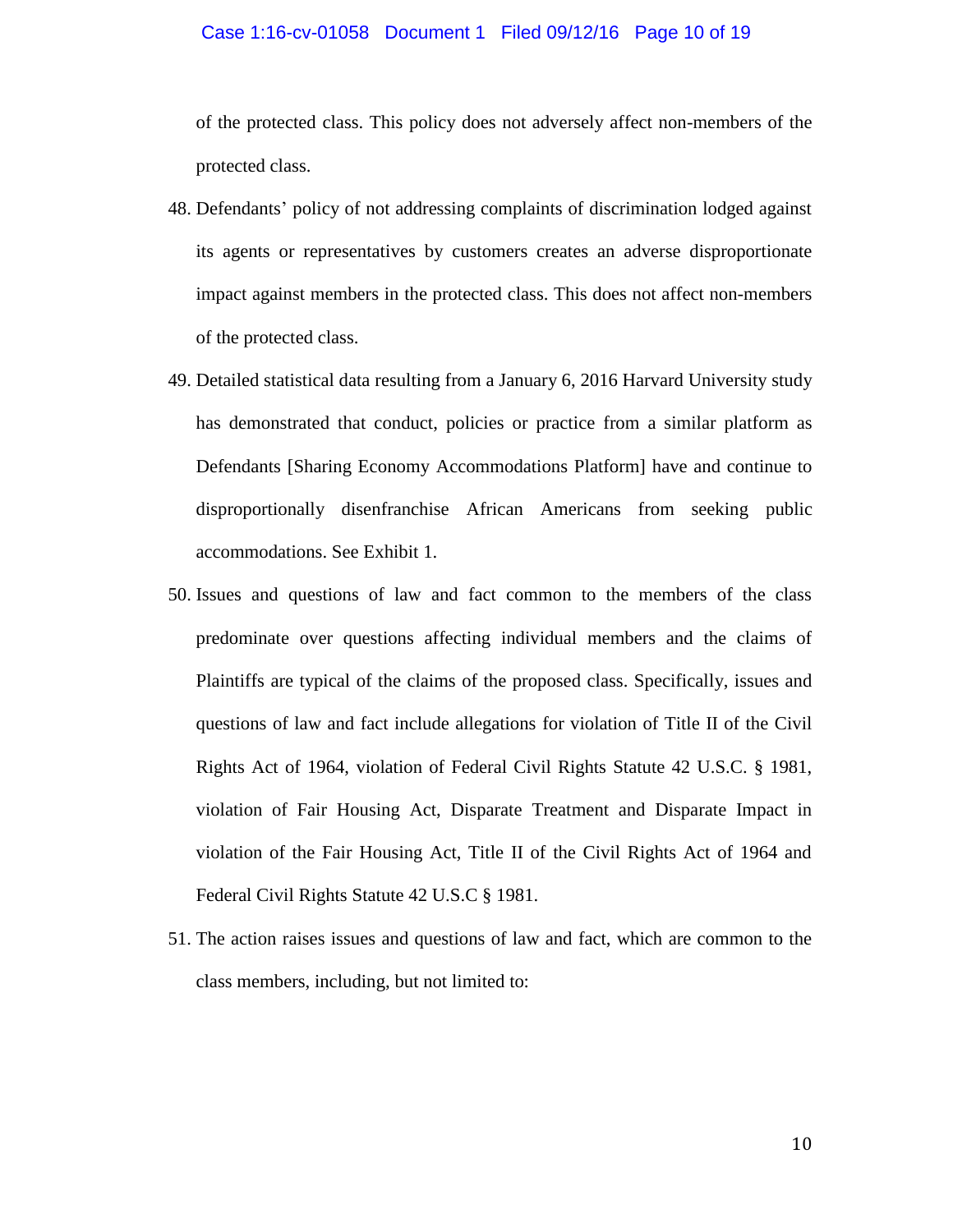- a. Whether Defendants knew or should have known of the discriminatory disparate treatment and disparate impact of it policies and practices upon members of the protected class compared to non-members.
- b. Whether class members have systematically complained of the discriminatory treatment and adverse impact of Defendants' policies and practices.
- c. Whether Defendants subsequently did nothing or ignored complaints of discrimination by class members because of its policies and practices at all times pertinent to this action.
- d. Whether the Defendants requirement that booking guests use biological names and articulating reasons for accommodations enables an adverse discriminatory impact on the protected class.
- e. Whether Defendants use of third party data brokers like Facebook to provide their agents or representatives with customer traits enables race discrimination.
- f. Whether at all times pertinent to this action Defendants maintained procedures to address grievances concerning civil rights violations brought by members of the protected class against Defendants,' and their agents, employees, brokers, or representatives of any type.
- g. Whether class members have suffered damages because of Defendants' pertinent discriminatory practices and policies.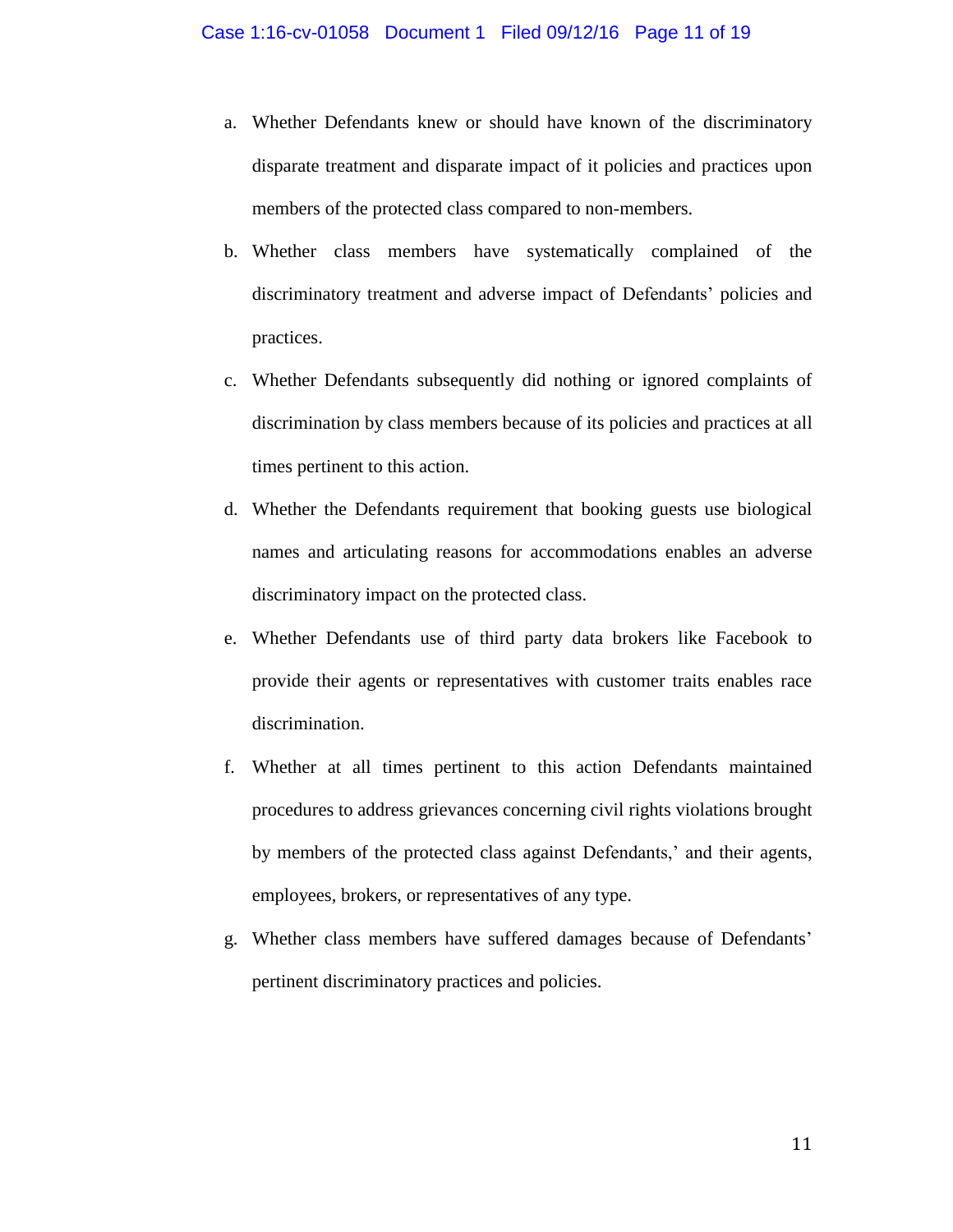- h. Whether members of the protected class have been disparately treated by Defendants,' agents, representatives, employees compared to non-members of the class in the provision of public accommodation.
- i. Whether the class is entitled to exemplary damages.
- j. Whether the class is entitled to injunctive relief pursuant to FRCP Rule 23.
- 52. The questions of law and fact common to the members of the class predominate over any questions affecting only individual members, including legal and factual issues relating to liability of damages and relief sought.
- 53. The maintenance of this litigation as a class action will be superior to the other methods of adjudication in promoting the convenient administration of justice.
- 54. Plaintiff and all others similarly situated maintain this action and seek relief under FRCP 23(b)(1).
- 55. Plaintiff and all others similarly situated maintain this action and seek relief under FRCP 23(b)(2).
- 56. In the alternative, Plaintiff and all others similarly situated maintain this action and seek relief under FRCP 23(b)(3) because the questions of law or fact common to class members predominate over any questions affecting only individual members and that a class action is superior to other available methods for fairly and efficiently adjudicating the controversy.
- 57. Plaintiff Yvette Hobzek will fairly and adequately assert and protect the interests of the class because her claims are representative of and co-extensive with the claims of the class. The discriminatory policies, practices, and conduct of Defendants have directly affected Hobzek.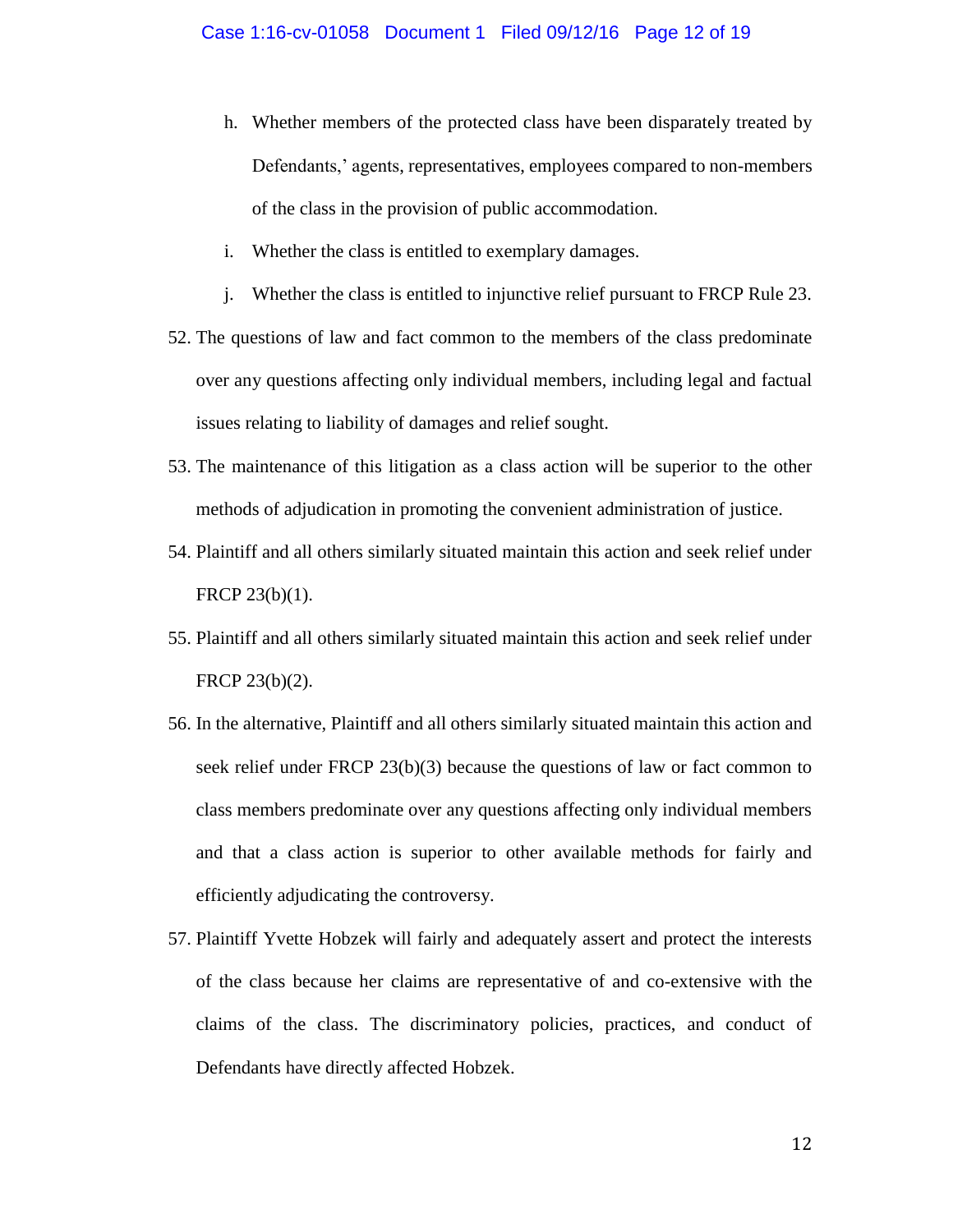#### **COUNT 1**

#### **VIOLATION OF TITLE II OF THE CIVIL RIGHTS ACT OF 1964**

- 58. Plaintiff incorporates by reference all paragraphs of this Complaint as though fully stated herein *seriatim*
- 59. Title II of the Civil Rights Act of 1964 explicitly prohibits discrimination in places of public accommodation, such as hotels, motels, restaurants, movie theatres and sports arenas.
- 60. Defendants are an establishment affecting interstate commerce or supported in their activities by the State as places of public accommodation and lodgings.
- 61. Specifically, Defendants operate as is an inn, hotel, motel or other establishment, which provides lodging to transient guests.
- 62. Plaintiff Yvette Hobzek was denied full and equal enjoyment of the goods, services, facilities, privileges, advantages, and accommodations of the public accommodation as defined in the sections of this count because of her race as an African American. The same discriminatory actions have been unleashed on persons who are similarly situated to Plaintiffs.
- 63. **WHEREFORE,** for the claim of Violation of Title II of the Civil Rights Act of 1964, Plaintiff, individually, and on behalf of others prays for judgment against Defendants for all damages allowable by law, including injunctive, statutory damages, compensatory damages, punitive damages, pre-judgment interest at the legal rate, post-judgment interest at the judgment rate, attorney's fees as may be awarded by the Court, the costs of this action, equitable relief, and such other and further relief as may appear warranted by this action.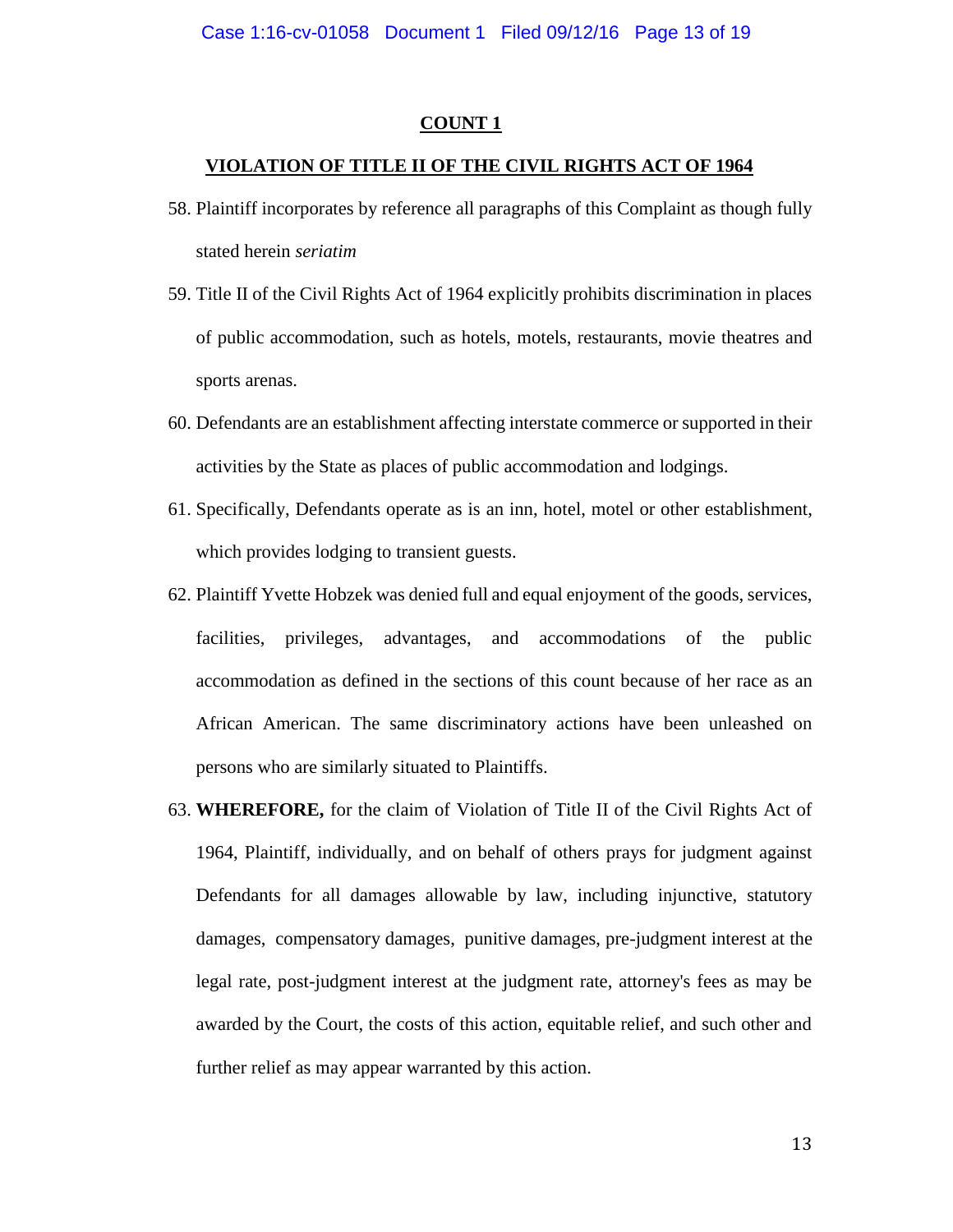#### **COUNT II**

#### **VIOLATION OF FEDERAL CIVIL RIGHTS STATUTE 42 U.S.C. § 1981**

- 64. Plaintiff incorporates by reference all paragraphs of this Complaint as though fully stated herein *seriatim*
- 65. By the above acts, Defendants violated 42 U.S.C § 1981 by discriminating against Plaintiff individually and others similarly situated because of her race as an African American [black].
- 66. Section 1981 guarantees freedom from racial discrimination in the making, enforcement, performance, modification, and termination of contracts.
- 67. Section 1981 also guarantees enjoyment of all benefits, privileges, terms, and conditions of the contractual relationship.
- 68. Plaintiff's use of the Defendants' service for housing accommodation falls under section 1981 protection.
- 69. Defendants' agent or employee refused to provide rental accommodations to Plaintiff because she was African American.
- 70. Defendants' agent, representative, servant or employee purposefully and intentionally discriminated against Plaintiff because of her race. Any reasons given by Defendants' agent were a mere pretext for discrimination.
- 71. **WHEREFORE,** for the claim of violation of Federal Civil Rights Statute 42 U.S.C.§ 1981, Plaintiff, individually and on behalf of others prays for judgment against Defendants for all damages allowable by law, including injunctive relief, statutory damages, unlimited compensatory damages, punitive damages, prejudgment interest at the legal rate, post-judgment interest at the judgment rate,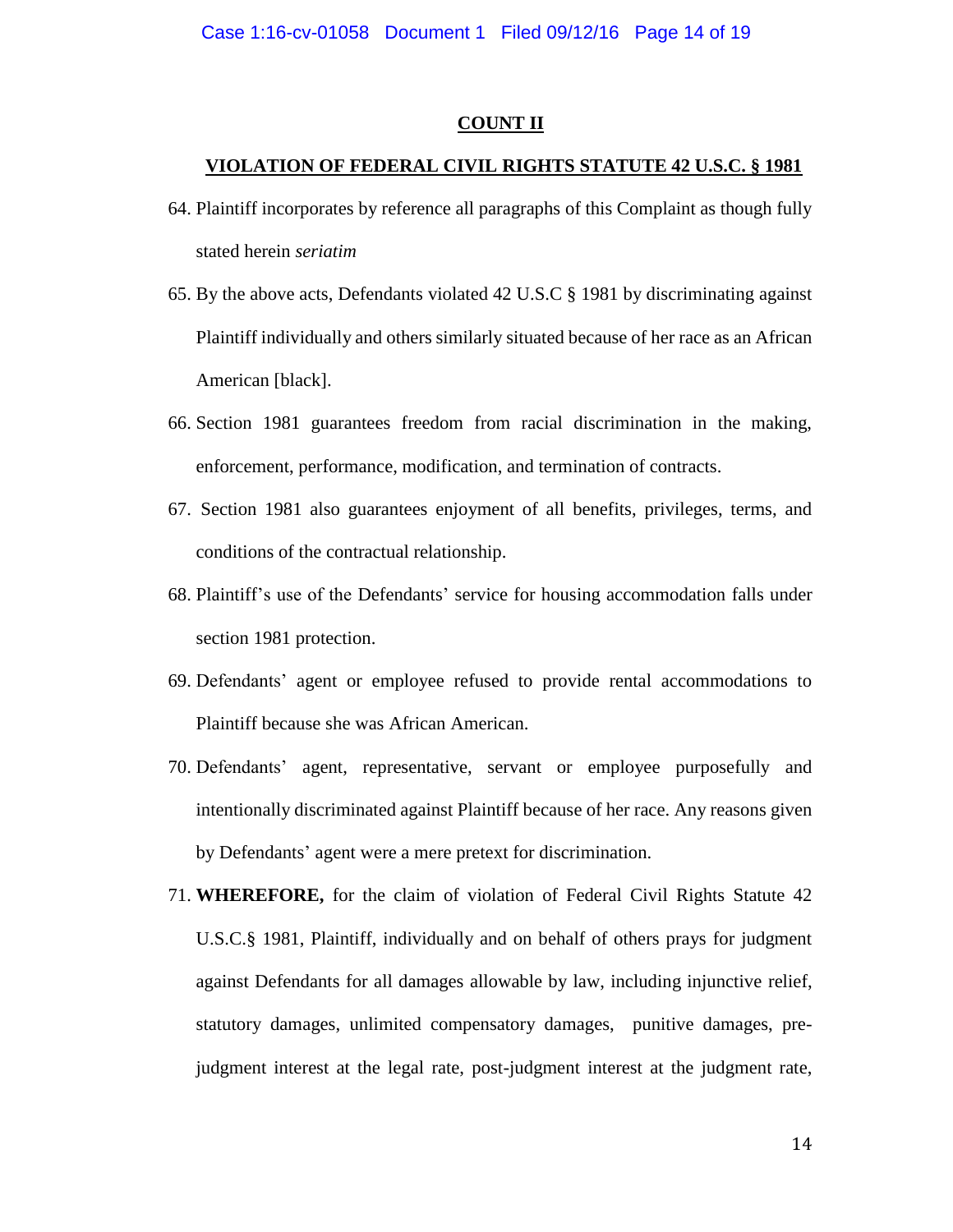attorney's fees as may be awarded by the Court, the costs of this action, equitable relief, and such other and further relief as may appear warranted by this action.

#### **COUNT III**

#### **VIOLATION OF THE FAIR HOUSING ACT**

- 72. Plaintiff incorporates by reference all paragraphs of this Complaint as though fully stated herein *seriatim*.
- 73. The Fair Housing Act prohibits discriminatory practices on the basis of race by housing agents for rental accommodations.
- 74. By the above acts, Defendants violated 42 U.S.C. § 3604(a), 3604(b), and, 3604 (d).
- 75. Specifically, Defendants' agent was not truthful in disclosing information concerning the availability of housing. Any reasons given by Defendants' agent were a mere pretext for discrimination.
- 76. Plaintiff was the object of a misrepresentation made unlawful under the Fair Housing Act and suffered the precise injury that the statute was designed to guard against.
- 77. **WHEREFORE,** for the claim of violation of the Fair Housing Act, Plaintiff, individually and on behalf of others prays for judgment against Defendants for all damages allowable by law, including injunctive, statutory damages, compensatory damages, punitive damages, pre-judgment interest at the legal rate, post-judgment interest at the judgment rate, attorney's fees as may be awarded by the Court, the costs of this action, equitable relief, and such other and further relief as may appear warranted by this action.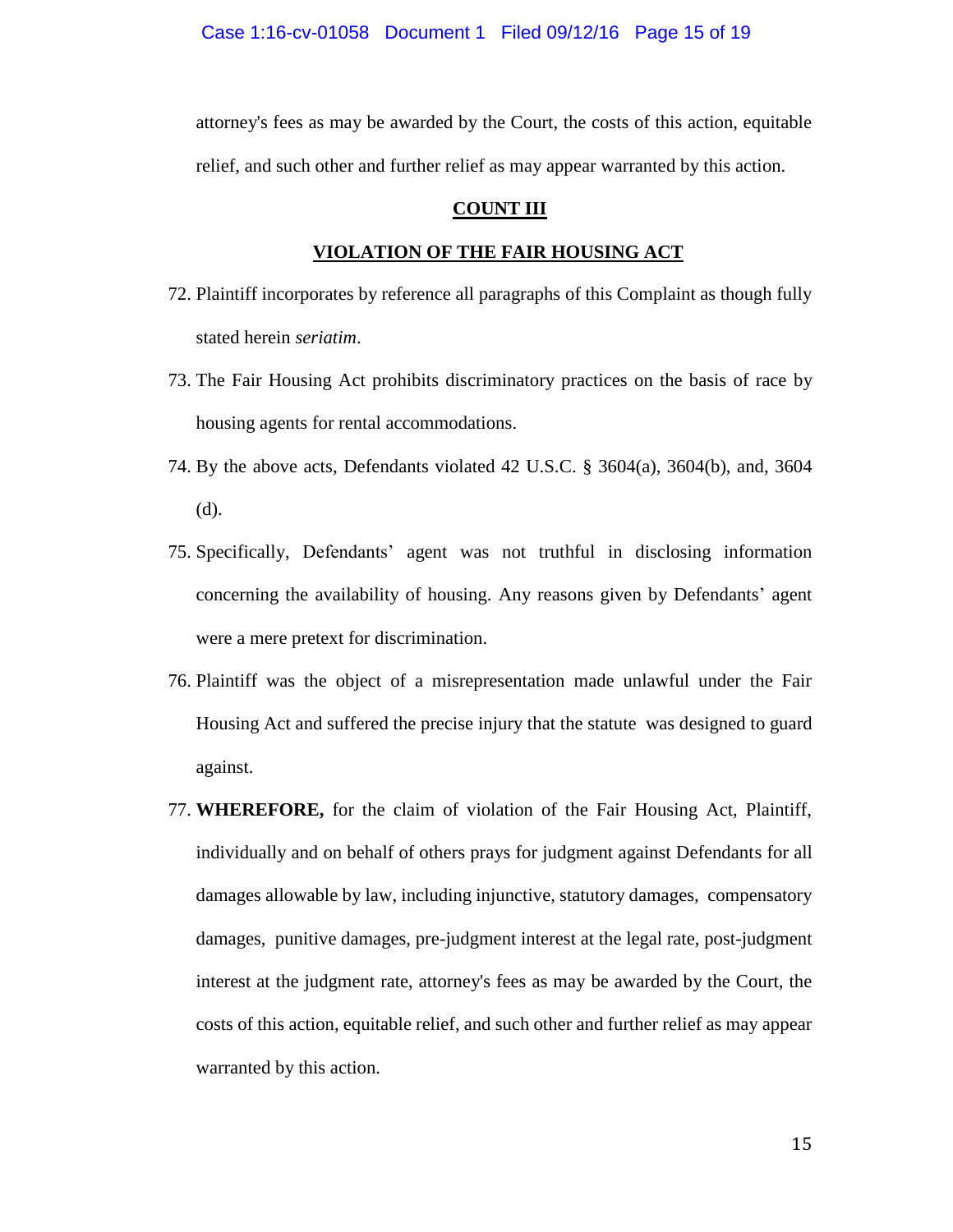#### **COUNT IV**

# **DISPARATE IMPACT IN VIOLATION OF THE FAIR HOUSING ACT, TITLE II OF THE CIVIL RIGHTS ACT OF 1964, AND FEDERAL CIVIL RIGHTS STATUTE 42 U.S.C. § 1981**

- 78. Plaintiff incorporates by reference all paragraphs of this Complaint as though fully stated herein *seriatim*.
- 79. By the above acts, Defendants' policies and practices have created a disproportionate adverse effect and segregative effect on African Americans.
- 80. Defendants' policies and procedures that require booking customers to use biological names, other personal identification, and forces putative class members to articulate their reasons for seeking public accommodations have a disproportionate adverse impact on African Americans, the protected class, as compared to non-members of the protected class. Defendants do not have a business necessity for using such policies and procedures.
- 81. Defendants' policy and practice of using third-party data brokers like Facebook to determine customer traits creates an adverse disproportionate impact on members of the protected class including Ms. Hobzek individually. This adverse impact is not suffered by non-members of the protected class.
- 82. Defendants' policy of allowing continuous marketing of vacation rentals despite previous denials for the same time blocks results into "*selective contracting*" which disproportionately affects members of the protected class. This adverse impact is not suffered by non-members of the protected class.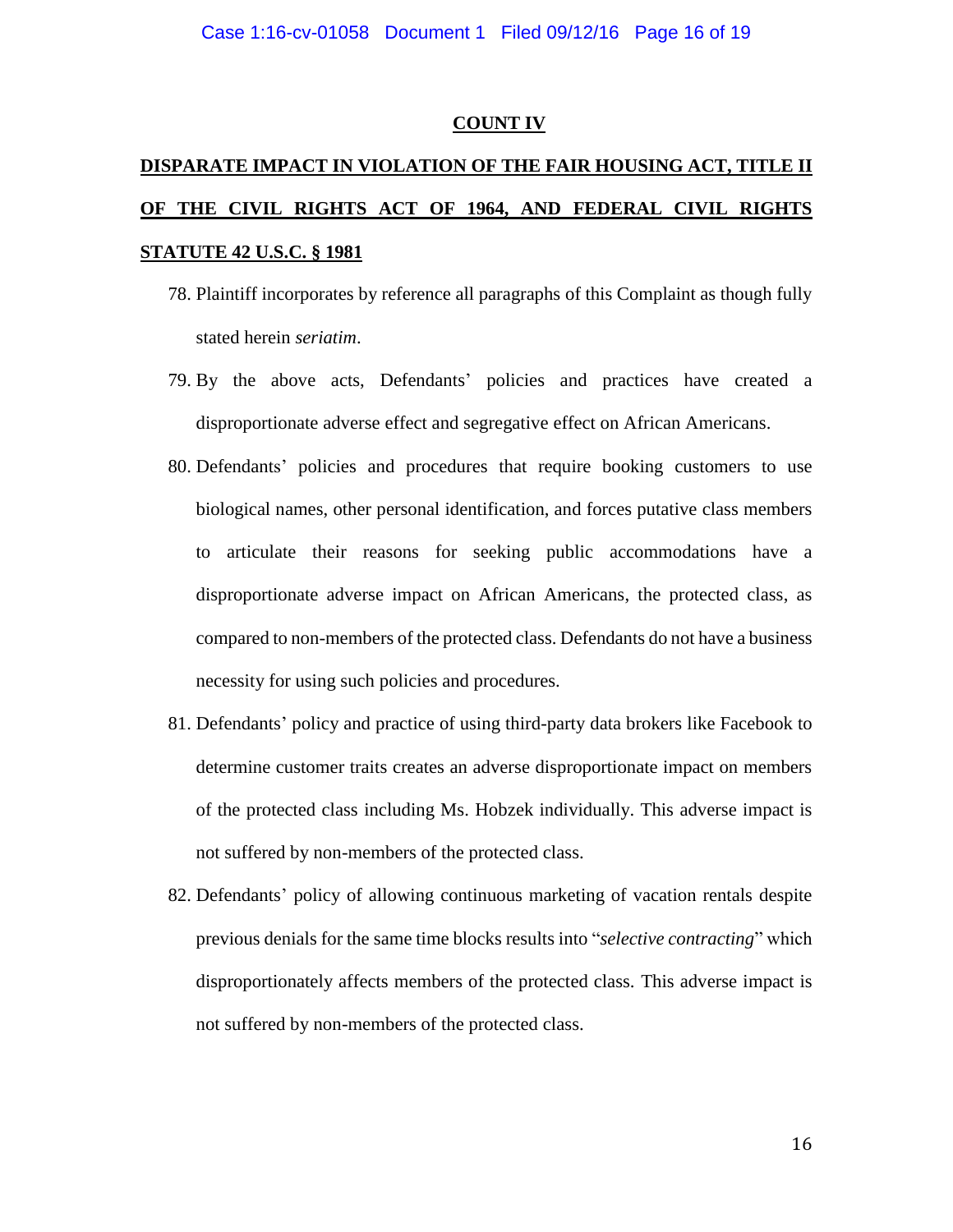- 83. Defendants' failure to address complaints of racial discrimination brought against its agents or representatives by customers enables discrimination and has an adverse impact on members of the protected class.
- 84. By the above acts, Defendants' policy or practice perpetuates segregation and thereby prevents interracial association.
- 85. **WHEREFORE,** for the Disparate Impact claim pursuant to the Fair Housing Act, Title II of the Civil Rights Act of 1964, and Federal Civil Rights Statute 42 U.S.C. §198, Plaintiff, individually and on behalf of others prays for judgment against Defendants for all damages allowable by law, including injunctive, statutory damages, compensatory damages, punitive damages, pre-judgment interest at the legal rate, post-judgment interest at the judgment rate, attorney's fees as may be awarded by the Court, the costs of this action, equitable relief, and such other and further relief as may appear warranted by this action.

#### **COUNT V**

# **DISPARATE TREATMENT IN VIOLATION OF THE FAIR HOUSING ACT, TITLE II OF THE CIVIL RIGHTS ACT OF 1964, AND FOR VIOLATION OF FEDERAL CIVIL RIGHTS STATUTE 42 U.S.C. § 1981**

- 86. Plaintiff incorporates by reference all paragraphs of this Complaint as though fully stated herein *seriatim*.
- 87. By the above acts, the Defendants, their agents, representatives, servants, or brokers intentionally discriminated when their representative denied Plaintiff and others similarly situated accommodations based on race.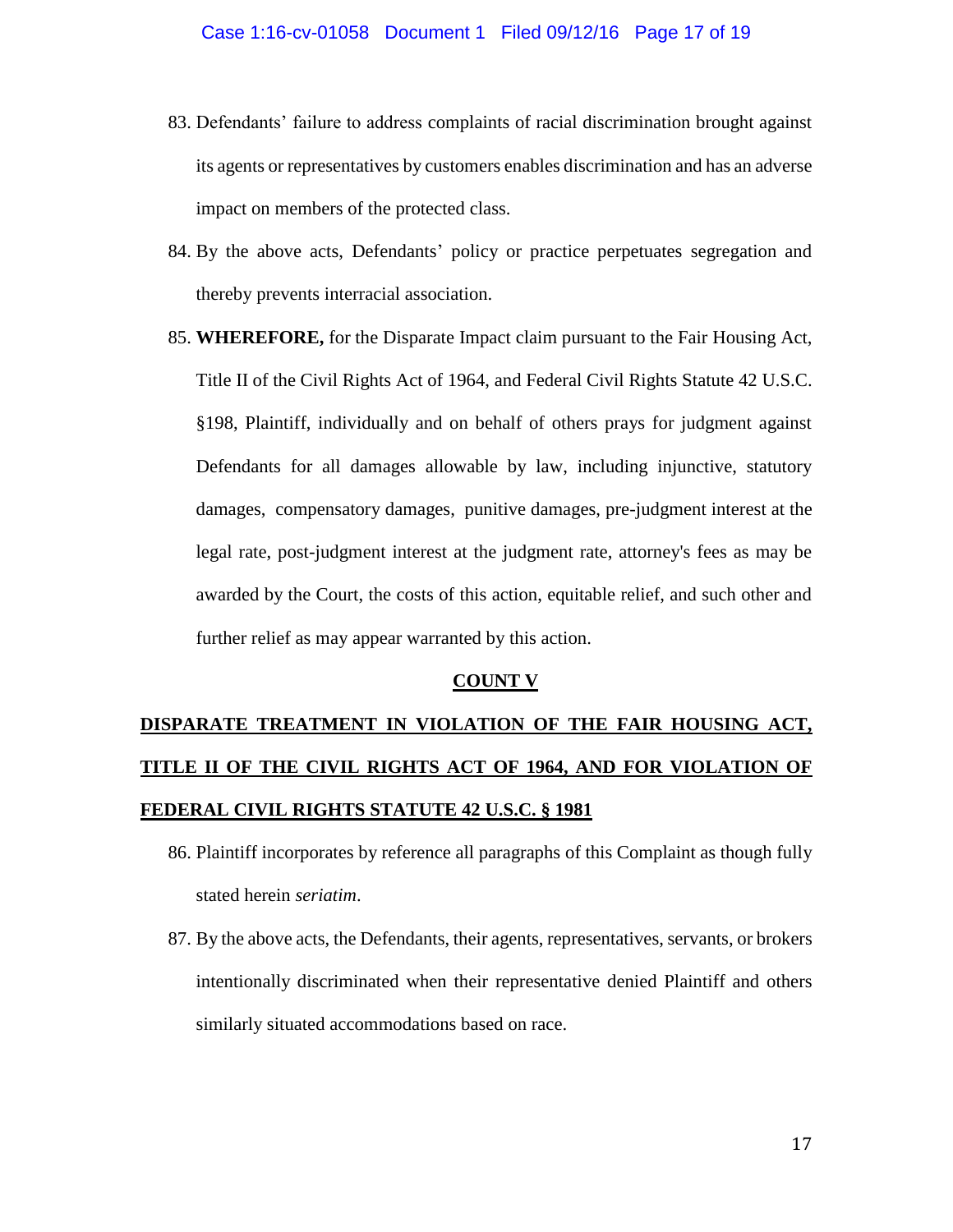- 88. Plaintiff presents an inference of discrimination for which Defendants do not and cannot offer a legitimate non-discriminatory reason for their actions.
- 89. **WHEREFORE,** for the Disparate Treatment claim pursuant to the Fair Housing Act, Title II of the Civil Rights Act of 1964, and Federal Civil Rights Statute 42 U.S.C. §1981, Plaintiff, individually and on behalf of others prays for judgment against Defendants for all damages allowable by law, including injunctive, statutory damages, compensatory damages, punitive damages, pre-judgment interest at the legal rate, post-judgment interest at the judgment rate, attorney's fees as may be awarded by the Court, the costs of this action, equitable relief, and such other and further relief as may appear warranted by this action.

#### **PRAYER FOR RELIEF**

WHEREFORE, Plaintiff, Yvette Hobzek, and on behalf of all others similarly situated prays for judgment in her favor and against Defendants for: any and all damages acceptable by law, including compensatory damages, statutory damages, punitive damages, pre-judgment interest at the legal rate, post-judgment interest at the judgment rate, attorney's fees as may be awarded by the Court, the costs of this action, equitable relief, relief pleaded in the preceding paragraphs, injunctive relief and such other and further relief as Plaintiff may be entitled to by bringing this action.

#### **JURY DEMAND**

#### **PLAINTIFF DEMANDS A TRIAL BY JURY IN THIS CASE**

Respectfully submitted on this  $12<sup>th</sup>$  day of September 2016.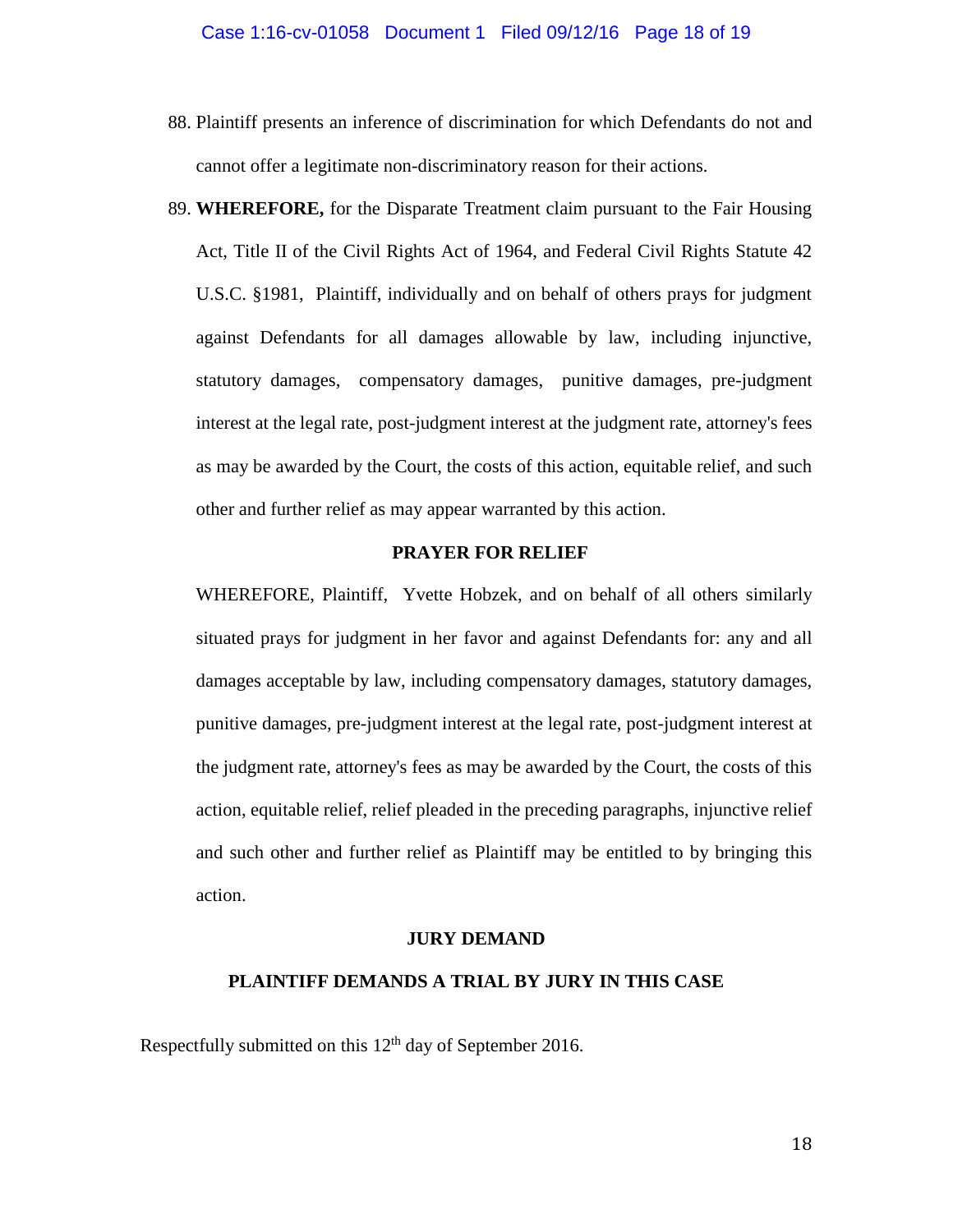### **EMEJURU & NYOMBI LLC**

By: */ s /* Ikechukwu Emejuru\_\_\_\_

 Ikechukwu "Ike" Emejuru, Esq, Bar No. 19262 Andrew Nyombi, Esq, Bar No.19353 Emejuru & Nyombi L.L.C. Attorneys and Counselors at Law 8403 Colesville Road Suite 1100 Silver Spring, MD 20910 Telephone: (240) 638 – 2786 Facsimile: 1-800-250-7923 [iemejuru@enylaw.com](mailto:iemejuru@enylaw.com) anyombi@enylaw.com

*Attorneys for Plaintiff Individually and others similarly situated*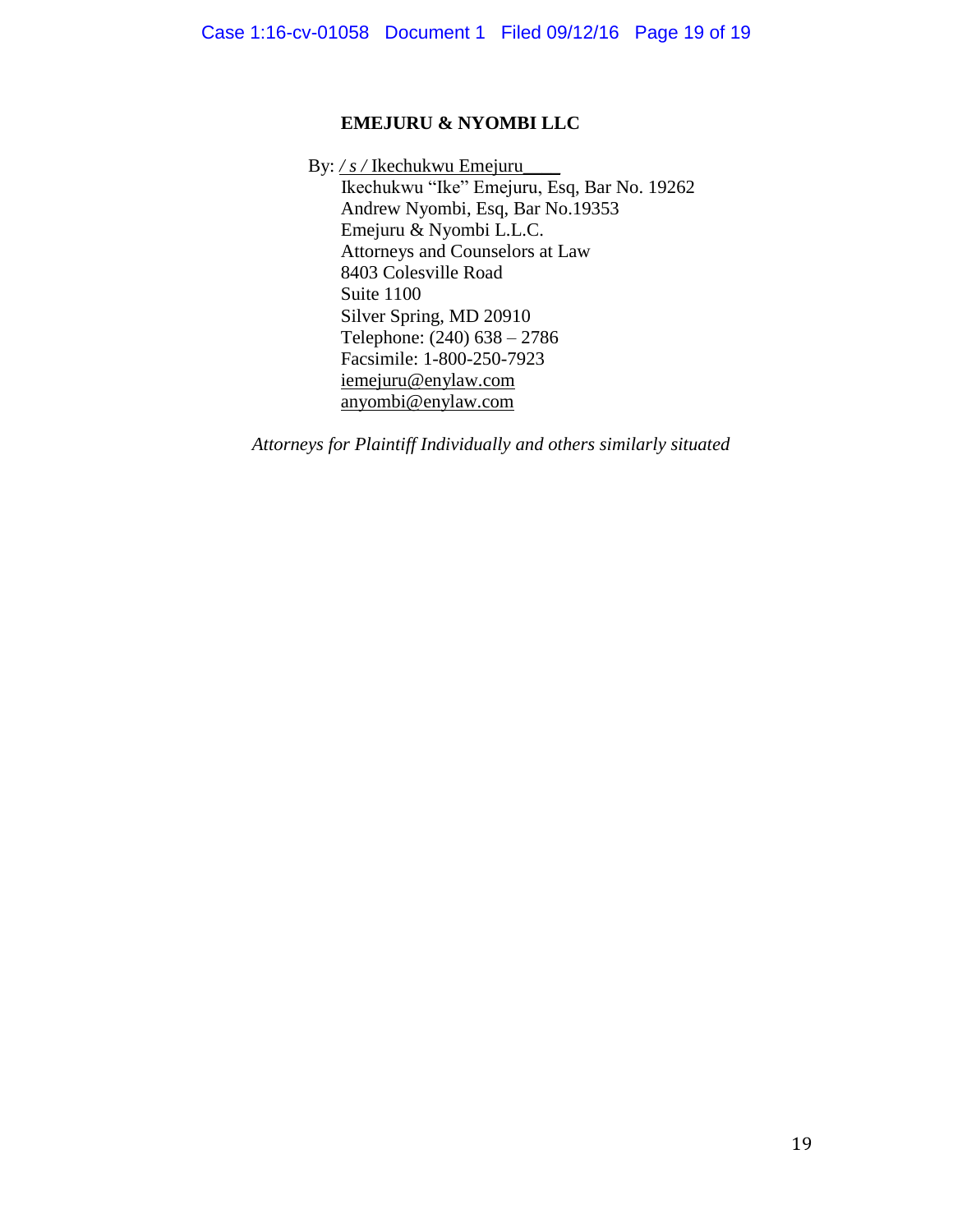# **Racial Discrimination in the Sharing Economy: Evidence from a Field Experiment[†](#page-19-0)**

Benjamin Edelman,<sup>[\\*](#page-19-1)</sup> Michael Luca,[\\*\\*](#page-19-2) and Dan Svirsky[\\*\\*\\*](#page-19-3)

September 4, 2016

#### Abstract

Online marketplaces increasingly choose to reduce the anonymity of buyers and sellers in order to facilitate trust. We demonstrate that this common market design choice results in an important unintended consequence: racial discrimination. In a field experiment on Airbnb, we find that requests from guests with distinctively African-American names are roughly 16% less likely to be accepted than identical guests with distinctively White names. The difference persists whether the host is African-American or White, male or female. The difference also persists whether the host shares the property with the guest or not, and whether the property is cheap or expensive. We validate our findings through observational data on hosts' recent experiences with African-American guests, finding host behavior consistent with some, though not all, hosts discriminating. Finally, we find that discrimination is costly for hosts who indulge in it: hosts who reject African-American guests are able to find a replacement guest only 35% of the time. On the whole, our analysis suggests a need for caution: while information can facilitate transactions, it also facilitates discrimination.

JEL Classification: D40, D47, J71

<span id="page-19-0"></span> <sup>†</sup> We thank Ian Ayres, Larry Katz, Kevin Lang, Sendhil Mullainathan, Devah Pager, and seminar participants at eBay, Harvard Law School, Hong Kong University of Science and Technology, Indiana University, New York University, Northwestern University, Stanford University, and University at Albany for valuable feedback. We thank Haruka Uchida for tireless research assistance.<br>\* Harvard Business School, bedelman@hbs.edu<br>\*\*\* Harvard Business School, mluca@hbs.edu<br>\*\*\* Harvard Business School and Harvard University Depa

<span id="page-19-1"></span>

<span id="page-19-3"></span><span id="page-19-2"></span>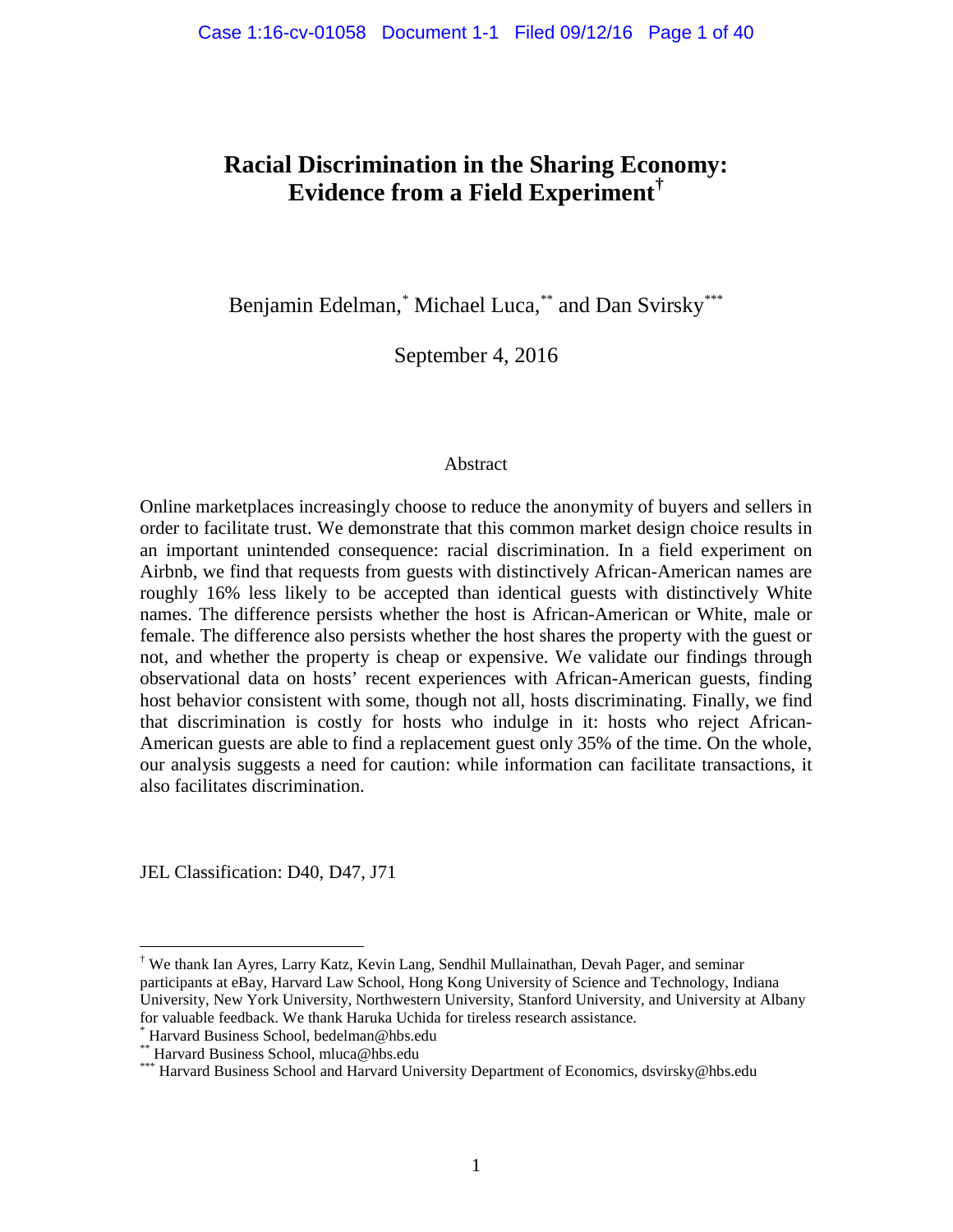# **1. Introduction**

Over the past fifty years, there have been considerable societal efforts to reduce the level of discrimination against African-Americans in the United States. In the context of housing and rental accommodations, antidiscrimination laws have sought to eliminate discrimination through regulation. While racial discrimination continues to exist in rental markets, it has improved in the last two decades (Yinger 1998, U.S. Dep't of Housing and Urban Development, 2012; *compare* Zhao et al., 2005 *to* Ondrich et al., 1999).

Yet in recent years, markets have changed dramatically, with a growing share of transactions moving online. In the context of housing, Airbnb has created a new market for short-term rentals that did not previously exist, allowing small landlords to increasingly enter the market. Whereas antidiscrimination laws ban the landlord of a large apartment building from discriminating based on race, the prevailing view among legal scholars is that such laws likely do not reach many of the smaller landlords using Airbnb (Belzer & Leong, *forthcoming*; Todisco, 2015).

In this paper, we investigate the existence and extent of racial discrimination on Airbnb, the canonical example of the sharing economy. Airbnb allows hosts to rent out houses, apartments, or rooms within an apartment. To facilitate these transactions, Airbnb promotes properties to prospective guests, facilitates communication, and handles payment and some aspects of customer service. Airbnb allows hosts to decide whether to accept or reject a guest after seeing his or her name and often a picture – a market design choice that may further enable discrimination.

To test for discrimination, we conduct a field experiment in which we inquire about the availability of roughly 6,400 listings on Airbnb across five cities. Specifically,

2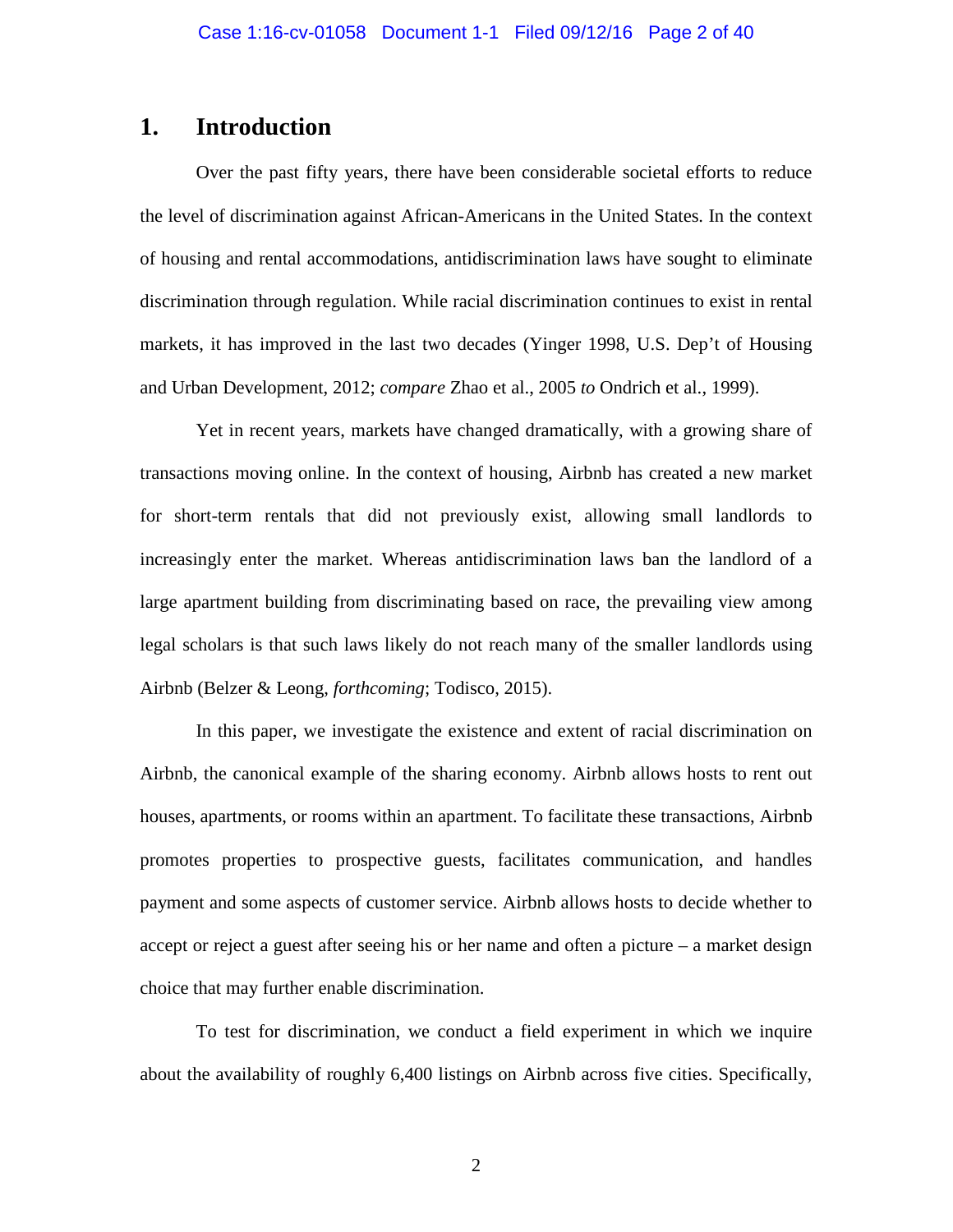#### Case 1:16-cv-01058 Document 1-1 Filed 09/12/16 Page 3 of 40

we create guest accounts that differ by name but are otherwise identical. Drawing on the methodology of a labor market experiment by Bertrand and Mullainathan (2004), we select two sets of names—one distinctively African-American and the other distinctively White.<sup>[1](#page-21-0)</sup>

We find widespread discrimination against guests with distinctively African-American names. African-American guests received a positive response roughly 42% of the time, compared to roughly 50% for White guests.<sup>[2](#page-21-1)</sup> This 8 percentage point (roughly 16%) penalty for African-American guests is particularly noteworthy when compared to the discrimination-free setting of competing short-term accommodation platforms such as Expedia. The penalty is consistent with the racial gap found in contexts ranging from labor markets to online lending to classified ads to taxicabs.<sup>[3](#page-21-2)</sup>

Combining our experimental results with observational data from Airbnb's site, we investigate whether different types of hosts discriminate more, and whether discrimination is more common at certain types of properties based on price or local demographics. Our results are remarkably persistent. Both African-American and White hosts discriminate against African-American guests; both male and female hosts

<span id="page-21-0"></span> $1$  We build on the large literature using audit studies to test for discrimination. Past research considers African-Americans and applicants with prison records in the labor market (Pager 2003), immigrants in the labor market (Oreopoulos 2011), Arabic job-seekers (Carlsson & Rooth 2007), gender (Lahey 2008), longterm unemployment (Ghayad 2014), and going to a for-profit college (Deming et al. 2016), among many others.

<span id="page-21-1"></span> $2^{2}$  Some caution is warranted here. We only observe a gap between distinctively white and distinctively African-American names, which differ not only by suggested ethnicity but also potentially by socioeconomic status (Fryer and Levitt, 2004). For ease of exposition, we describe our results in terms of differences among the "African-American guests" or the "white guests," or use the term "race gap," without also specifying that our results may better be described as a "race and socioeconomic status gap." Section 5 discusses this issue in more detail.

<span id="page-21-2"></span><sup>3</sup> Doleac & Stein (2013) find a 62% to 56% gap in offer rates for online classified postings. Bertrand and Mullainathan (2004) find a 10% to 6% gap in callback rates for jobs. Pope & Sydnor (2011) find a 9% to 6% gap in lending rates in an online lending market. Ayres et al. (2005) find a 20% to 13% gap in how often taxi drivers receive a tip.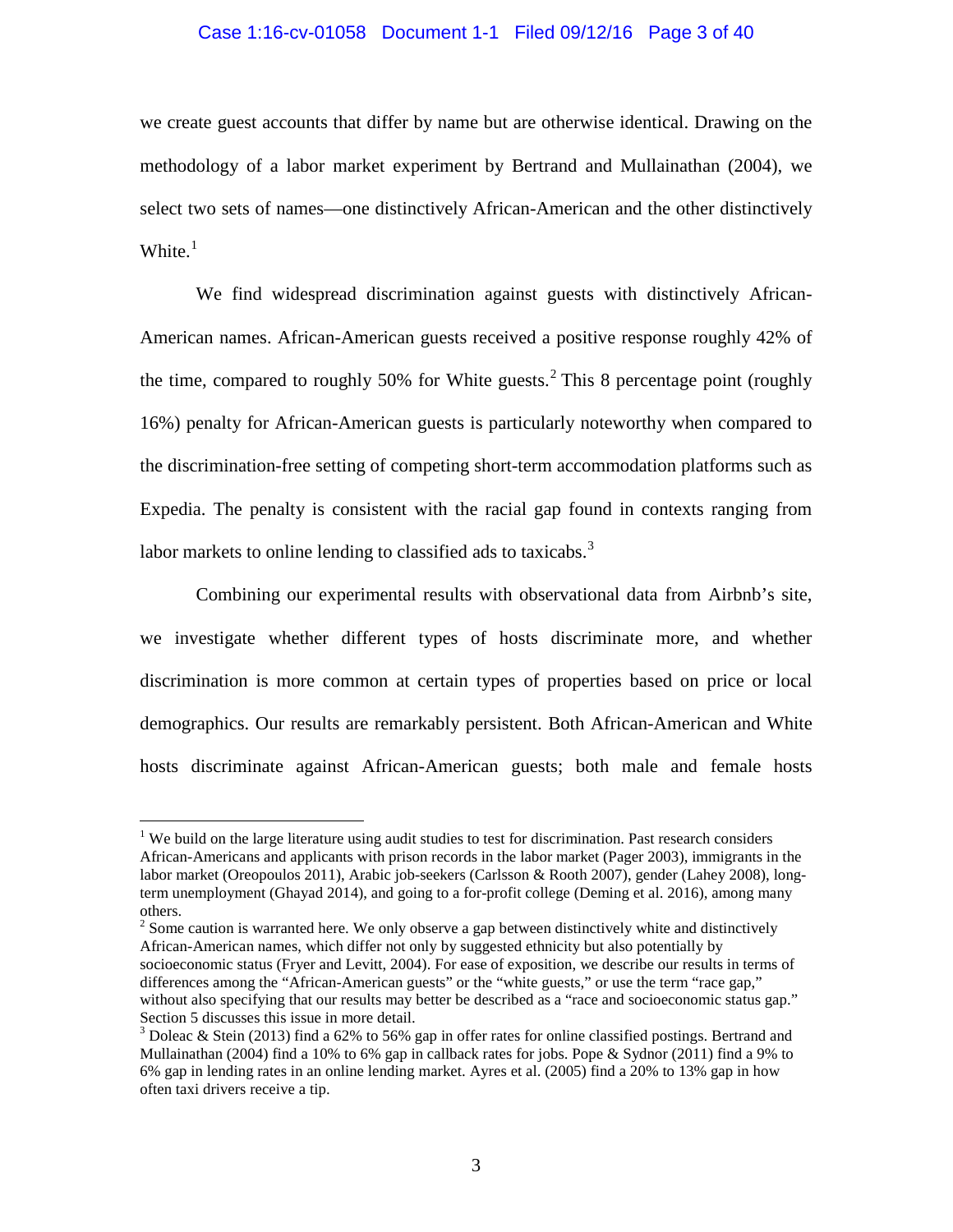#### Case 1:16-cv-01058 Document 1-1 Filed 09/12/16 Page 4 of 40

discriminate; both male and female African-American guests are discriminated against. Effects persist both for hosts that offer an entire property and for hosts who share the property with guests. Discrimination persists among experienced hosts, including those with multiple properties and those with many reviews. Discrimination persists and is of similar magnitude in high and low priced units, in diverse and homogeneous neighborhoods.

Because hosts' profile pages contain reviews (and pictures) from recent guests, we can cross-validate our experimental findings using observational data on whether the host has recently had an African-American guest. We find that discrimination is concentrated among hosts with no African-American guests in their review history. When we restrict our analysis to hosts who have had an African-American guest in the recent past, discrimination disappears – reinforcing the external validity of our main results, and suggesting that discrimination is concentrated among a subset of hosts.

To explore the cost to a host of discriminating, we check whether each listing is ultimately rented for the weekend we inquired about. Combining that information with the price of each listing, we estimate that a host incurs a cost of roughly \$65-\$100 in foregone revenue by rejecting an African-American guest.

Overall, our results suggest a cause for concern. While discrimination has shrunk in more regulated offline markets, it arises and persists in online markets. Government agencies at both the federal and state level have routinely conducted audit studies to test for racial discrimination since 1955 in offline markets. One might imagine implementing regular audits in online markets as well; indeed, online audits might be easier to run at scale due to improved data access and reduced implementation cost.

4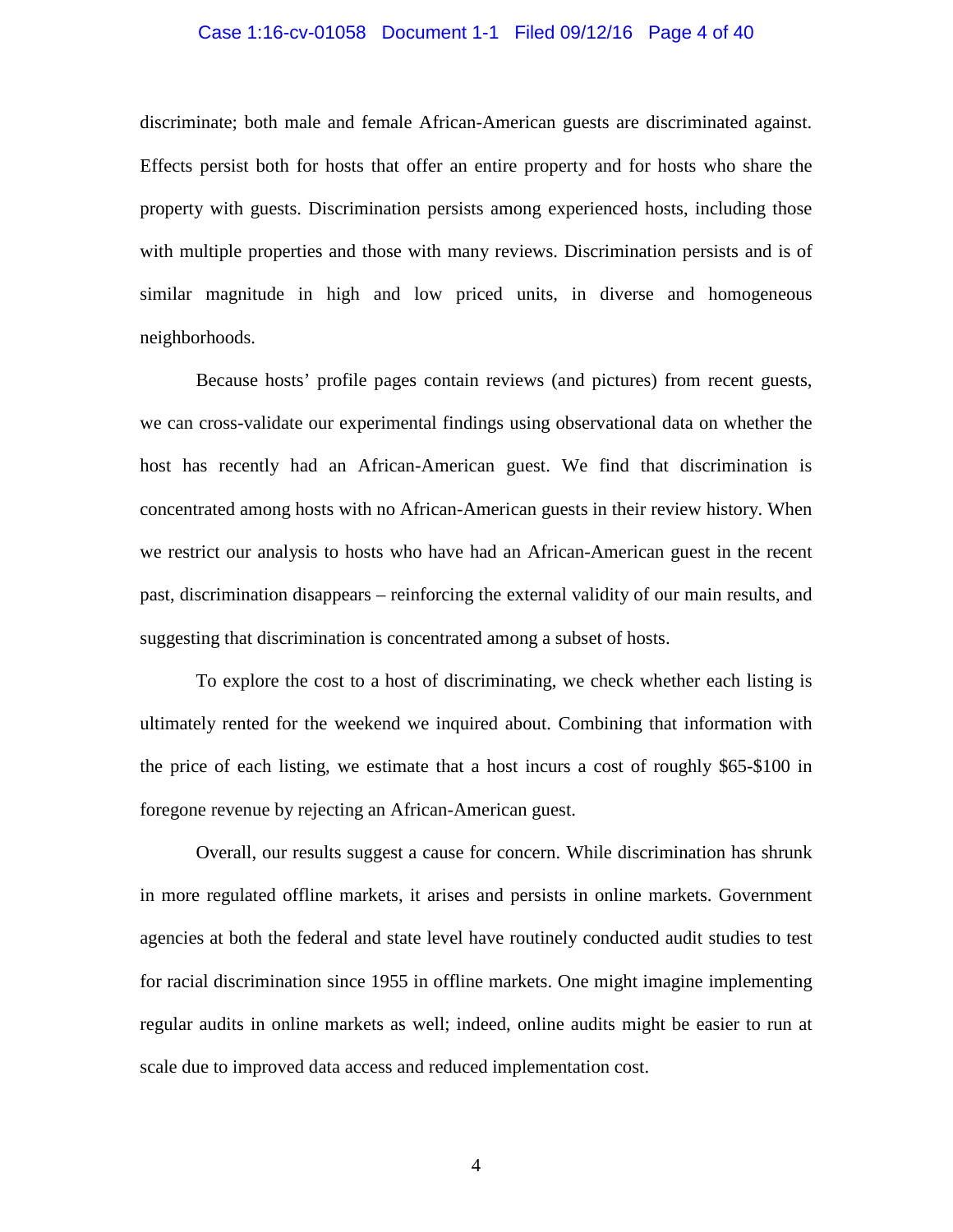#### Case 1:16-cv-01058 Document 1-1 Filed 09/12/16 Page 5 of 40

Our results also reflect the design choices that Airbnb and other online marketplaces use. It is not clear a priori how online markets will affect discrimination. To the extent that online markets can be more anonymous than in-person transactions, there may actually be less room for discrimination. For example, Ayres and Siegelman (1995) find that African-American car buyers pay a higher price than white car buyers at dealerships, whereas Morton et al. (2003) find no such racial difference in online purchases. Similarly, platforms such as Amazon, eBay, and Expedia offer little scope for discrimination, as sellers effectively pre-commit to accept all buyers regardless of race or ethnicity. However, these advantages are by no means guaranteed, and in fact they depend on design choices made by each online platform. In this situation, Airbnb's design choices enable widespread discrimination.

# **2. About Airbnb**

Airbnb is a popular online marketplace for short-term rentals. Founded in 2008, the site gained traction quickly and, as of November 2015, it offers 2,000,000 listings worldwide.<sup>[4](#page-23-0)</sup> This is more than three times as many as Marriott's 535,000 rooms worldwide. Airbnb reports serving over 40 million guests in more than 190 countries.

While the traditional hotel industry is dominated by hotels and inns that each offer many rooms, Airbnb enables anyone to post even a single room that is vacant only occasionally. Hosts provide a wealth of information about each listing, including the type of property (house, apartment, boat, or even castle, of which there are over 1400 listed), the number of bedrooms and bathrooms, the price, and location. Each host also posts information about herself. An interested guest can see a host's profile picture as well as

<span id="page-23-0"></span> <sup>4</sup> <https://www.airbnb.com/about/about-us>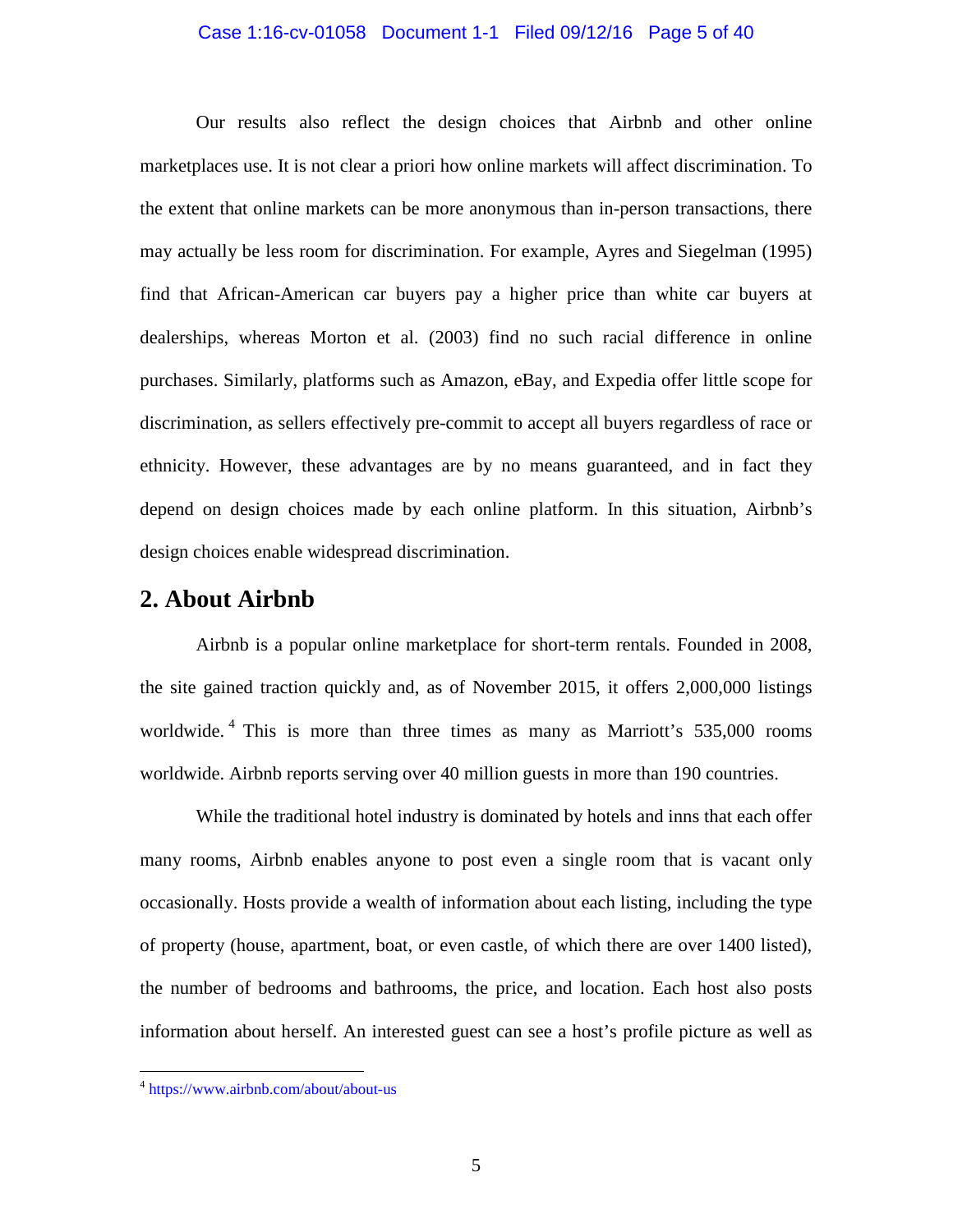reviews from past guests. Airbnb encourages prospective guests to confirm availability by clicking a listing's "Contact" button to write to the host.<sup>[5](#page-24-0)</sup> In our field experiments (described in the next section), we use that method to evaluate a host's receptiveness to a booking from a given guest.

# **3. Experimental Design**

### **3.1 Sample and data collection**

We collected data on all properties offered on Airbnb in Baltimore, Dallas, Los Angeles, St. Louis, and Washington, D.C. as of July 2015. Our goal was to collect data from the top twenty metropolitan areas from the 2010 census. We started with these five cities because they had varying levels of Airbnb usage and came from diverse geographic regions. Baltimore, Dallas, and St. Louis offer several hundred listings each, while Los Angeles and Washington, D.C. have several thousand. We stopped data collection after these five cities because Airbnb became increasingly rapid in blocking our automated tools which logged into guest accounts and communicated with hosts. (We considered taking steps to conceal our methods from Airbnb, but ultimately declined to do so.)

Because some hosts offer multiple listings, we selected only one listing per host using a random number generator. This helped to reduce the burden on any given host, and it also prevented a single host from receiving multiple identical emails. Each host was contacted for no more than one transaction in our experiment.

We also collected data from each host's profile page. This allowed us to analyze host characteristics in exceptional detail. First, we saved the host's profile image. We then employed Mechanical Turk workers to assess each host image for race (White,

<span id="page-24-0"></span><sup>&</sup>lt;sup>5</sup> See "How do I know if a listing is available", [https://www.airbnb.com/help/question/137.](https://www.airbnb.com/help/question/137)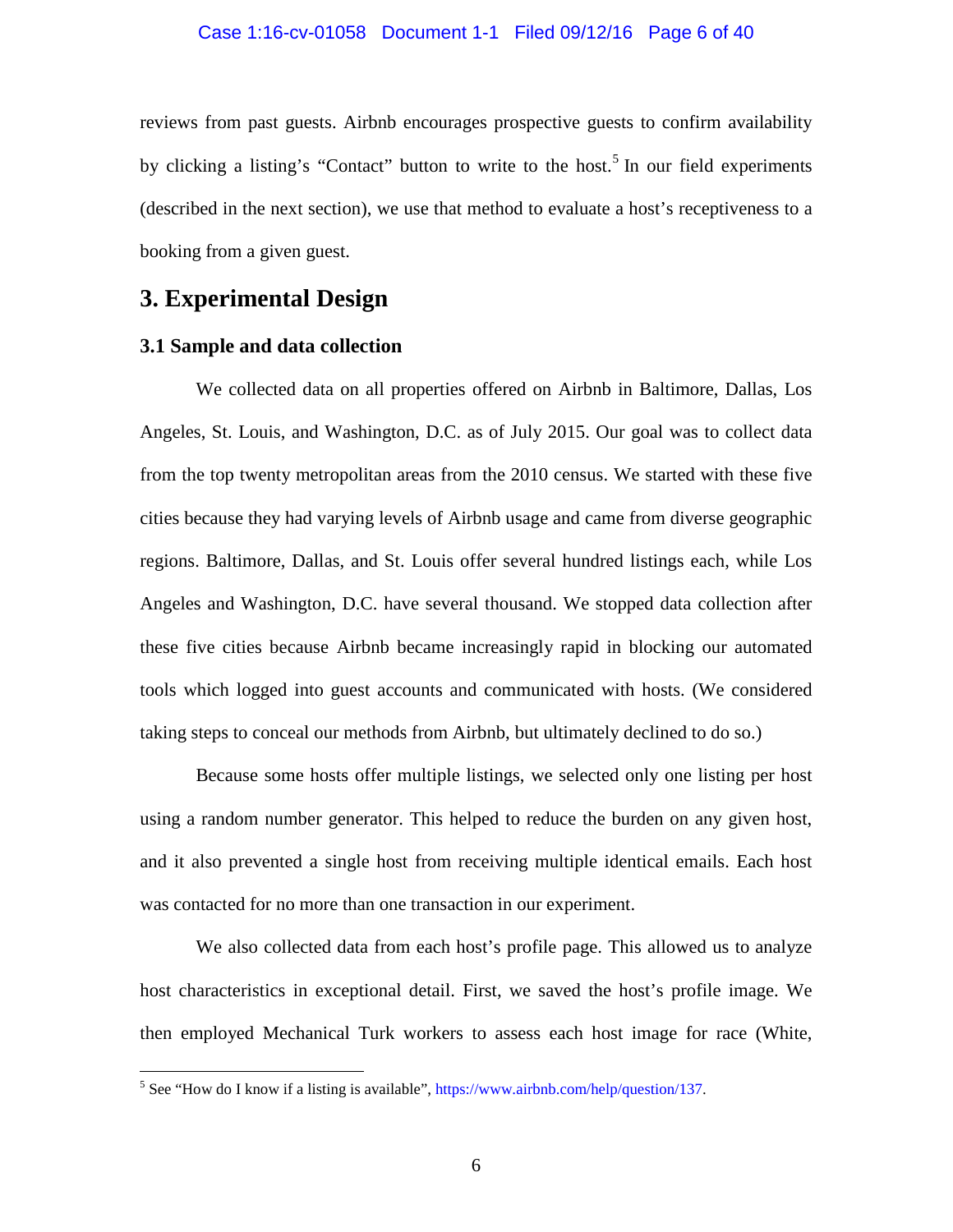#### Case 1:16-cv-01058 Document 1-1 Filed 09/12/16 Page 7 of 40

African-American, Asian, Hispanic, multiracial, unknown), gender (male, female, two people of the same gender, two people of different genders, unknown), and age (young, middle-aged, old). We hired two Mechanical Turk workers to assess each image, and if the workers disagreed on race or gender, we hired a third to settle the dispute. If all three workers disagreed (as happened, for example, for a host whose profile picture was an image of a sea turtle), we manually coded the picture. We coded race as "unknown" when the picture did not show a person. Through this procedure, we roughly categorized hosts by race, gender, and age.

Profile pages also revealed other variables of interest. We noted the number of properties each host offers on Airbnb, anticipating that professional hosts with multiple properties might discriminate less often than others. We retrieved the number of reviews the host has received, a rough measure of whether the host is an avid Airbnb user or a casual one. We further checked the guests who had previously reviewed each host. Airbnb posts the photo of each such guest, so we used Face++, a face-detection API, to categorize past guests by race, gender, and age. $<sup>6</sup>$  $<sup>6</sup>$  $<sup>6</sup>$  This allows us to examine relationships</sup> between a host's prior experience with African-American guests and the host's rejection of new African-American requests.

We also collected information about each listing. We recorded the price of the listing, the number of bedrooms and bathrooms, the cancelation policy, any cleaning fee, and the listing's ratings from past guests. We also measured whether the listing offered an entire unit versus a room in a larger unit, yielding a proxy for how much the host

<span id="page-25-0"></span> $6$  In addition to detecting race, gender, and age, Face ++ estimates its confidence for each trait. When Face++ was unable to make a match or its confidence was below 95 out of 100, we used Mechanical Turk, to categorize the past guest via the method described above.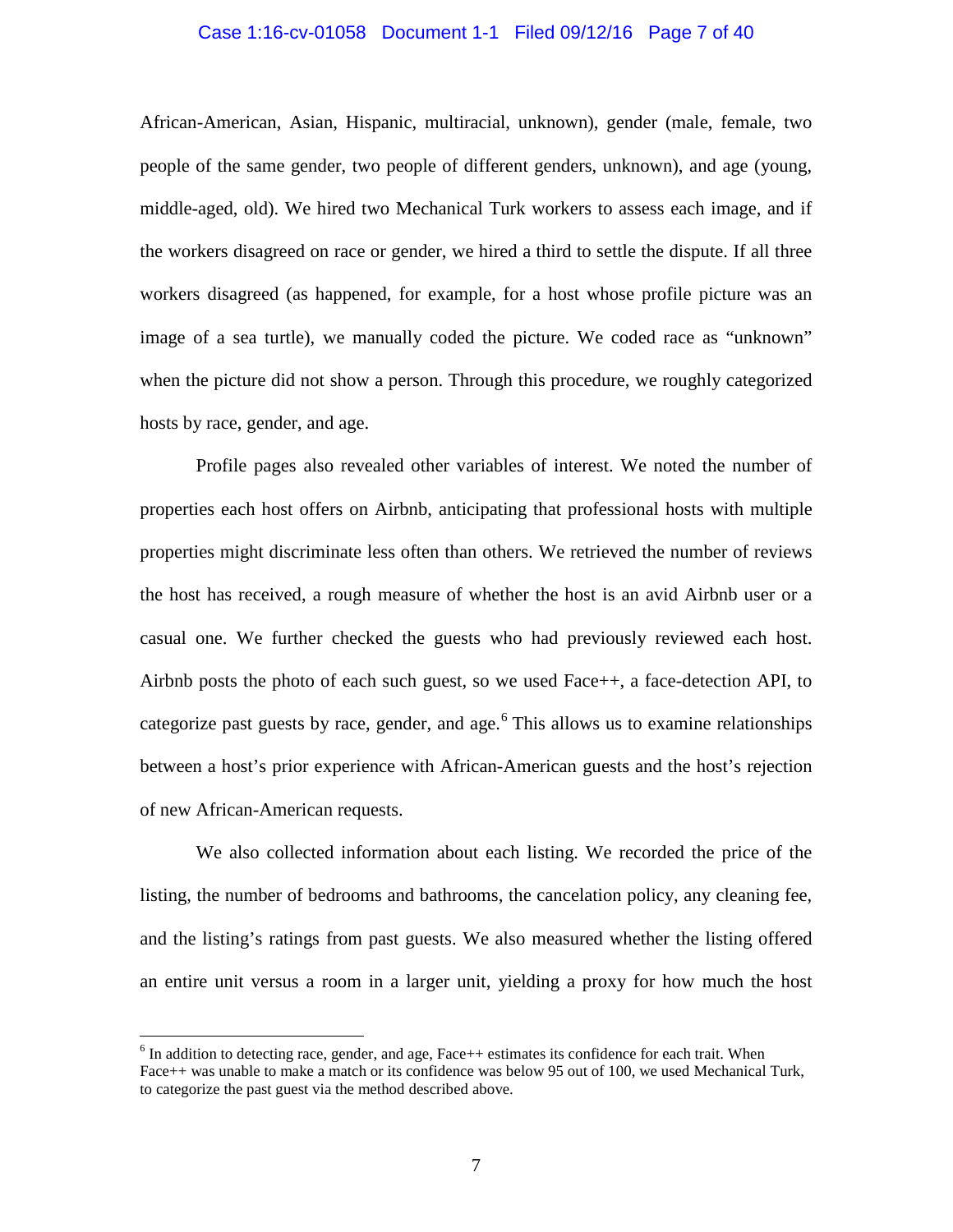interacts with the guest.

Each listing included a longitude and latitude, which allowed us to link to census demographic data to assess the relationship between neighborhood demographics and discrimination. After linking the latitude and longitude to a census tract, we used census data on the number of African-American, Hispanic, Asian, and White individuals. Table 1 presents summary statistics about the hosts and listings as well as balanced treatment tests.

We later checked each listing to see whether hosts were ultimately able to fill openings. Our guests inquired about reservations eight weeks in advance. Thus, if a guest sent a message on August 1 about the weekend of September 25, we checked on Friday, September 24 to see whether the specified listing was still listed as available.

#### **3.2 Treatment groups**

Our analysis used four main treatment groups based on the perceived race and gender of the test guest accounts. Hosts were contacted by guests with names that signaled African-American males, African-American females, White males, and White females, drawn from Bertrand and Mullainathan (2004). The list was based on the frequency of names from birth certificates of babies born between 1974 and 1979 in Massachusetts. Distinctively White names are those that are most likely to be White, conditional on the name, and similarly for distinctively African-American names. To validate the list, we conducted a survey in which we asked participants to quickly categorize each name as White or African-American. With just three seconds permitted for a response, survey takers had little time to think beyond a gut response. The survey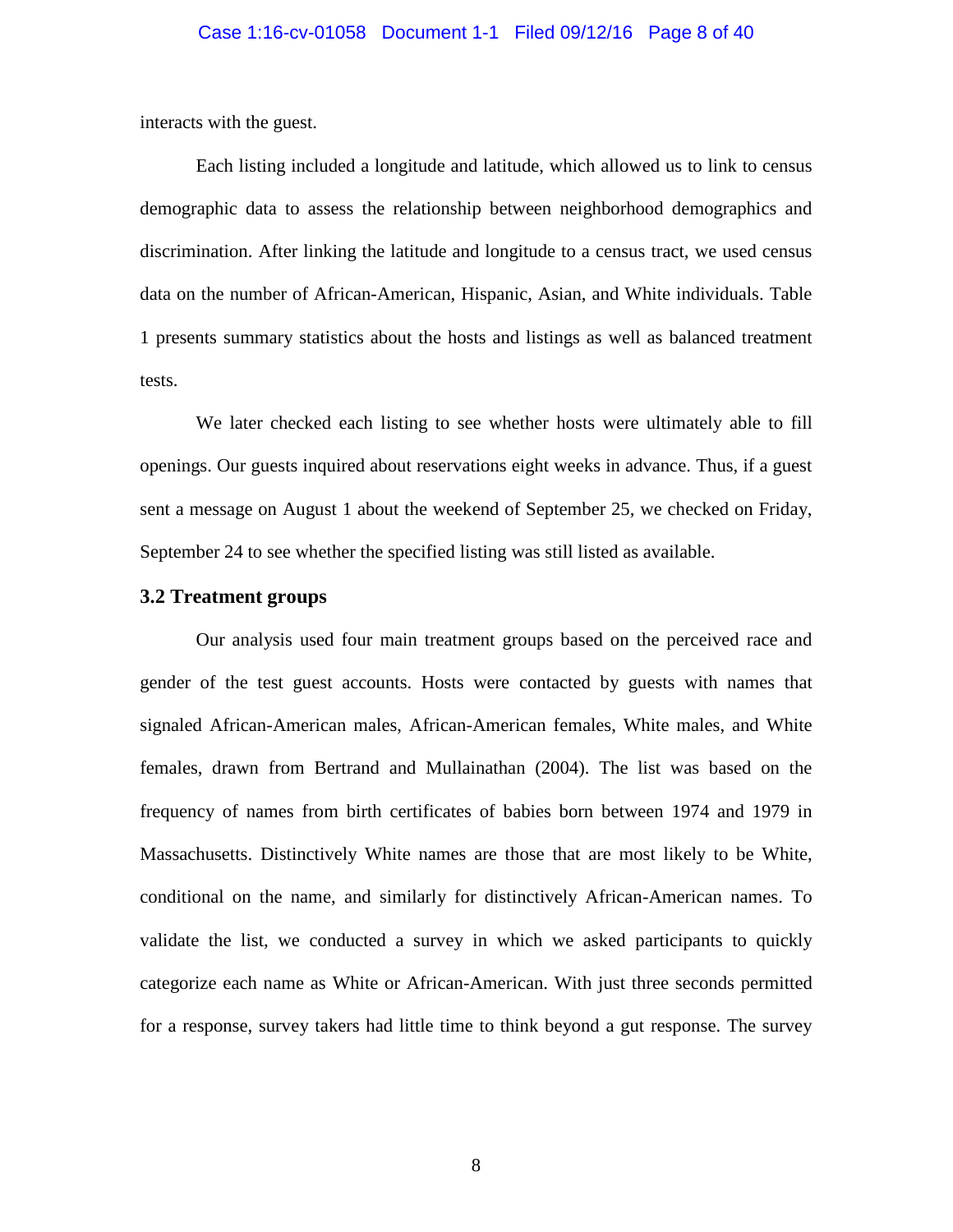#### Case 1:16-cv-01058 Document 1-1 Filed 09/12/16 Page 9 of 40

results, presented in Appendix Table 1, confirm that the names continue to signal race.<sup>[7](#page-27-0)</sup>

We then created twenty Airbnb accounts, identical in all respects except for guest names. Our names included ten that are distinctively African-American and ten distinctively White names, divided into five male and five female names within each group. To avoid the confounds that would result from pictures, we use only names; our Airbnb profiles include no picture of the putative guest. From these twenty guest accounts, we sent messages to prospective hosts. Each host was randomly assigned one of our twenty guest accounts. Figure 1 presents a representative email from one of our guests to an Airbnb host. The name and dates changed depending on the message sender and when the message was sent.<sup>[8](#page-27-1)</sup> In choosing the dates, we asked hosts about a weekend that was approximately eight weeks distant from when the message was sent. We limited our search to those properties that were listed as available during the weekend in question.

#### **3.3 Experimental procedure**

We sent roughly 6,400 messages to hosts between July 7, 2015 and July 30, 2015.<sup>[9](#page-27-2)</sup> Each message inquired about availability during a specific weekend in September.

<span id="page-27-0"></span> $7$  On a scale of 0 to 1, where 0 is African-American, the White female names each had an average survey response of 0.90 or above, and the African-American female names all had an average score of 0.10 or below. The male names showed slightly more variation but tell the same story: all the White male names scored 0.88 or above, and all the African-American male names except for Jermaine Jones scored 0.10 or below. The Appendix presents the full results of the survey.<br><sup>8</sup> No more than 48 hours elapsed between our first contact to a host in a given city, and the completion of

<span id="page-27-1"></span>our contacting hosts in that city. Furthermore, no hosts in our sample had listings in more than one of the five cities we tested. Hence, it is unlikely that a host contacted later on in the study would have learned about the experiment.

<span id="page-27-2"></span><sup>&</sup>lt;sup>9</sup> Our initial goal was to collect roughly 10,000 responses. This was based on a power analysis, which in turn used an effect size calculated from Edelman and Luca (2014). To find a similar effect size, we would need a sample size of roughly 3,000 hosts. But, to calculate an effect among a subgroup of hosts, like African-American hosts, which represent roughly 7% of the Airbnb population, we would need a sample size closer to 10,000. We fell short of this goal for an exogenous reason: Airbnb shut down the experimental accounts after we collected roughly 6,400 responses.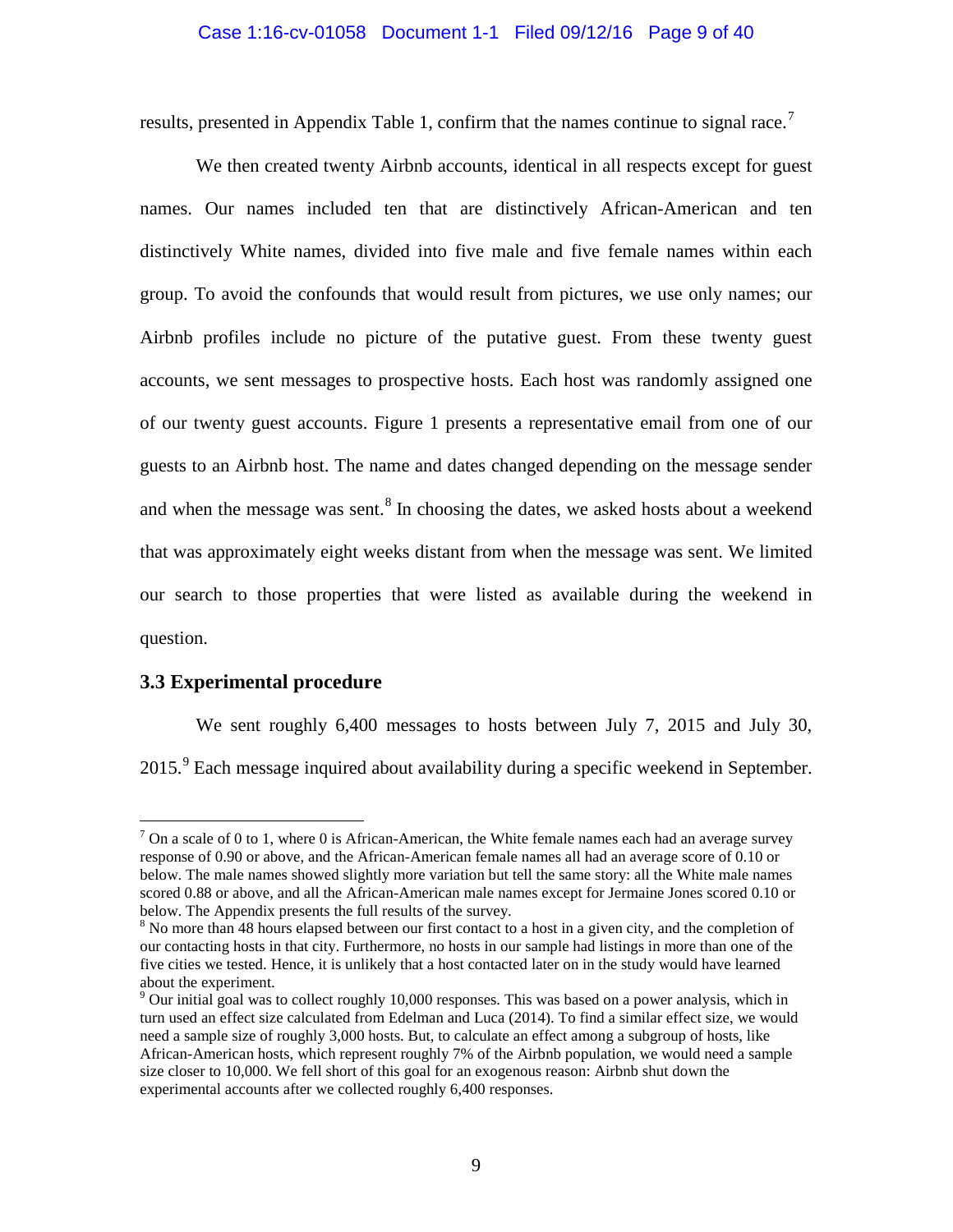#### Case 1:16-cv-01058 Document 1-1 Filed 09/12/16 Page 10 of 40

When a host replied to a guest, we replied to the host with a personal message clarifying that we (as the guest) were still not sure if we would visit the city or if we would need a place to stay. We sent this reply in order to reduce the likelihood of a host holding inventory for one of our hypothetical guests.

We tracked host responses over the 30 days that followed each request. A research assistant then coded each response into categories. The majority of responses were in one of six groups: "No response" (if the host did not respond within 30 days); "No or listing is unavailable"; "Yes"; "Request for more information" (if the host responded with questions for the guest); "Yes, with questions" (if the host approved the stay but also asked questions); "Check back later for definitive answer"; and "I will get back to you." As these categories show, our initial categorizations used subtle distinctions between possible responses. In our analyses below, however, we restrict our attention to the simplest response – "Yes" – though all of our results are robust to using "No" instead, as well as to ignoring non-responses or to using broader definitions of "Yes."

We collected all data using scrapers we built for this purpose. We sent inquiries to Airbnb hosts using web browser automation tools we built for this purpose. Our Institutional Review Board approved our methods before we began collecting data.

# **4. Results**

Table 2 presents the main effect. We find that inquiries from guests with Whitesounding names are accepted roughly 50% of the time. In contrast, guests with African-American-sounding names are accepted roughly 42% of the time. Columns 2 and 3 introduce additional control variables related to the host or the property. The effect stays constant at a roughly eight percentage point gap across these specifications, controlling

10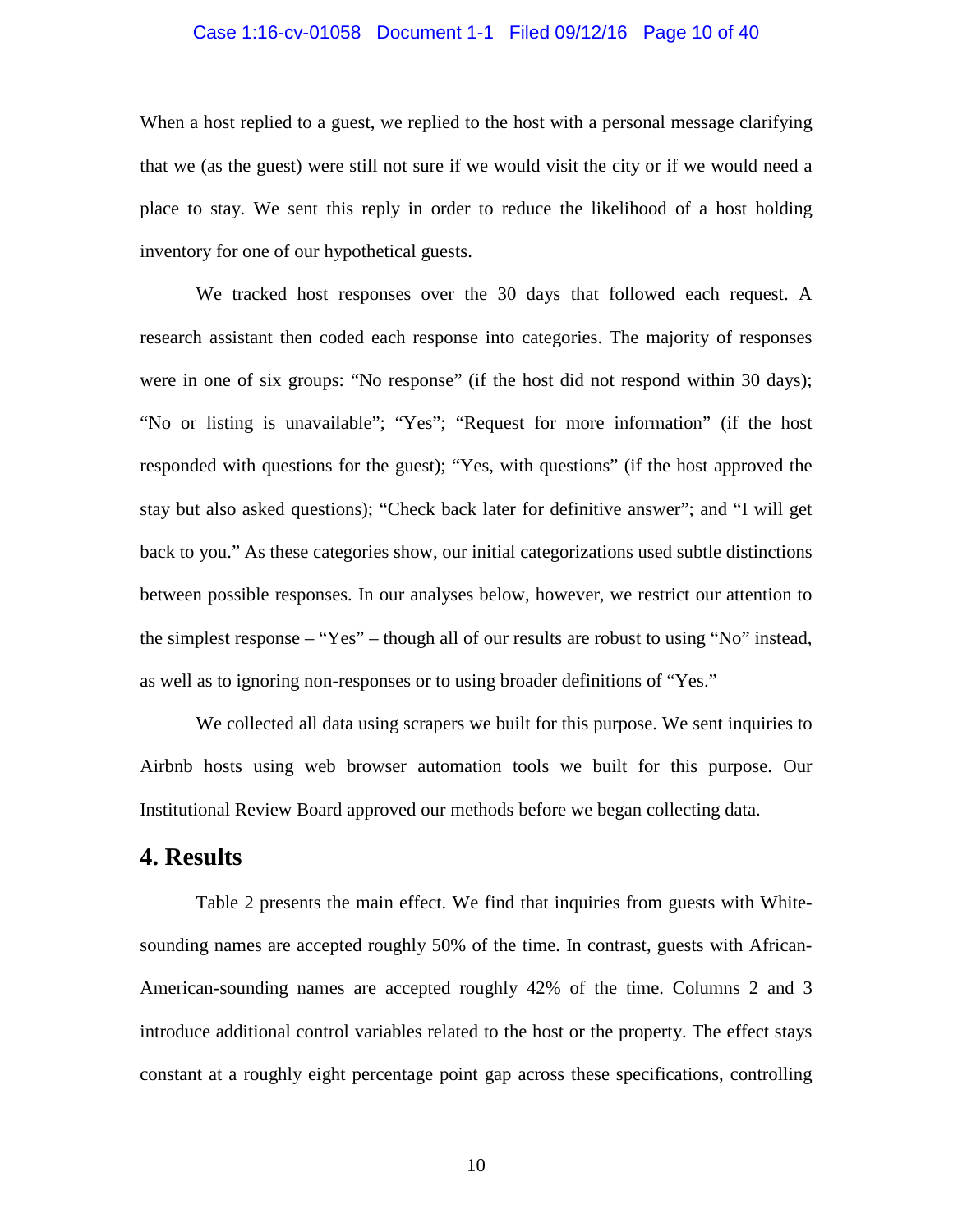#### Case 1:16-cv-01058 Document 1-1 Filed 09/12/16 Page 11 of 40

for the host's gender, race, an indicator for whether the host has multiple listings, an indicator for whether the property is shared, host experience (whether the host has more than ten reviews), and the log of the listing price.

As noted, we break down hosts' responses into 11 categories. Figure 2 shows the frequency of each response by race. One might worry that results are driven by differences in host responses that are hard to classify, such as conditional "Yes" responses. Similarly, we would be concerned if our findings were driven by differences in response rate. African-American accounts might be more likely to be categorized as spam, or hosts may believe that African-American accounts are more likely to be fake, in which case one might expect higher non-response rates for African-American accounts. But as Figure 2 shows, the discrimination results occur because of differences in simple "Yes" or "No" responses, not because of non-responses or intermediate responses (like a conditional "Yes").

In the rest of this section, we use the wealth of data available on Airbnb about the host and location for each listing to look for factors that influence the gap between white and African-American names. Does the identity of the host matter? Does the location of the property matter? Generally, we find that the discrimination is remarkably robust.

#### **4.1 Effects by host characteristics**

We first check whether our finding changes based on the identity of the host. If discrimination is driven by homophily (in-group bias), then the host's race should matter. According to this theory, hosts might simply prefer guests of the same race. If homophily were the primary factor driving differential guest acceptance rates, then African-American guests would face higher acceptance rates from African-American hosts. Table

11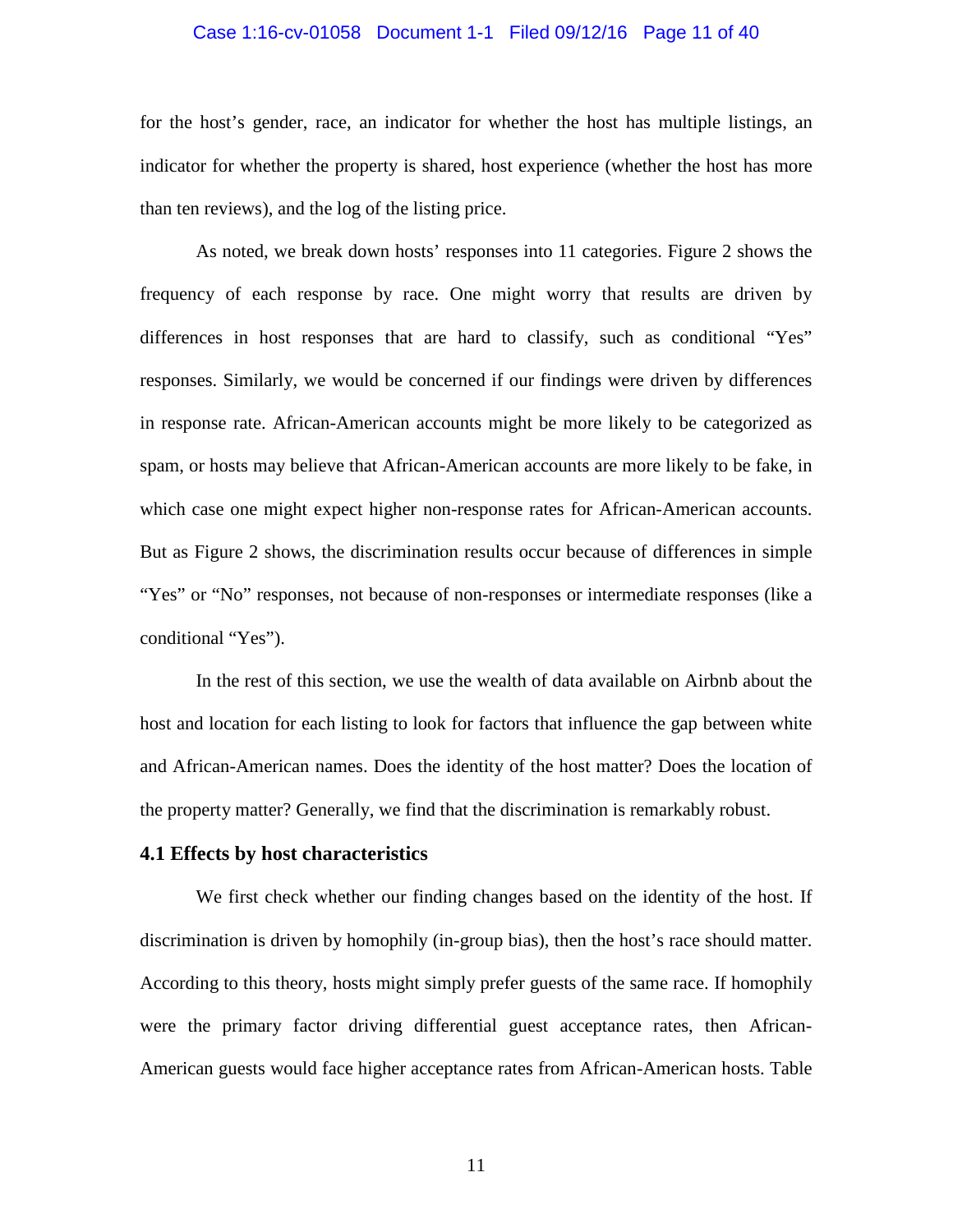#### Case 1:16-cv-01058 Document 1-1 Filed 09/12/16 Page 12 of 40

3 presents regressions that include guest race, host race, and an interaction term. Across the entire sample of hosts, the interaction between the race and guest of the host is not significantly different from zero, but the point estimate is noisy. This result masks heterogeneity across genders. Columns 2 and 3 of Table 3 report the same regression limited to male hosts and female hosts, respectively. Among male hosts, the interaction between the host's race and guest's race shows a widening of the race gap by 11 percentage points, whereas among females, the race gap narrows by 11 percentage points. Both estimates are noisy; we cannot reject coefficients of zero.<sup>[10](#page-30-0)</sup>

Discrimination may also be influenced by a host's proximity to the guest. For example, Becker (1957) formalizes racial discrimination as distaste for interactions with individuals of a certain race. On Airbnb, a host must classify each listing as offering an entire unit, a room within a unit, or a shared room. We classify anything other than an entire unit as a "shared property." Column 1 of [Table 4](#page-51-0) shows that the race gap is roughly the same whether or not a property is shared. (In unreported results, we find that the race gap stays roughly the same in shared properties with only one bathroom.)

One might expect a distinction between casual Airbnb hosts who occasionally rent out their homes, versus professional hosts who offer multiple properties. Roughly a sixth of Airbnb hosts manage multiple properties, and roughly 40% of hosts have at least 10 reviews from past guests. Columns 2 and 3 explore the extent of discrimination among

<span id="page-30-0"></span><sup>&</sup>lt;sup>10</sup> Table 5 explores the effect of the host's race with more nuance. It shows the proportion of Yes responses from each gender/race cell among hosts in response to each gender/race cell among guests. African-American male hosts discriminate against African-American male and female guests. White hosts of both genders are more likely to accept white guests of either gender. African-American female hosts are the only exception: they accept African-American female guests more than any other group. Thus, with the exception of African-American females, the data is inconsistent with homophily. Table 5 focuses on race/gender subgroups, but we present a more systematic breakdown of the raw results in Appendix Table 2. We ultimately focused on race/gender cells for ease of presentation.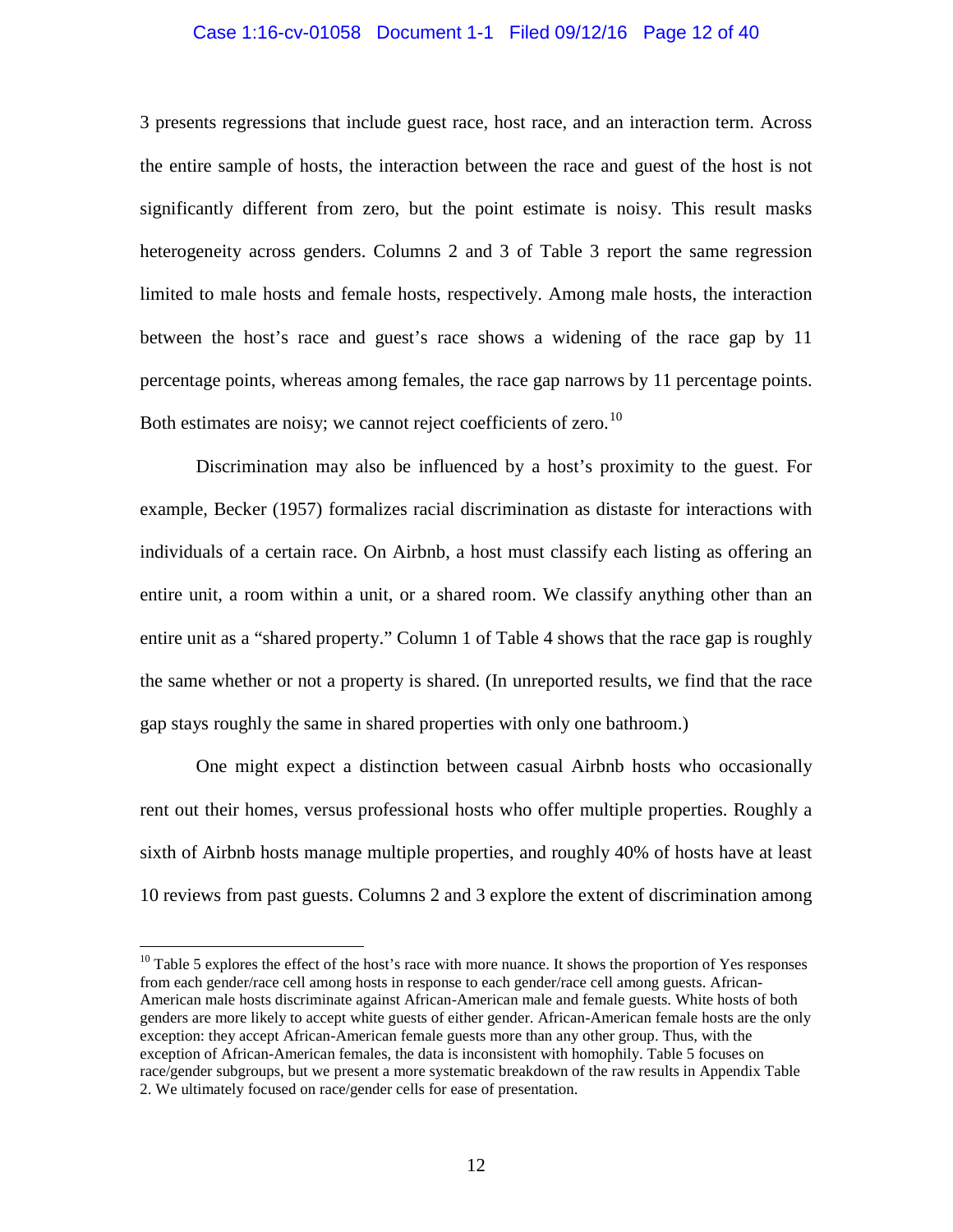#### Case 1:16-cv-01058 Document 1-1 Filed 09/12/16 Page 13 of 40

hosts with multiple locations, and those with more than 10 reviews. Across these specifications, the race gap persists with roughly the same magnitude.<sup>[11](#page-31-0)</sup>

To the extent that discrimination rates are changing over time, one might expect discrimination to be less common among younger hosts. To assess this possibility, we employed Mechanical Turk workers to categorize hosts as young, middle-aged, or old. Column 4 shows that discrimination also persists across the age categories with roughly the same magnitude.

#### **4.2 Effects by listing characteristics**

Just as discrimination was robust across host characteristics, we find that discrimination does not vary based on the cost or location of the property. Column 1 of Table 6 shows that, overall, listings above the median price are more likely to reject inquiries. However, discrimination remains both among more expensive and less expensive listings.

We can also check whether the listing was eventually filled (for the nights in question) to create a proxy for the desirability of the listing. First, we fit a Probit model to predict the likelihood that the listing was filled, controlling for a fixed city effect and a host of covariates.<sup>[12](#page-31-1)</sup> Then we assign each listing a probability of being filled. This lets us test whether discrimination changes based on the listing's desirability.<sup>[13](#page-31-2)</sup> It does not.

<span id="page-31-0"></span><sup>&</sup>lt;sup>11</sup> Hosts with at least 10 reviews still have a race gap, but the acceptance rates for both races are higher among these hosts. Instead of the 50% to 42% gap we see among all hosts, the race gap among hosts with at least 10 reviews, or hosts with multiple properties, is closer to 60% to 52%. Hence, the racial gap is the same in terms of percentage points, but not in terms of percent. The same is true in a later specification, where we look at the race gap among hosts with at least one review from an African-American guest. In all these specifications, the change in the odds ratio is not economically significant. We have insufficient statistical power to reject the possibility that the odds ratios remain constant while the gap changes slightly.<br><sup>12</sup> The covariates are as follows: the host's race and gender, the price, number of bedrooms, whether the

<span id="page-31-2"></span><span id="page-31-1"></span>property is shared, whether the bathroom is shared, the number of reviews, the age of the host, whether the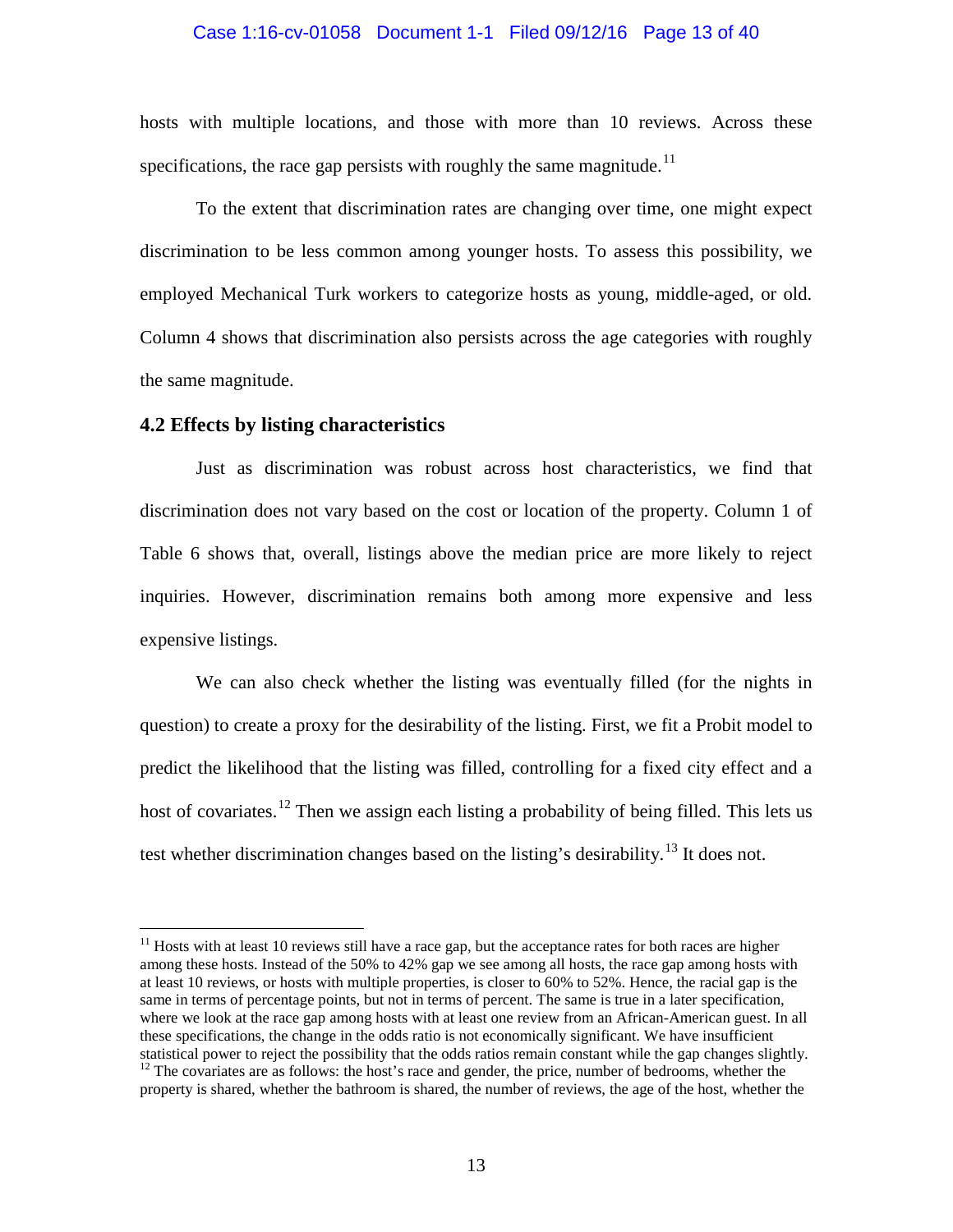#### Case 1:16-cv-01058 Document 1-1 Filed 09/12/16 Page 14 of 40

We also hypothesized that the extent of discrimination might vary with the diversity of a neighborhood. More generally, one might expect that geography matters and that discrimination is worse in some areas than others, due to market structure or underlying rates of discrimination among a population. Merging data on neighborhoods by census tract, Column 2 shows that the extent of discrimination does not vary with the proportion of nearby residents who are African-American. Column 3 shows that discrimination is ubiquitous: it does not vary with the number of Airbnb listings within the census tract. We also find discrimination in all cities in our sample, as shown in Appendix Table 3.

#### **4.3 Robustness – effects by name**

Table 7 shows the proportion of positive responses broken down by name. The effect is robust across choice of names. For example, the African-American female name with the most positive responses (Tamika) received fewer positive responses than the White female name with the fewest positive responses (Kristen), though this difference is not statistically significant. Similarly, the African-American males with the most positive responses (Darnell and Rasheed) received fewer acceptances than the White male with the fewest positive responses (Brad).

#### **4.4 Comparing experimental results with observational patterns**

Each listing page includes reviews from previous guests, along with profile pictures for these guests. This allows us to see which hosts previously accepted African-American guests (although not all guests leave reviews and not all guests have photos

 $\overline{a}$ 

host operates multiple listings, the proportion of White people in the census tract, and the number of Airbnb listings in the census tract.

<sup>&</sup>lt;sup>13</sup> We thank an anonymous reviewer for suggesting this approach.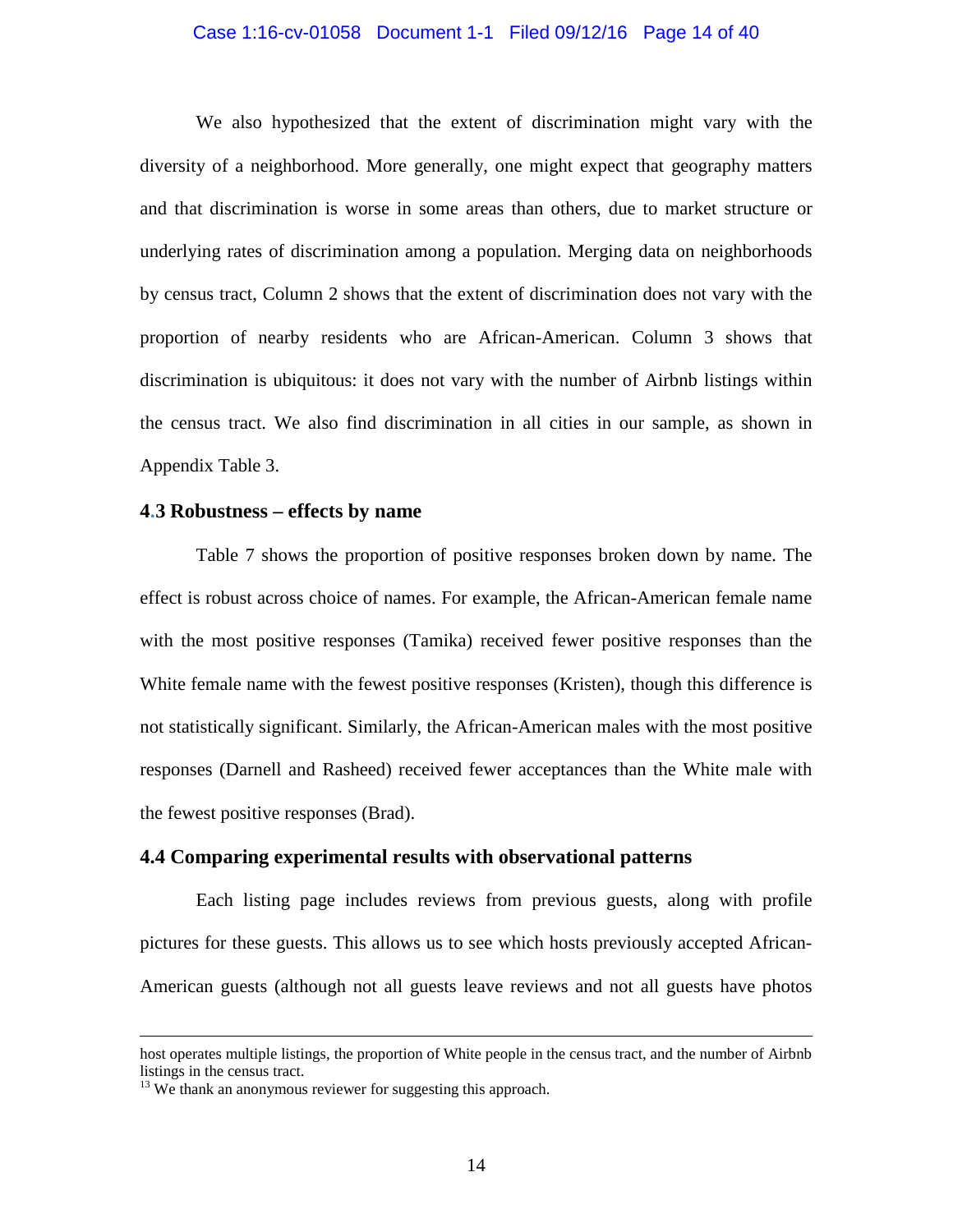#### Case 1:16-cv-01058 Document 1-1 Filed 09/12/16 Page 15 of 40

that reveal their race). We use this data to assess the external validity of our results.

We collected profile pictures from the ten most recent reviews on each listing page. We categorized these past guests by race and gender, finding that 29% of hosts in our sample had at least one review from an African-American guest. We then regressed the likelihood of a host responding positively to our inquiry on the race of the guest, whether the host has at least one recent review from an African-American guest, and an interaction between these variables. Column 5 of [Table 4](#page-51-0) reports the results. We find that the race gap drops sharply among hosts with at least one recent review from an African-American guest. We cannot reject zero difference for requests from our African-American test accounts versus requests from our White test accounts, though this result is only significant at the 10% level.<sup>[14](#page-33-0)</sup>

This finding reinforces our interpretation of our main effects, including the role of race and the interpretation that observed differences reflect racial discrimination by Airbnb hosts. Put another way, if our findings are driven by a quirk of our experimental design, rather than race, then it is difficult to explain why the race gap disappears precisely among hosts with a history of accepting African-American guests.

#### **4.5 Importance of profile pictures and more complete profiles**

A related concern is that we used guest profiles that were relatively bare. A host may hesitate to accept a guest without a profile picture or past reviews. Of course, this alone cannot explain the race gap, since both white and African-American guests had

<span id="page-33-0"></span> $14$  These findings are robust to alternative specifications of a host's past guests. The same substantive results hold if we look at the raw number of reviews from African-Americans, rather than whether there is at least one such review. The same is true if we use the proportion of reviews from African-American guests.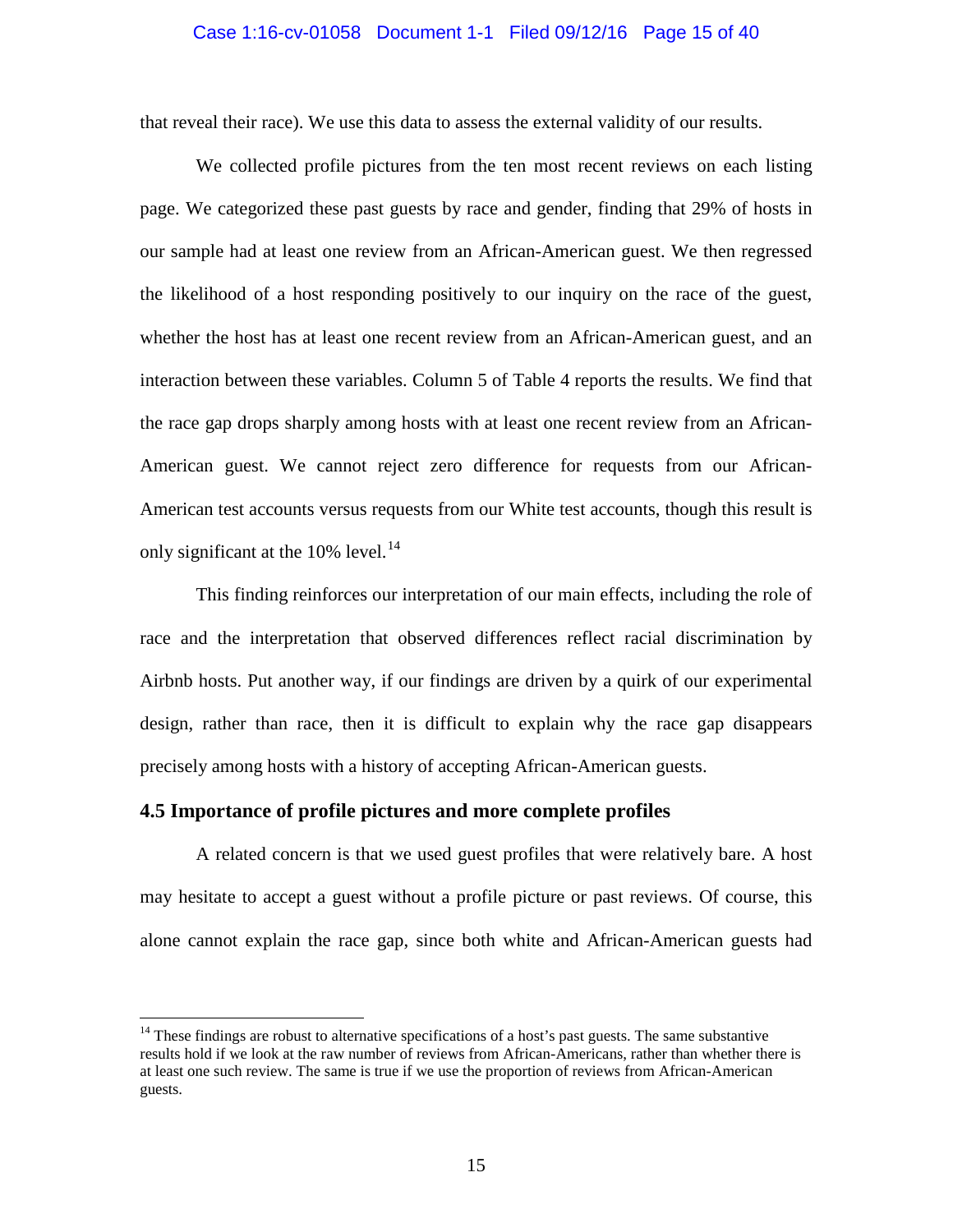#### Case 1:16-cv-01058 Document 1-1 Filed 09/12/16 Page 16 of 40

bare profiles. But it does raise the question of whether more complete profiles could mitigate discrimination.<sup>[15](#page-34-0)</sup>

Internal data from Airbnb and observational data on Airbnb users both suggest that profile pictures alone are unlikely to make much difference. With access to internal Airbnb data, Fradkin (2015) looks at roughly 17,000 requests sent to hosts and finds that guests are rejected 49% of the time. Notably, these requests from ordinary Airbnb users, with typical Airbnb profiles, were rejected at a rate similar to that of our guests. In our experiment, as detailed in Appendix Table 4, 44% of guests were rejected or received no response. Another 11% received a message from a host requesting more information. The remaining 46% were accepted. The similarity in rejection rates suggests that incompleteness of our guests' profiles is not likely to be causing a change in the rejection rate, and reinforces the ecological validity of our experimental design.

Other methods indicate that profile pictures seem to have little impact on acceptance decisions. In a logistic regression estimating the probability of receiving a rejection from a host, again using internal Airbnb data, Fradkin (2015) finds that including a profile picture has no significant effect. This matches the observational data we collect: in a random selection of Airbnb users, we found that only 44% have a profile picture. The proportion of guests with a profile picture is higher among users who have left a review, but nonetheless both analyses indicate that the existence of profile pictures

<span id="page-34-0"></span><sup>&</sup>lt;sup>15</sup> Similarly, our experiment does not assess whether discrimination occurs because of race or social class. Hanson & Hawley (2011) find, in a field experiment on Craigslist's housing market using similar methodology, that renters with African-American names face a penalty, but that the penalty decreases if the email sent to a landlord signals higher social class. Under some specifications, African-Americans face a statistically significant penalty based on race and an additional penalty for signaling low class, also statistically significant. Under other specifications, the racial gap is not statistically significant when comparing white and African-American guests who both signal high social class. On the whole, the paper indicates that social class and race both play a role.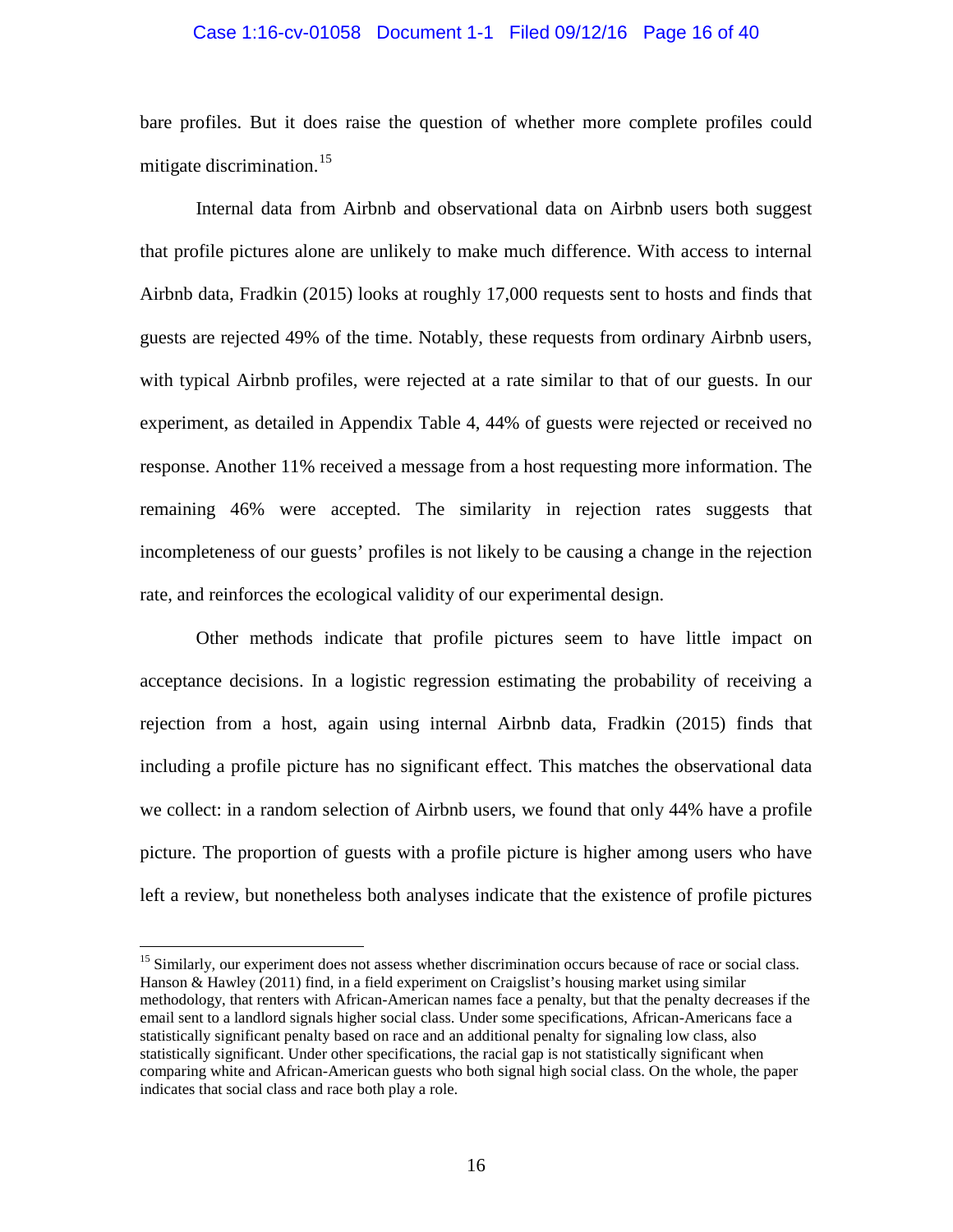#### Case 1:16-cv-01058 Document 1-1 Filed 09/12/16 Page 17 of 40

plays a small role in host decision-making. Further, even if profile pictures impact rejection rates, it is not clear that the impact should be differential by race. For example, one might expect that pictures would make a guest's race more salient. If our results are driven by race, then our findings would be a lower bound on the true effect.

One limitation of our experiment is that we do not observe the effect of past reviews on discrimination. If our findings are driven by statistical discrimination, positive reviews from previous hosts may reduce the extent of discrimination. However, three factors suggest that reviews are an incomplete response to a discrimination problem. First, our acceptance rates are similar to overall acceptance rates on Airbnb (Fradkin 2015), which indicates that hosts are not treating our test guest accounts differently for lack of reviews, meaning that reviews would be unlikely to eliminate discrimination. Indeed, for reviews to eliminate discrimination, they would need to provide a 16 percent differential increase in acceptance rates for African-Americans, relative to White guests. Second, all Airbnb users necessarily start without past reviews, so a review system would not address any initial barriers to entry that guests face. Third, a subjective review system can itself allow or facilitate discrimination. (*See, e.g.*, Goldin and Rouse, 2000, finding that visually confirming a musician's gender may influence an expert's judgment of her work.) Whatever mechanism is causing a lower acceptance rate for the African-American guests may also cause a worse rating.

#### **4.6 How much does discrimination cost hosts?**

A host incurs a cost for discriminating when rejecting a guest causes a unit to remain empty. The expected cost depends on the likelihood of the property remaining vacant, which in turn depends on the thickness of the market. If a host can easily find a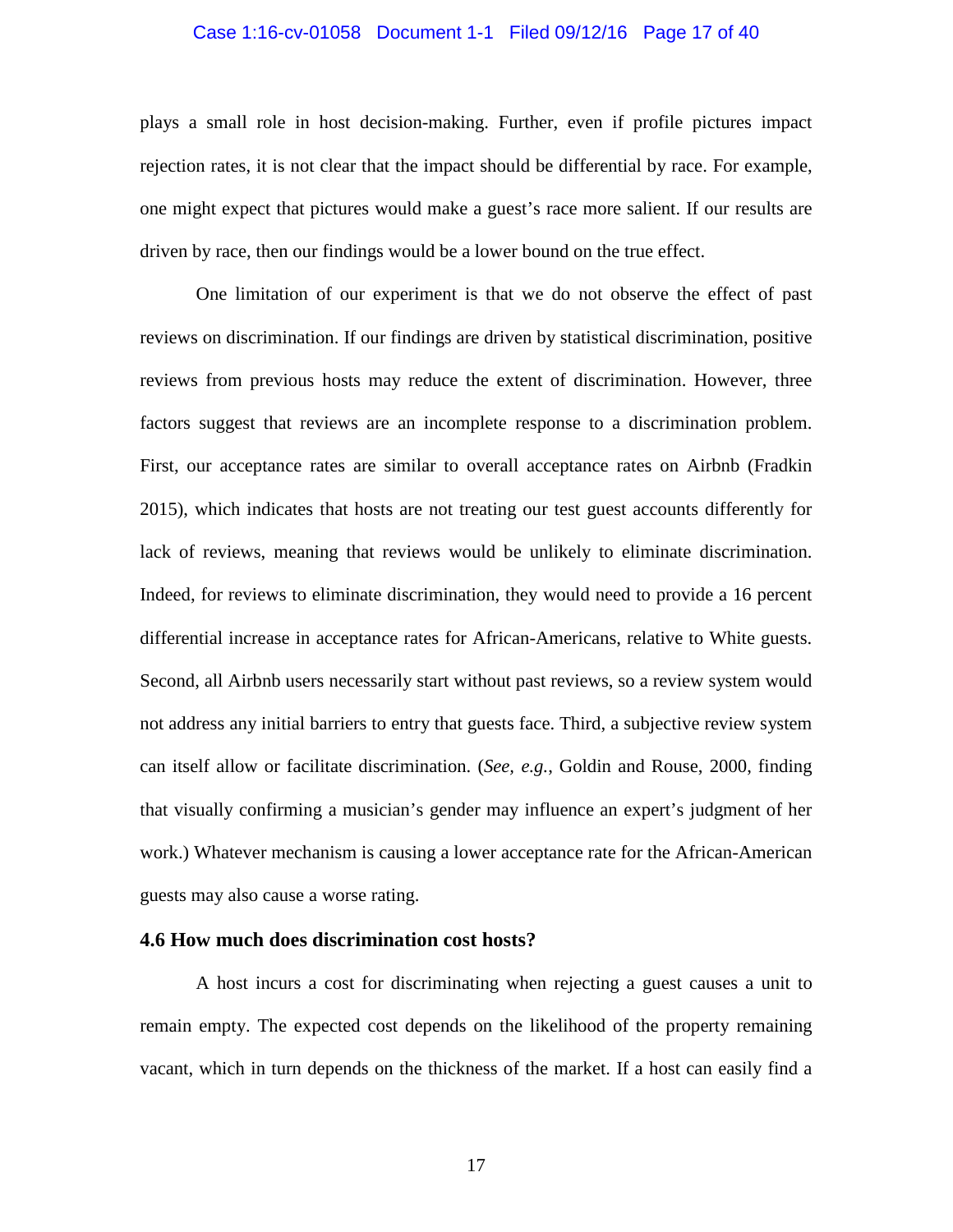#### Case 1:16-cv-01058 Document 1-1 Filed 09/12/16 Page 18 of 40

replacement guest, then discrimination is nearly costless for the host. But if a property remains vacant after the host rejects a guest, then discrimination imposes a more significant cost. In other words, the impact on net revenue from discriminating depends on the likelihood of filling a unit with someone of the host's preferred race after rejecting a guest of a disfavored race.

Because we collect data about each property's availability after a host declines a guest, we can estimate the cost in net revenue from discrimination. Suppose a host charges price *p* for a listing and pays listing fees *f* to Airbnb. Let  $\pi_{replace}$  be the probability of filling the property after rejecting a guest in our study. Then the cost in net revenue of discrimination is as follows:

$$
\Delta Net Revenue = (p - f) - \pi_{replace} \cdot (p - f)
$$

$$
= (1 - \pi_{replace}) \cdot (p - f)
$$

That is, the cost of discrimination, in terms of net revenue, is the revenue that the host forgoes if the listing remains empty multiplied by the probability that the listing remains empty.

In our data, hosts who rejected or never responded to our inquiries had properties with a median price of \$[16](#page-36-0)3 and a mean price of  $$295<sup>16</sup>$ . The numbers are similar and slightly higher if we restrict the sample further to those hosts who rejected African-American guests, or if we expand the sample to hosts who responded positively Yes to our accounts.<sup>[17](#page-36-1)</sup> Airbnb charges each host a fee equal to 3% of the listing price.

<span id="page-36-1"></span><span id="page-36-0"></span><sup>&</sup>lt;sup>16</sup> In calculating price, we sum the listing price and any cleaning fee.<br><sup>17</sup> An anonymous reviewer correctly points out that the host we are interested in is the host on the margin of discriminating. But there are hosts far from this margin both within the group of hosts who said Yes and within the group of hosts who said No. Nonetheless, our calculations in this section are not sensitive to which group of hosts we include. When including hosts who said Yes, the median price drops from \$163 to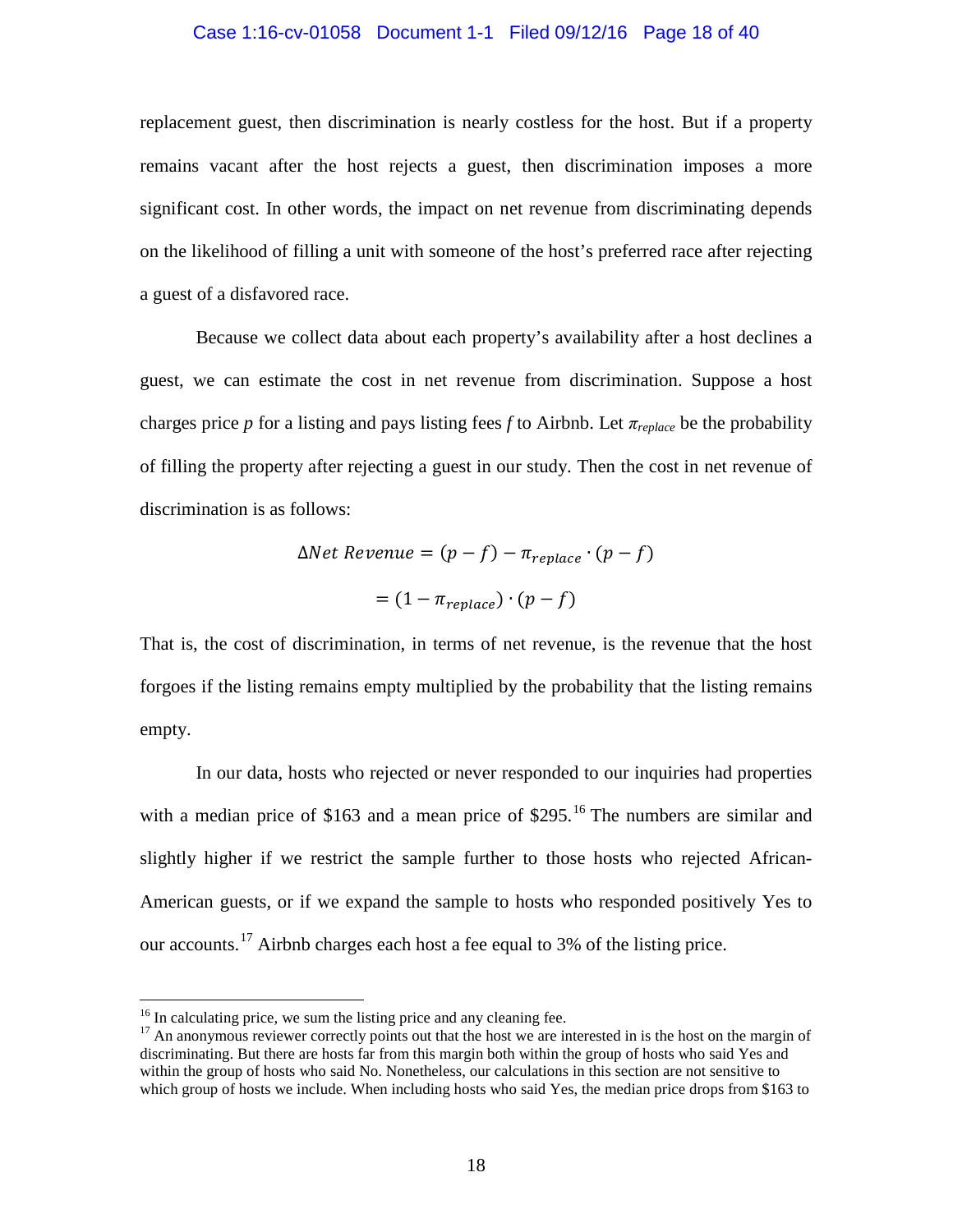#### Case 1:16-cv-01058 Document 1-1 Filed 09/12/16 Page 19 of 40

After our inquiries, roughly 25.9% of the listings in our study remained vacant on the dates we requested after rejecting or not responding to one of our guests. Another 37.9% remained listed but were no longer available on those dates, suggesting that the host either found another guest or decided to no longer make the property available on the specified dates. The remaining 36.1% of properties were no longer listed on Airbnb. Because it is unclear whether the hosts who exit should be excluded from the sample or treated as not having found a replacement, we develop two estimates.

If we exclude these disappearing hosts from our calculation, 59.4% of hosts found a replacement guest. Setting *p* equal to the median price (\$163) and fees at 3% of the median price:

$$
\Delta Net \; Revenue = (1 - .594) \cdot ($163 - .03 \cdot $163) \approx $64.19
$$

If we treat disappearing listings as vacancies, in effect assuming that the host of a dropped listing was not able to find a replacement guest, then only 37.9% of hosts found a replacement guest. The cost of discrimination rises as a result:

$$
\Delta Net \,\, Revenue = (1 - .379) \cdot ($163 - .03 \cdot $163) \approx $98.19
$$

In this analysis, we focus on the net revenue, which does not incorporate the marginal cost of each night the listing is rented, since we do not directly observe costs. The cost of hosting includes various types of host effort or wear-and-tear to the property. In principle, hosting also entails a risk of damage by a guest, though throughout the relevant period Airbnb automatically provided all hosts with property insurance, which reduces the risk. Our calculation also excludes unobserved benefits of hosting, such as

 $\overline{a}$ 

<sup>\$150,</sup> and the probability of finding a replacement guest rises to 64% instead of 59.4% (excluding disappearing hosts) or 45% instead of 37.9% (including disappearing hosts). Thus, the cost of discrimination drops by about \$10 or \$20 among hosts who say Yes, and therefore either did not discriminate against the African-American accounts or did not get a chance to do so.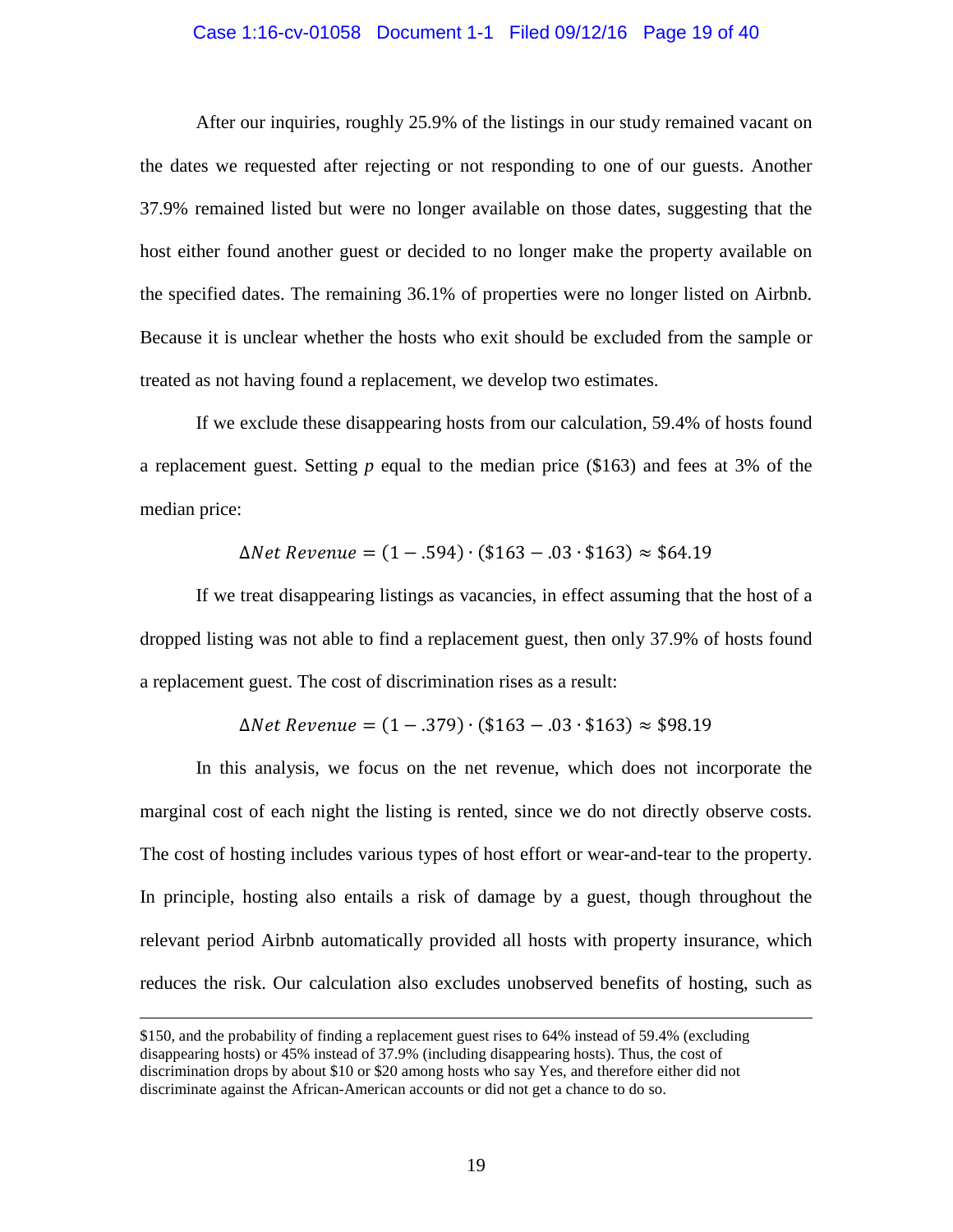#### Case 1:16-cv-01058 Document 1-1 Filed 09/12/16 Page 20 of 40

the possibility that a positive review draws more guests in the future and improves the listing position on Airbnb. A full estimate of profit would also need to consider the time cost of looking for new guests after rejecting someone on the basis of race.<sup>[18](#page-38-0)</sup>

While these estimates are clearly noisy, they suggest that hosts incur a real cost by discriminating. The median host who rejects a guest because of race is turning down between \$65 and \$100 of revenue.

# **5. Discussion**

Online platforms such as Airbnb create new markets by eliminating search frictions, building trust, and facilitating transactions (Lewis 2011, Luca forthcoming). With the rise of the sharing economy, however, comes a level of discrimination that is impossible in the online hotel reservations process. Clearly, the manager of a Holiday Inn cannot examine names of potential guests and reject them based on race or socioeconomic status or some combination of the two. Yet, this is commonplace on Airbnb, which now accounts for a growing share of the short-term rental market.

Our results contribute to a small but growing body of literature suggesting that discrimination persists—and we argue may even be exacerbated—in online platforms. Edelman and Luca (2014) show that African-American hosts on Airbnb seek and receive lower prices than White hosts, controlling for the observable attributes of each listing. Pope and Sydnor (2011) find that loan listings with pictures of African-Americans on Prosper.com are less likely to be funded than similar listings with pictures of White

<span id="page-38-0"></span><sup>&</sup>lt;sup>18</sup> Our calculation also ignores other factors that cut in both directions. Responding with a Yes to a guest does not provide 100% certainty of a paid booking; the guest may choose another option or may not make the trip. In that case, our estimates overstate the revenue loss. Similarly, we have imperfect information about whether a host found a replacement guest. Among other complexities, our guests requested two-night stays; we treat a host as having filled a listing if the host found a replacement guest for at least one of the nights, though a host who filled only one of the nights has nonetheless lost one night of revenue.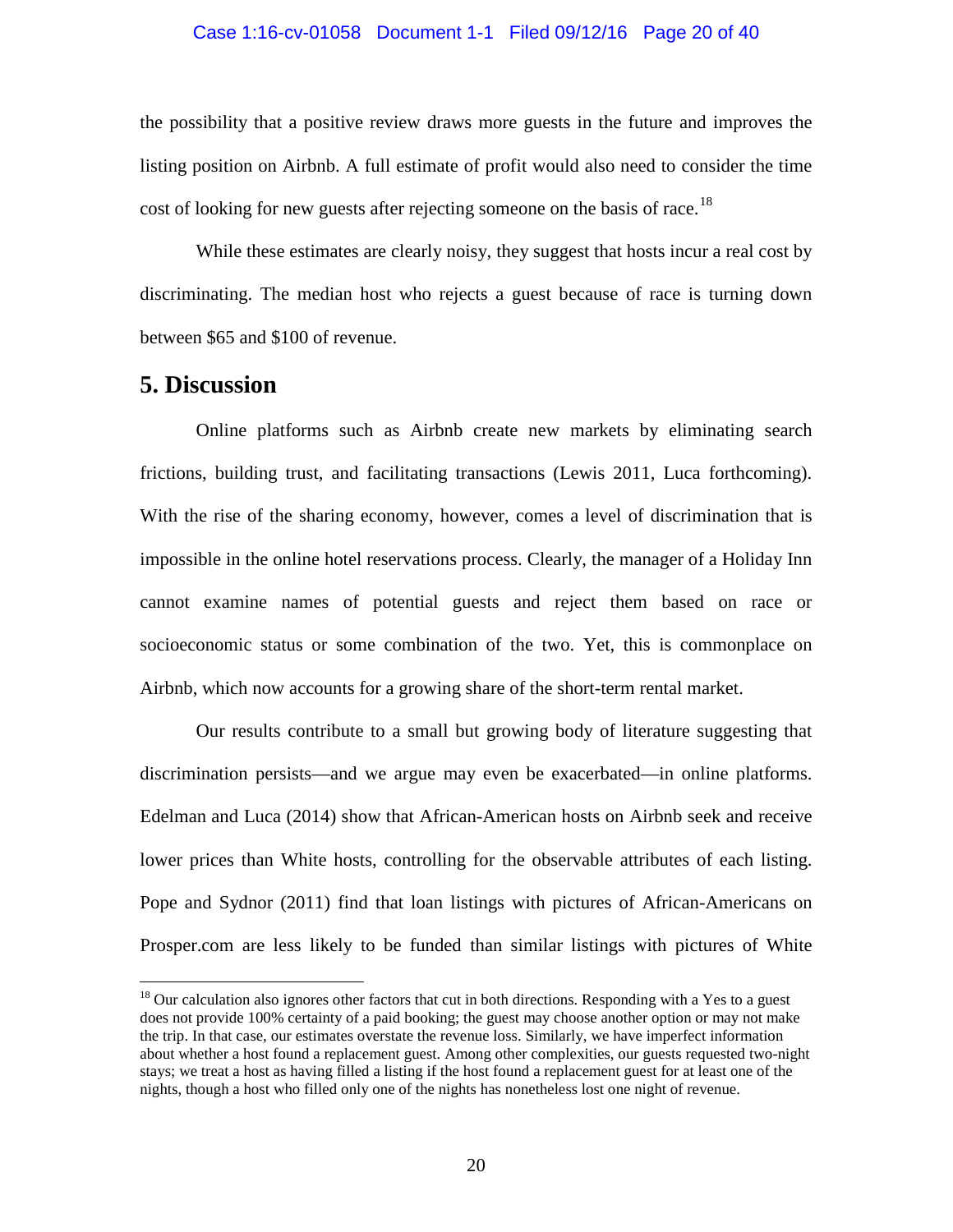#### Case 1:16-cv-01058 Document 1-1 Filed 09/12/16 Page 21 of 40

borrowers. Doleac and Stein (2013) show that buyers are less likely to respond to Craigslist listings showing an iPod held by a Black hand compared to an identical ad with a White hand. In contrast, Morton et al. (2003) find no difference by race in price paid for cars in online purchases—a sharp contrast to traditional channels (*see*, *e.g.,* List, (2004); Zhao et al., (2005)).

One important limitation of our experiment is that we cannot identify the mechanism causing worse outcomes for guests with distinctively African-American names. Prior research shows that distinctively African-American names are correlated with lower socioeconomic status (Fryer and Levitt, 2004). Our findings cannot identify whether the discrimination is based on race, socioeconomic status, or a combination of these two. That said, we note that discrimination disappears among hosts who have previously accepted African-American guests. One might worry that discrimination against our test guest accounts results from our choice of names and hence does not represent patterns that affect genuine Airbnb guests. However, we find that discrimination is limited to hosts who have never had an African-American guest, which suggests that our results are consistent with any broader underlying patterns of discrimination.

Similarly, our experiment does not provide a sharp test of alternative models of discrimination. The theoretical literature on discrimination often distinguishes between statistical and taste-based discrimination. While our experimental design cannot reject either mechanism, our findings suggest a more nuanced story than either of the classic models. For one, we find homophily among African-American females, but not among other race/gender combinations. Furthermore, we find that discrimination is not sensitive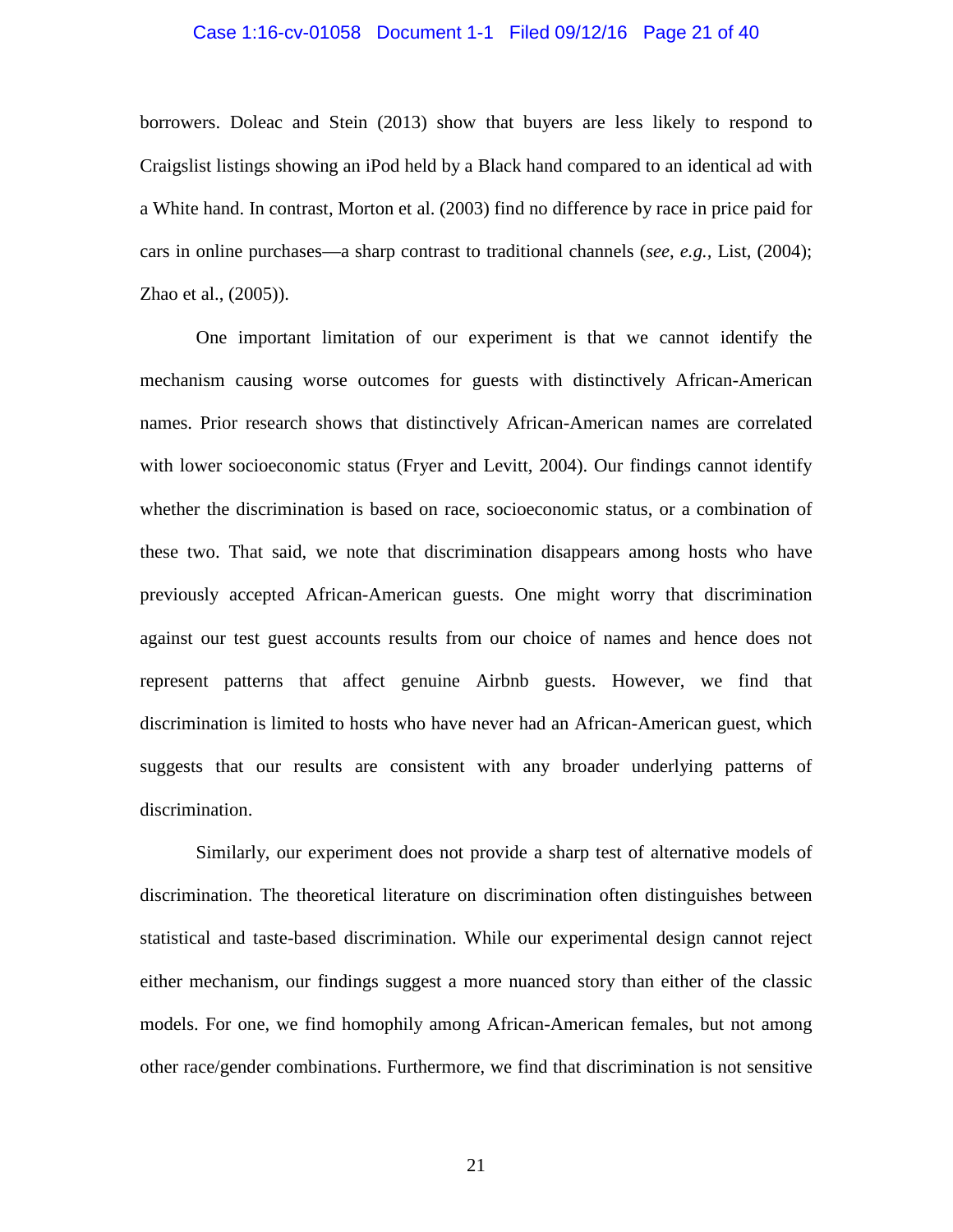#### Case 1:16-cv-01058 Document 1-1 Filed 09/12/16 Page 22 of 40

to a measure of proximity between the host and guest. Both findings are in tension with pure taste-based discrimination. But we also find some evidence against pure statistical discrimination. As noted above, we find that hosts who have had an African-American guest in the past exhibit less discrimination than other hosts. This suggests that, at the very least, hosts are using different statistical models as they evaluate potential guests.

#### **5.3 Designing a discrimination-free marketplace**

Because online platforms choose which information is available to parties during a transaction, they can prevent the transmission of information that is irrelevant or potentially pernicious. Our results highlight a platform's role in preventing discrimination or facilitating discrimination, as the case may be. If a platform aspires to provide a discrimination-free environment, its rules must be designed accordingly.

Airbnb has several options to reduce discrimination. For example, it could conceal guest names, just as it already prevents transmission of email addresses and phone numbers so that guests and hosts cannot circumvent Airbnb's platform and its fees. Communications on eBay's platform have long used pseudonyms and automatic salutations, so Airbnb could easily implement that approach.

Alternatively, Airbnb might further expand its "Instant Book" option, in which hosts accept guests without screening them first. Closer to traditional hotels and bed and breakfasts, this system would eliminate the opportunity for discrimination. This change also offers convenience benefits for guests, who can count on their booking being confirmed more quickly and with fewer steps. However, in our sample, only a small subset of hosts currently allow instant booking. Airbnb could push to expand the use of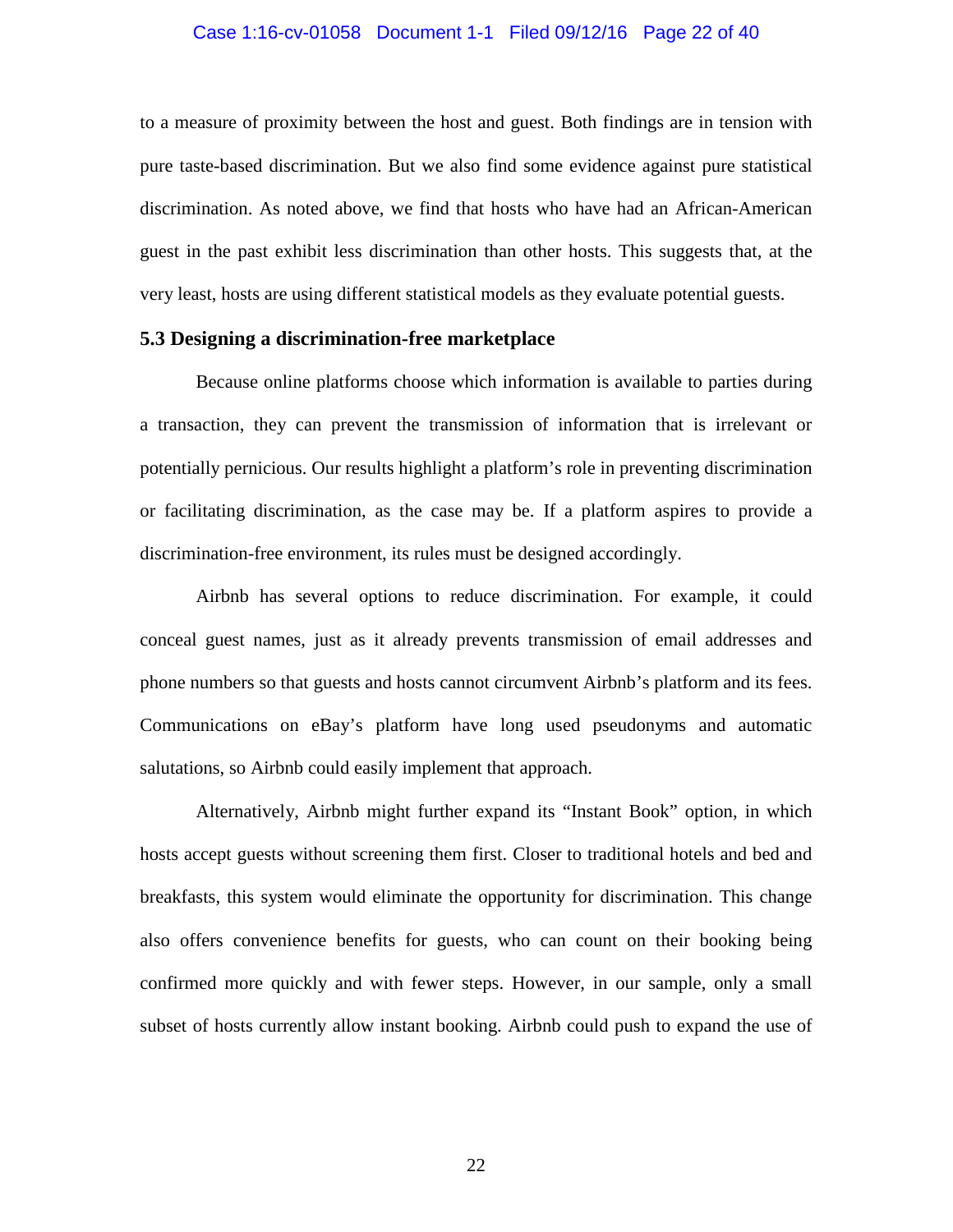#### Case 1:16-cv-01058 Document 1-1 Filed 09/12/16 Page 23 of 40

this feature, which would also serve the company's broader goal of reducing search frictions.

More generally, our results suggest an important tradeoff for market designers, who set the rules of online platforms, including the pricing mechanisms (Einav et al 2013) and the information that is available and actionable at the time of transaction (Luca forthcoming). Market design principles have generally focused on increasing the information flow within a platform (Bolton et al 2013, Che and Horner 2014, Dai et al 2014, Fradkin et al 2014), but we highlight a situation in which platforms may be providing too much information.

#### **5.4 Policy Implications**

Because the legal system grants considerable protection to online marketplaces, Airbnb is unlikely to be held liable for allowing discrimination on its platform. Within the United States, the Civil Rights Act of 1964 prohibits discrimination in hotels (and other public accommodations) based on race, color, religion, or national origin. But these laws appear to be a poor fit for the informal sharing economy, where private citizens rent out a room in their home (Belzer and Leong, *forthcoming*; Todisco, 2015). As discussed in Edelman and Luca (2014), any changes by Airbnb would likely be driven by ethical considerations or public pressure rather than law. In contrast, offline rental markets and hotels have been subject to significant regulation (as well as audit studies to test for discrimination) for decades. This contributes to worry among policy-makers that online short-term rental markets like Airbnb may be displacing offline markets, which are more heavily regulated (Schatz et al, 2016). One clear policy implication is that regulators may want to audit Airbnb hosts using an approach based on our paper—much like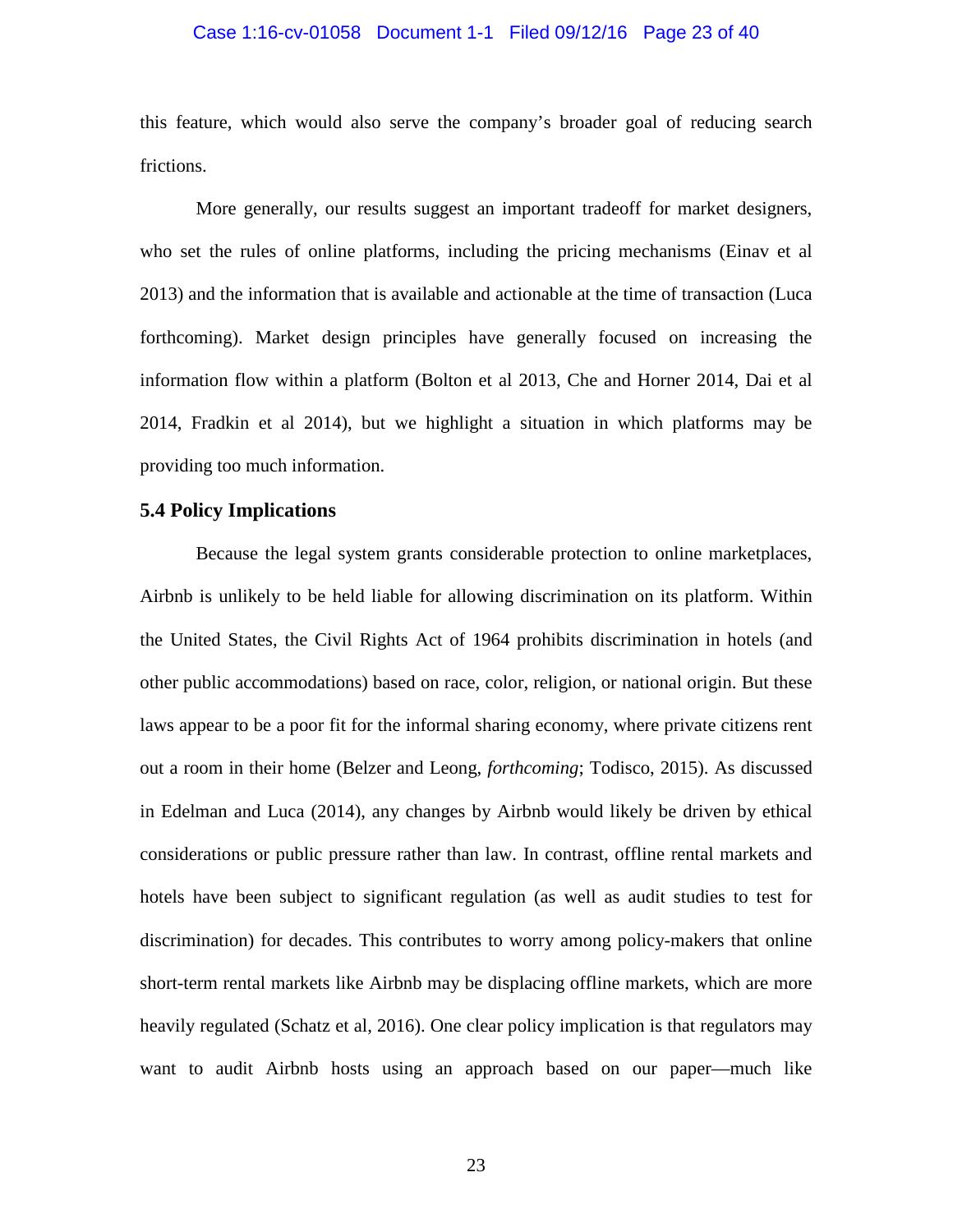## Case 1:16-cv-01058 Document 1-1 Filed 09/12/16 Page 24 of 40

longstanding efforts to reduce discrimination in offline rental markets.

One might have hoped that online markets would cure discrimination, and it seems a different design might indeed do so. Regrettably, our analysis indicates that at Airbnb, this is not yet the case.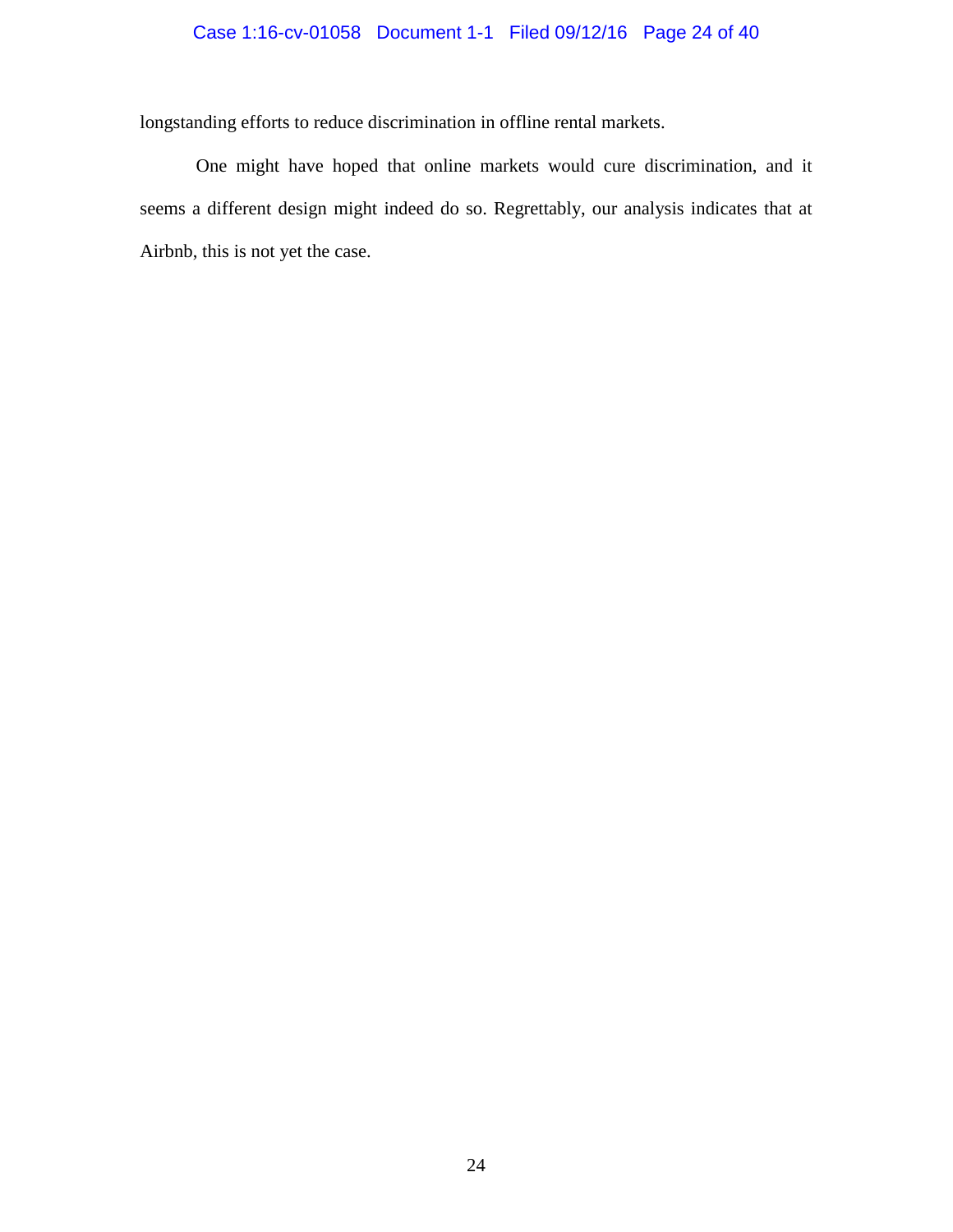# **References**

Ayres, I., & Siegelman, P. (1995). Race and Gender Discrimination in Bargaining for a New Car. *American Economic Review*, *85*(3), 304–321.

Ayres, I., F. Vars, & N. Zakariya. (2005). To Insure Prejudice: Racial Disparities in Taxicab Tipping. *Yale Law Journal*, *114*(7), 1613-1674.

Becker, G. (1957). The Economics of Discrimination. *The University of Chicago Press.*

Belzer, A., & Leong, N. (2017). The New Public Accommodations. *Georgetown Law Journal*, 105 (forthcoming).

Bertrand, M., & Mullainathan, S. (2004). Are Emily and Greg More Employable Than Lakisha and Jamal? A field experiment on albor market discrimination. *American Economic Review*, *94*(4), 991–1013.

Bolton, G., B. Greiner, and A. Ockenfels. (2013). Engineering Trust: Reciprocity in the Production of Reputation Information. *Management Science*, *59*(2), 265-285.

Carlsson, M., & Rooth, D. (2007). Evidence of Ethnic Discrimination in the Swedish Labor Market Using Experimental Data. *Labour Economics*, *14*(4), 716-729.

Che, Y. and J. Hörner. (2014). Optimal Design for Social Learning. *Working Paper*.

Dai, W., G. Jin, J. Lee, & M. Luca. (2014). Optimal Aggregation of Consumer Ratings: an Application to Yelp.com. *NBER Working Paper*.

Deming, D. J., Yuchtman, N., Abulafi, A., Golding, C., & Katz, L. F. (2016). The Value of Postsecondary Credentials in the Labour Market: An Experimental Study. *American Economic Review*, *106*(3), 778-806.

Doleac, J., & L. Stein. (2013). The Visible Hand: Race and Online Market Outcomes. *Economic Journal*, *123*(572), 469-492.

Edelman, B, and M. Luca. (2014). Digital Discrimination: The Case of Airbnb.com. *Harvard Business School Working Paper*.

Einav, L., C. Farronato, J. Levin, & N. Sundaresan. (2013). Sales Mechanisms in Online Markets: What Happened to Internet Auctions? *Working paper.*

Fradkin, A., E. Grewal, D. Holtz, and M. Pearson, (2014). Bias and Reciprocity in Online Reviews: Evidence from Field Experiments on Airbnb. *Working Paper.*

Fradkin, A, (2015). Search Frictions and the Design of Online Marketplaces. *Working Paper.*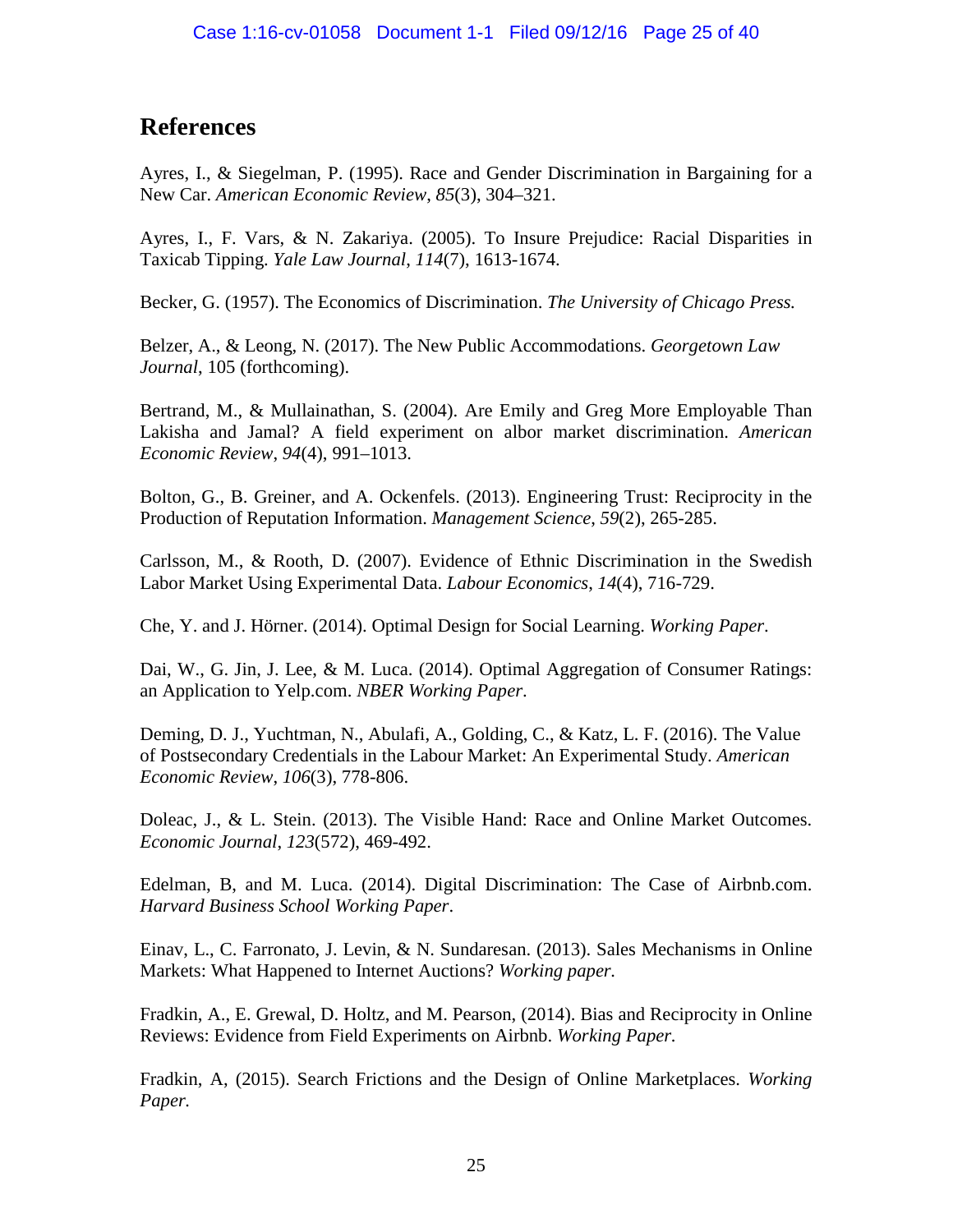Fryer, R., and S. Levitt. (2004). The Causes and Consequences of Distinctively Black Names. *The Quarterly Journal of Economics*, 119(3), 767-805.

Ghayad, R. (2014). *The Jobless Trap*. *Working Paper.*

Goldin, C., & Rouse, C. (2000). Orchestrating Impartiality. *American Economic Review*, *90*(4), 715–741.

Hanson, A., & Hawley, Z. (2011). Do Landlords Discriminate in the Rental Housing Market? Evidence from an Internet Field Experiment in U.S. Cities. *Journal of Urban Economics*, *70*(2-3), 99-114.

Lahey, J. N. (2008). Age, Women, and Hiring: An Experimental Study. *Journal of Human Resources*, *43*(1), 30–56.Lewis, G. (2011). Asymmetric Information, Adverse Selection and Online Disclosure: The Case of eBay Motors. *American Economic Review*, 101(4): 1535-46.

Lewis, G. (2011). Asymmetric Information, Adverse Selection and Online Disclosure: The Case of eBay Motors. *American Economic Review*, 101(4): 1535-46.

List, J.A. (2004). The Nature and Extent of Discrimination in the Marketplace: Evidence from the Field. *The Quarterly Journal of Economics*, 119(1): 49-89.

Luca, M. forthcoming. User-generated Content and Social Media. *Handbook of Media Economics.*

Morton, F., F. Zettelmeyer, and J. Silva-Risso. (2003). Consumer Information and Discrimination: Does the Internet Affect the Pricing of New Cars to Women and Minorities? *Quantitative Marketing and Economics, 1*(1), 65-92.

Ondrich, J., Stricker, A., and Yinger, J. (1999). Do Landlords Discriminate? The Incidence and Causes of Racial Discrimination in Rental Housing Markets. *Journal of Housing Economics*, 8, 185-204.

Oreopoulos, P. (2011). Why do skilled immigrants struggle in the labor market? A field experiment with thirteen thousand resumes. *American Economic Journal: Economic Policy*, *3*(4), 148–171.

Pager, D. (2003). The Mark of a Criminal Record. *American Journal of Sociology, 108*(5), 937–975.

Pope, D. G., & Sydnor, J. R. (2011). What's in a Picture?: Evidence of Discrimination from Prosper.com. *Journal of Human Resources*, *46*(1), 53–92.

Schatz, B., Feinstein, D., & Warren, E. (2016). Letter to the Edith Ramirez, Chairwoman of the Federal Trade Commission.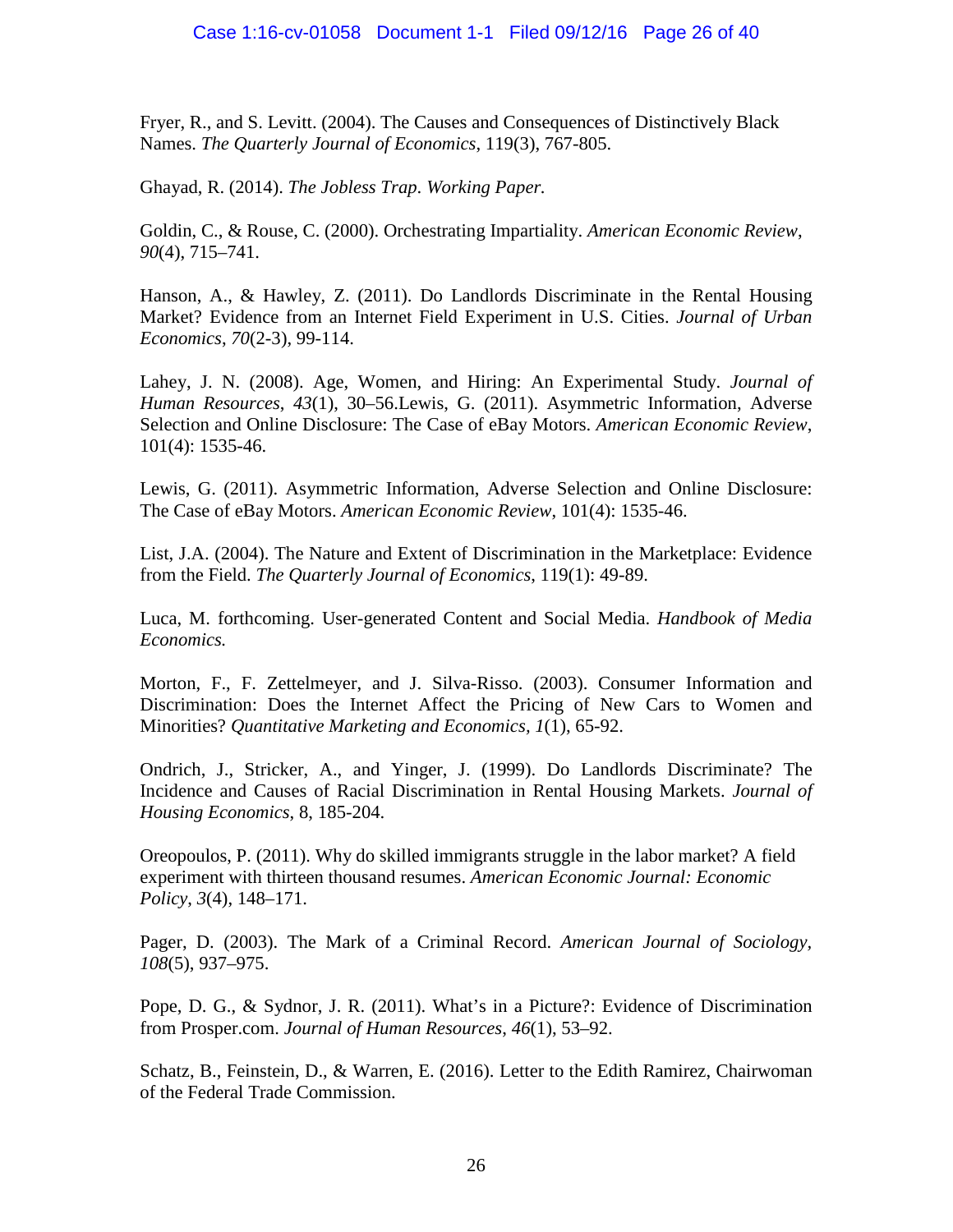Todisco, M. (2015). Share and Share Alike? Considering Racial Discrimination in the Nascent Room-Sharing Economy. *Stanford Law Review Online*, *67*, 121–129.

U.S. Department of Housing and Urban Development. (2013). Housing Discrimination Against Racial and Ethnic Minorities 2012.

Yinger, J. (1998). Evidence on Discrimination in Consumer Markets. *Journal of Economic Perspectives*, 12(2), 23–40.

Zhao, B., Ondrich, J., and Yinger, J. (2005). Why Do Real Estate Brokers Continue to Discriminate? Evidence from the 2000 Housing Discrimination Study. *Center for Policy Research*. Paper 96.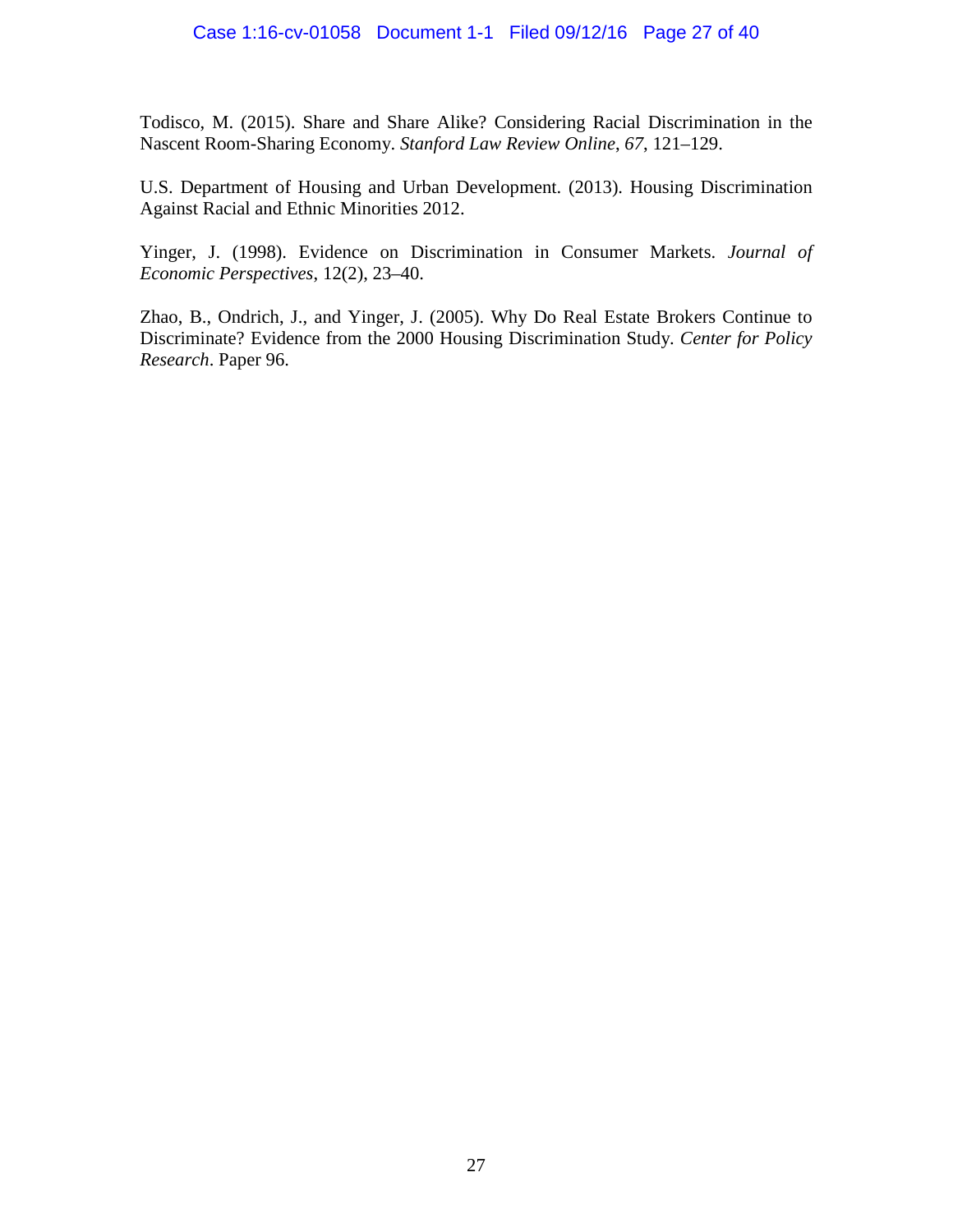# **Figures**

### **Figure 1: Sample Treatment**

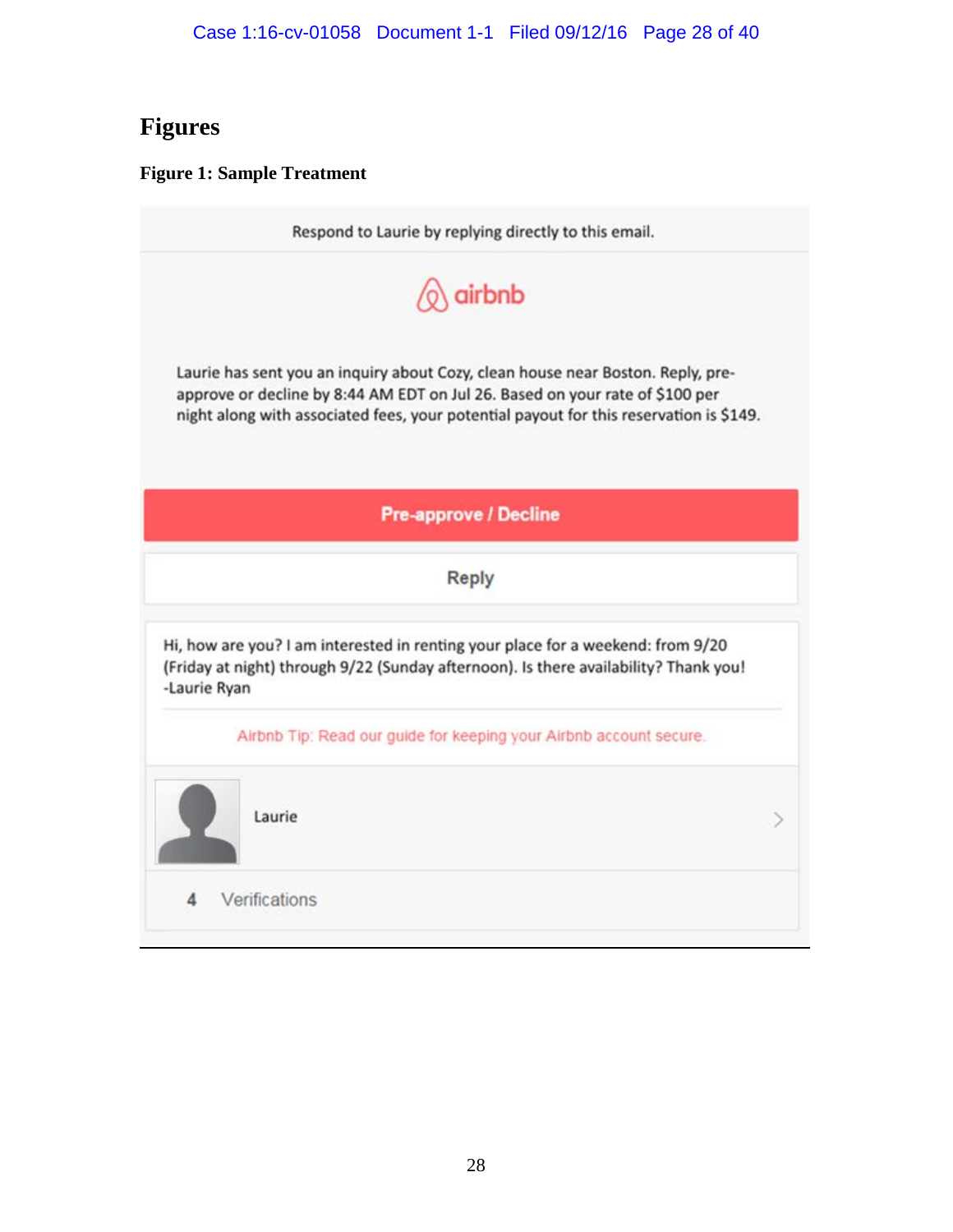# Case 1:16-cv-01058 Document 1-1 Filed 09/12/16 Page 29 of 40



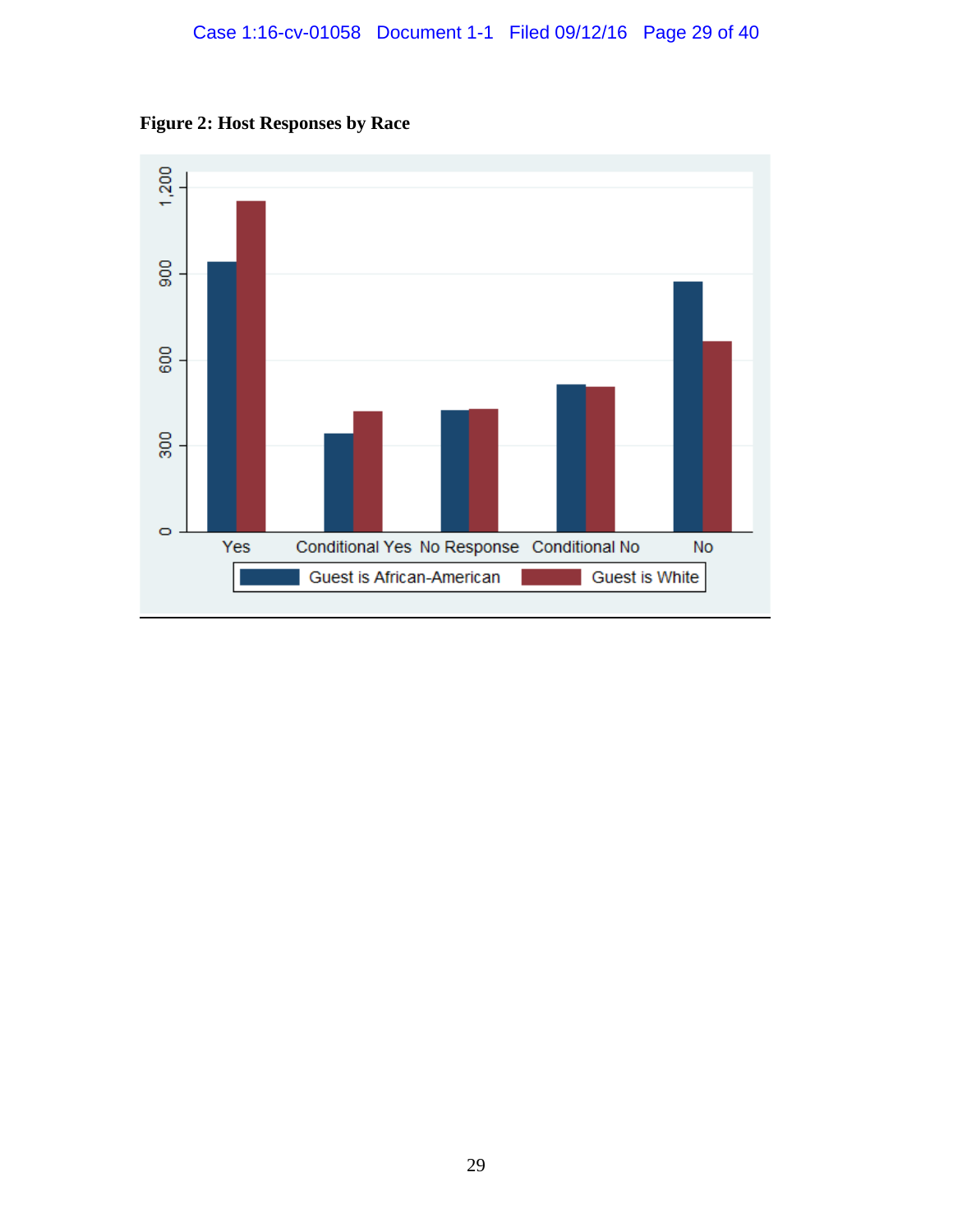# **Tables**

# **Table 1. Summary Statistics**

|                                  |        |           |                  |                |       | Mean,<br>White | Mean,<br>African-<br>American |                |
|----------------------------------|--------|-----------|------------------|----------------|-------|----------------|-------------------------------|----------------|
| Variables                        | Mean   | Std. Dev. | 25th %ile        | 75th %ile      | Obs.  | Accounts       | Accounts                      | <i>p-value</i> |
| Host is White                    | 0.63   | 0.48      | $\overline{0}$   |                | 6,392 | 0.64           | 0.63                          | 0.15           |
| Host is African-American         | 0.08   | 0.27      | $\overline{0}$   | $\overline{0}$ | 6,392 | 0.08           | 0.08                          | 0.97           |
| Host is female                   | 0.38   | 0.48      | $\overline{0}$   | 1              | 6,392 | 0.38           | 0.37                          | 0.44           |
| Host is male                     | 0.30   | 0.46      | $\boldsymbol{0}$ |                | 6,392 | 0.3            | 0.3                           | 0.90           |
| Price $(\$)$                     | 181.11 | 1,280.23  | 75               | 175            | 6,302 | 166.43         | 195.81                        | 0.36           |
| Number of bedrooms               | 3.18   | 2.26      | $\overline{2}$   | 4              | 6,242 | 3.18           | 3.18                          | 0.96           |
| Number of bathrooms              | 3.17   | 2.26      | $\overline{2}$   | $\overline{4}$ | 6,285 | 3.17           | 3.17                          | 0.93           |
| Number of reviews                | 30.87  | 72.51     | $\overline{2}$   | 29             | 6,390 | 30.71          | 31.03                         | 0.86           |
| Host has multiple listings       | 0.16   | 0.36      | $\overline{0}$   | $\overline{0}$ | 6,392 | 0.32           | 0.33                          | 0.45           |
| Host has $1+$ reviews from       |        |           |                  |                |       |                |                               |                |
| African-American guests          | 0.29   | 0.45      | $\overline{0}$   | 1              | 6,390 | 0.29           | 0.28                          | 0.38           |
| Airbnb listings per Census tract | 9.51   | 9.28      | $\overline{2}$   | 14             | 6,392 | 9.49           | 9.54                          | 0.85           |
| % population African-American    |        |           |                  |                |       |                |                               |                |
| (Census tract)                   | 0.14   | 0.2       | 0.03             | 0.14           | 6,378 | 0.14           | 0.14                          | 0.92           |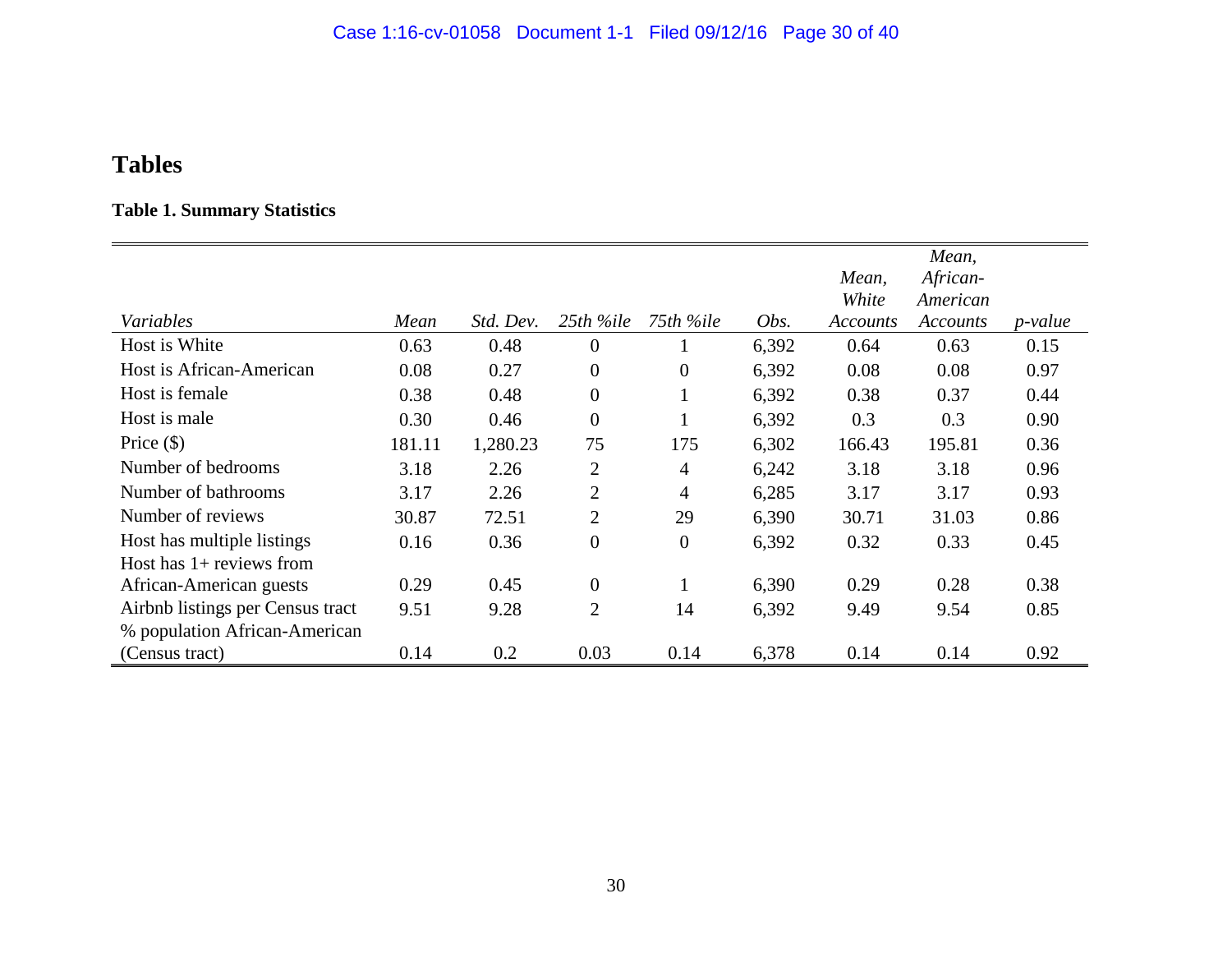|                                |                                           | Dependent Variable: 1(Host Accepts)       |                                           |
|--------------------------------|-------------------------------------------|-------------------------------------------|-------------------------------------------|
| Guest is African-<br>American  | $\textbf{-0.08}^{\ast\ast\ast}$<br>(0.02) | $\textbf{-0.08}^{\ast\ast\ast}$<br>(0.02) | $-0.09***$<br>(0.02)                      |
| Host is African-<br>American   |                                           | $0.07***$<br>(0.02)                       | $0.09^{***}$<br>(0.02)                    |
| Host is Male                   |                                           | $-0.05***$<br>(0.01)                      | $-0.05***$<br>(0.01)                      |
| Host has Multiple<br>Listings  |                                           |                                           | $0.09^{***}$<br>(0.02)                    |
| <b>Shared Property</b>         |                                           |                                           | $\textbf{-0.07}^{\ast\ast\ast}$<br>(0.02) |
| Host has 10+ Reviews           |                                           |                                           | $0.12***$<br>(0.01)                       |
| ln(Price)                      |                                           |                                           | $-0.06***$<br>(0.01)                      |
| Constant                       | $0.49***$<br>(0.01)                       | $0.50^{\ast\ast\ast}$<br>(0.01)           | $0.76^{\ast\ast\ast}$<br>(0.07)           |
| Observations<br>Adjusted $R^2$ | 6,235<br>0.006                            | 6,235<br>0.009                            | 6,168<br>0.040                            |

# **Table 2. The Impact of Race on Likelihood of Acceptance**

Notes: A host's response is coded as a "Yes" if, in her reply to the guest, she invites the guest to stay at the property, if she offers a special deal ("book within 24 hours and get a discount"), or approves the guest while also asking some clarifying question ("You can stay, but how many people will you have with you?"). Standard errors are clustered by (guest name)\*(city) and are reported in parentheses.

\* p < .10. \*\* p < .05. \*\*\* p < .01.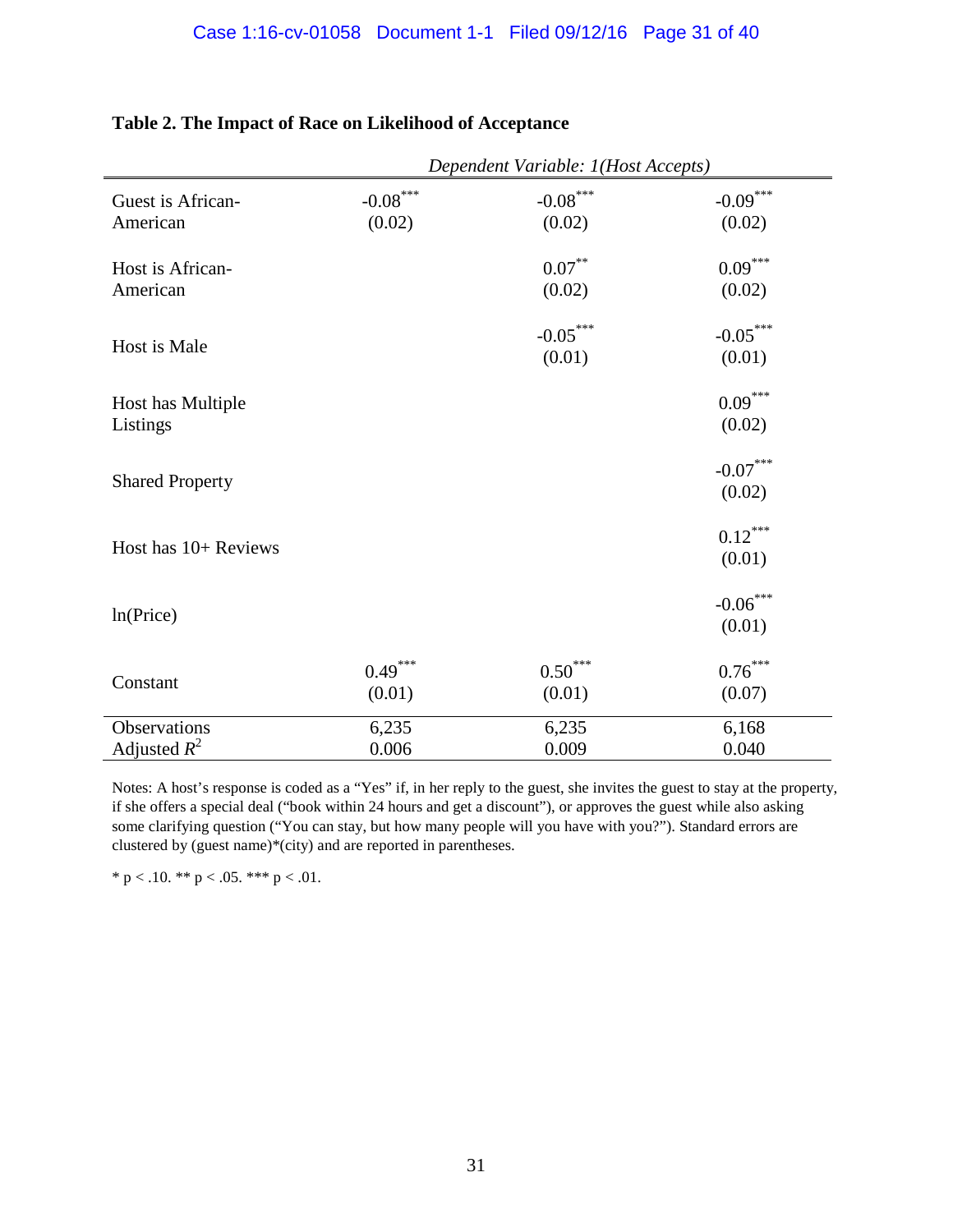|                                     | Dependent Variable: 1(Host Accepts) |              |              |                      |  |  |
|-------------------------------------|-------------------------------------|--------------|--------------|----------------------|--|--|
|                                     | All                                 | Male         | Female       | Other                |  |  |
|                                     | Hosts                               | <b>Hosts</b> | <b>Hosts</b> | <b>Hosts</b>         |  |  |
| Guest is African-American           | $-0.08***$                          | $-0.09***$   | $-0.09$ ***  | $-0.07$ <sup>*</sup> |  |  |
|                                     | (0.02)                              | (0.02)       | (0.02)       | (0.03)               |  |  |
| Host is African-American            | $0.06*$                             | $0.19***$    | $-0.00$      | 0.03                 |  |  |
|                                     | (0.03)                              | (0.05)       | (0.04)       | (0.09)               |  |  |
| Host is African-American *          | 0.01                                | $-0.11$      | 0.11         | $-0.06$              |  |  |
| Guest is African-American           | (0.05)                              | (0.08)       | (0.06)       | (0.14)               |  |  |
| Constant                            | $0.48***$                           | $0.44***$    | $0.50***$    | $0.50^{***}$         |  |  |
|                                     | (0.01)                              | (0.02)       | (0.02)       | (0.02)               |  |  |
| Observations                        | 6235                                | 1854         | 2336         | 2045                 |  |  |
| Adjusted $R^2$                      | 0.007                               | 0.015        | 0.007        | 0.003                |  |  |
| <b>Implied Coefficient on Guest</b> |                                     |              |              |                      |  |  |
| is African-American $+$ Host        | $-0.07$                             | $-0.19**$    | 0.02         | $-0.12$              |  |  |
| is African-American * Guest         | (0.05)                              | (.08)        | (.06)        | (0.14)               |  |  |
| is African-American                 |                                     |              |              |                      |  |  |

# **Table 3: Race Gap by Race of the Host**

Notes: Other hosts are hosts we could not classify as male or female. Of the 2,045 host pictures we could not classify for gender, 972 had a picture of a mixed-gender couple, 259 had a same-gender couple, 603 had a picture without a human in it, and the rest could not be classified. Standard errors are clustered by (guest name)\*(city) and are reported in parentheses.

\* p < .10. \*\* p < .05. \*\*\* p < .01.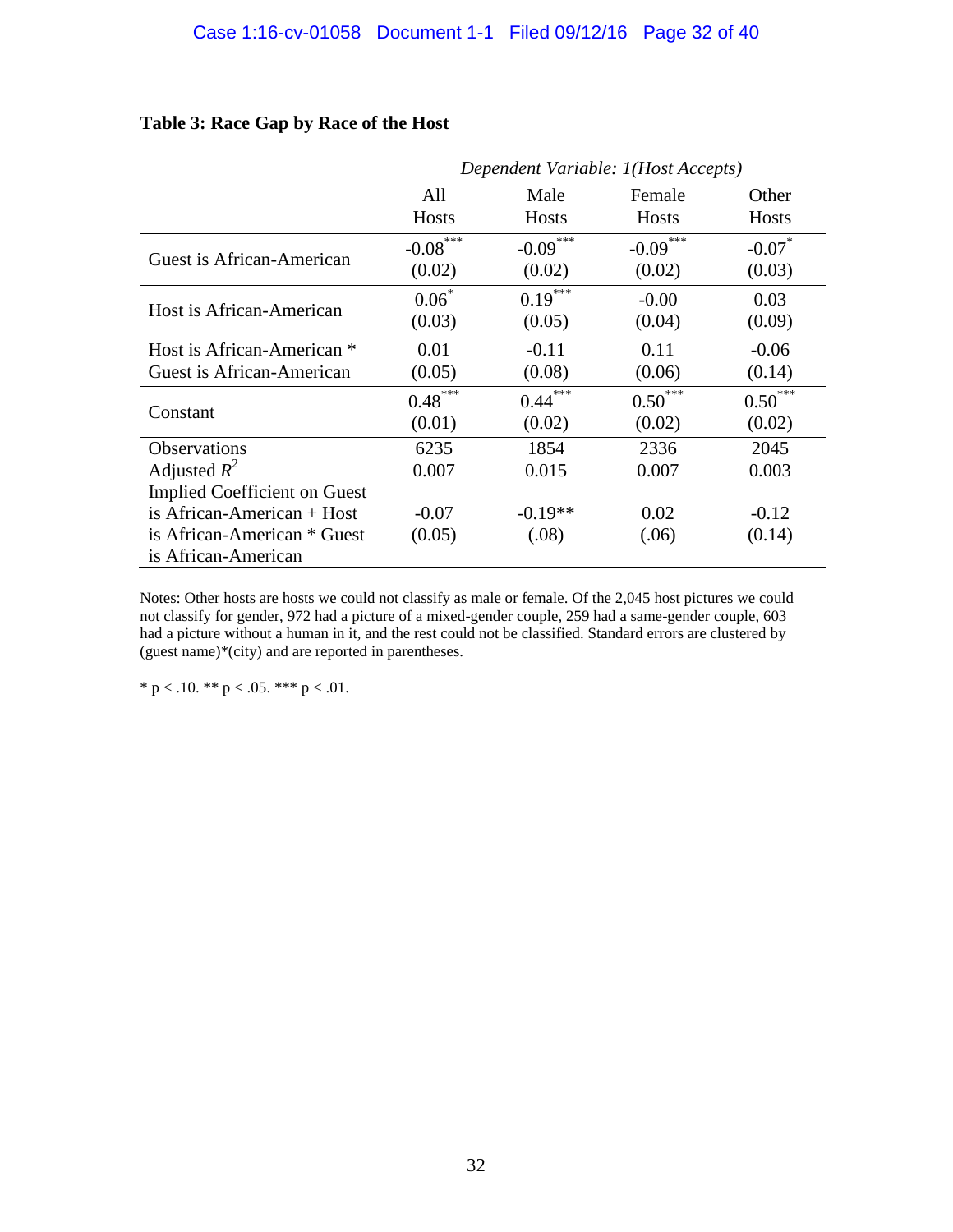<span id="page-51-0"></span>

| Table 4. Are Effects Driven by Host Characteristics? |  |  |
|------------------------------------------------------|--|--|
|                                                      |  |  |

|                                                                                                            | Dependent Variable: 1(Host Accepts) |                                   |                           |                                   |                      |
|------------------------------------------------------------------------------------------------------------|-------------------------------------|-----------------------------------|---------------------------|-----------------------------------|----------------------|
| Guest is African-American                                                                                  | $-0.07$ ***<br>(0.02)               | $-0.08***$<br>(0.02)              | $-0.09***$<br>(0.02)      | $-0.11$ <sup>***</sup><br>(0.02)  | $-0.09***$<br>(0.02) |
| <b>Shared Property</b>                                                                                     | 0.00<br>(0.01)                      |                                   |                           |                                   |                      |
| Shared Property * Guest is<br>African-American                                                             | $-0.02$<br>(0.03)                   |                                   |                           |                                   |                      |
| Host has Multiple Listings                                                                                 |                                     | $0.14***$<br>(0.02)               |                           |                                   |                      |
| Host has Multiple Listings *<br>Guest is African-American                                                  |                                     | $-0.01$<br>(0.03)                 |                           |                                   |                      |
| Host has $10+$ Reviews                                                                                     |                                     |                                   | $0.14$ ***<br>(0.02)      |                                   |                      |
| Host has Ten+ Reviews *<br>Guest is African-American                                                       |                                     |                                   | 0.01<br>(0.02)            |                                   |                      |
| <b>Host Looks Young</b>                                                                                    |                                     |                                   |                           | $-0.03$<br>(0.02)                 |                      |
| Host Looks Young * Guest<br>is African-American                                                            |                                     |                                   |                           | $-0.01$<br>(0.02)                 |                      |
| Host has $1+$ reviews from an<br>African-American guest                                                    |                                     |                                   |                           |                                   | $0.10***$<br>(0.01)  |
| Host has $1+$ reviews from an<br>African-American guest *<br><b>Guest is African-American</b>              |                                     |                                   |                           |                                   | $0.06*$<br>(0.02)    |
| Constant                                                                                                   | $0.49$ ***<br>(0.01)                | $0.46^{\overline{***}}$<br>(0.01) | $0.42 \sqrt{*}$<br>(0.01) | $0.50^{\overline{***}}$<br>(0.01) | $0.46***$<br>(0.01)  |
| <b>Observations</b><br>Adjusted $R^2$                                                                      | 6,235<br>0.006                      | 6,235<br>0.014                    | 6,235<br>0.027            | 6,235<br>0.011                    | 6,235<br>0.019       |
| <b>Implied Coefficient on Guest</b><br>is African-American + Host<br>Trait * Guest is African-<br>American | $-0.09***$<br>(0.02)                | $-0.09***$<br>(0.03)              | $-0.08***$<br>(0.02)      | $-0.08***$<br>(0.03)              | $-0.04$<br>(0.03)    |

Notes: Standard errors are clustered by (guest name)\*(city) and are reported in parentheses.

\* p < .10. \*\* p < .05. \*\*\* p < .01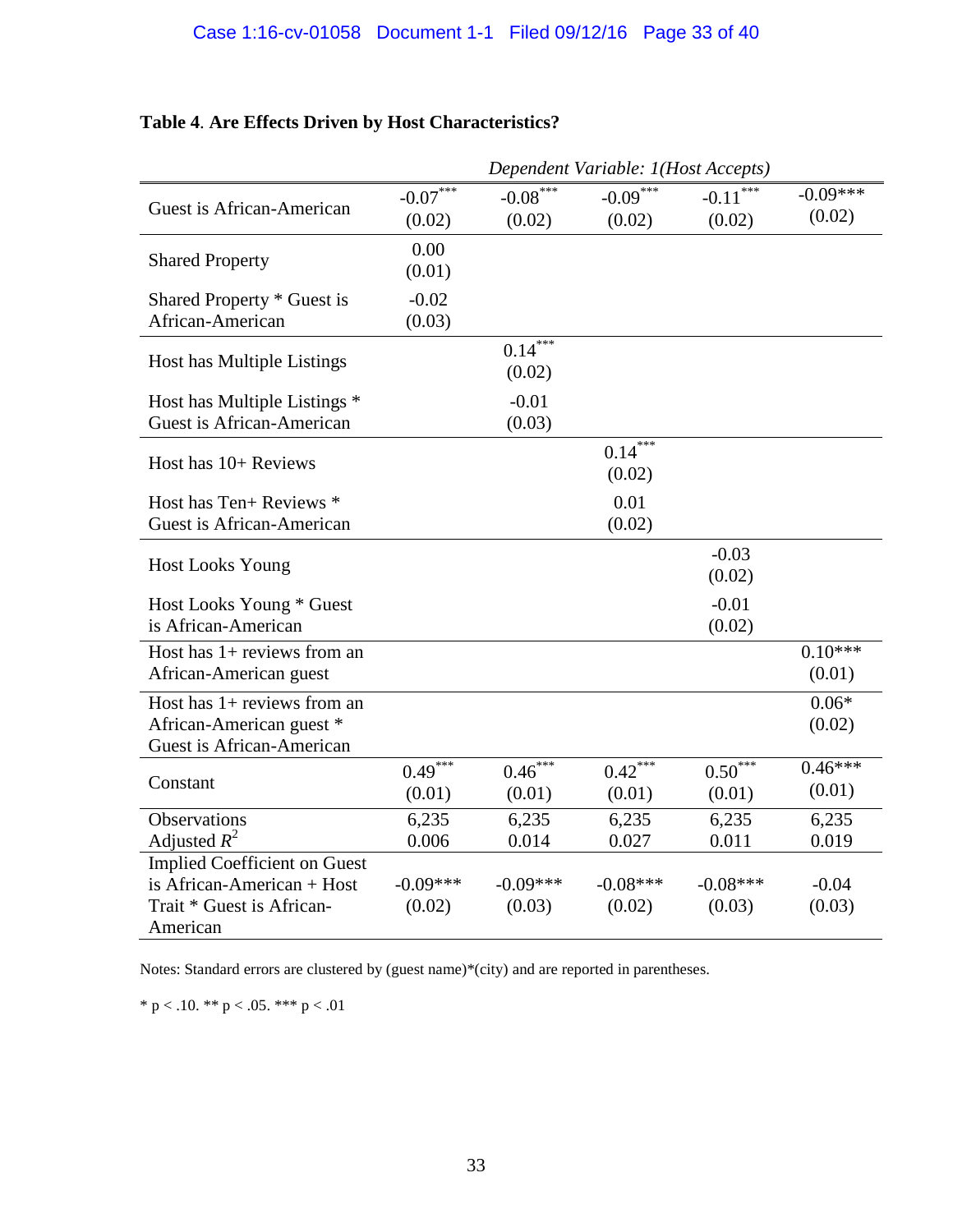|                    |                                | Guest Race / Gender |          |        |           |  |  |
|--------------------|--------------------------------|---------------------|----------|--------|-----------|--|--|
|                    |                                |                     | African- |        | African-  |  |  |
|                    |                                | White               | American | White  | American  |  |  |
|                    |                                | Male                | Male     | Female | Female    |  |  |
|                    | White<br>Male                  | 0.42                | 0.35     | 0.49   | $0.32***$ |  |  |
| Host Race / Gender | African-<br>American<br>Male   | $0.64**$            | 0.40     | 0.59   | 0.43      |  |  |
|                    | White<br>Female                | 0.46                | 0.35     | 0.49   | 0.44      |  |  |
|                    | African-<br>American<br>Female | 0.43                | 0.38     | 0.53   |           |  |  |

# **Table 5. Proportion of Positive Responses by Race and Gender**

Notes: This table shows the proportion of Yes responses by hosts of a certain race/gender to guests of a certain race/gender.

\* p < .10. \*\* p <.05. \*\*\* p<.01. P-values from testing that proportion of Yes responses in a specific cell is equal to the proportion of Yes responses from the other cells in that row.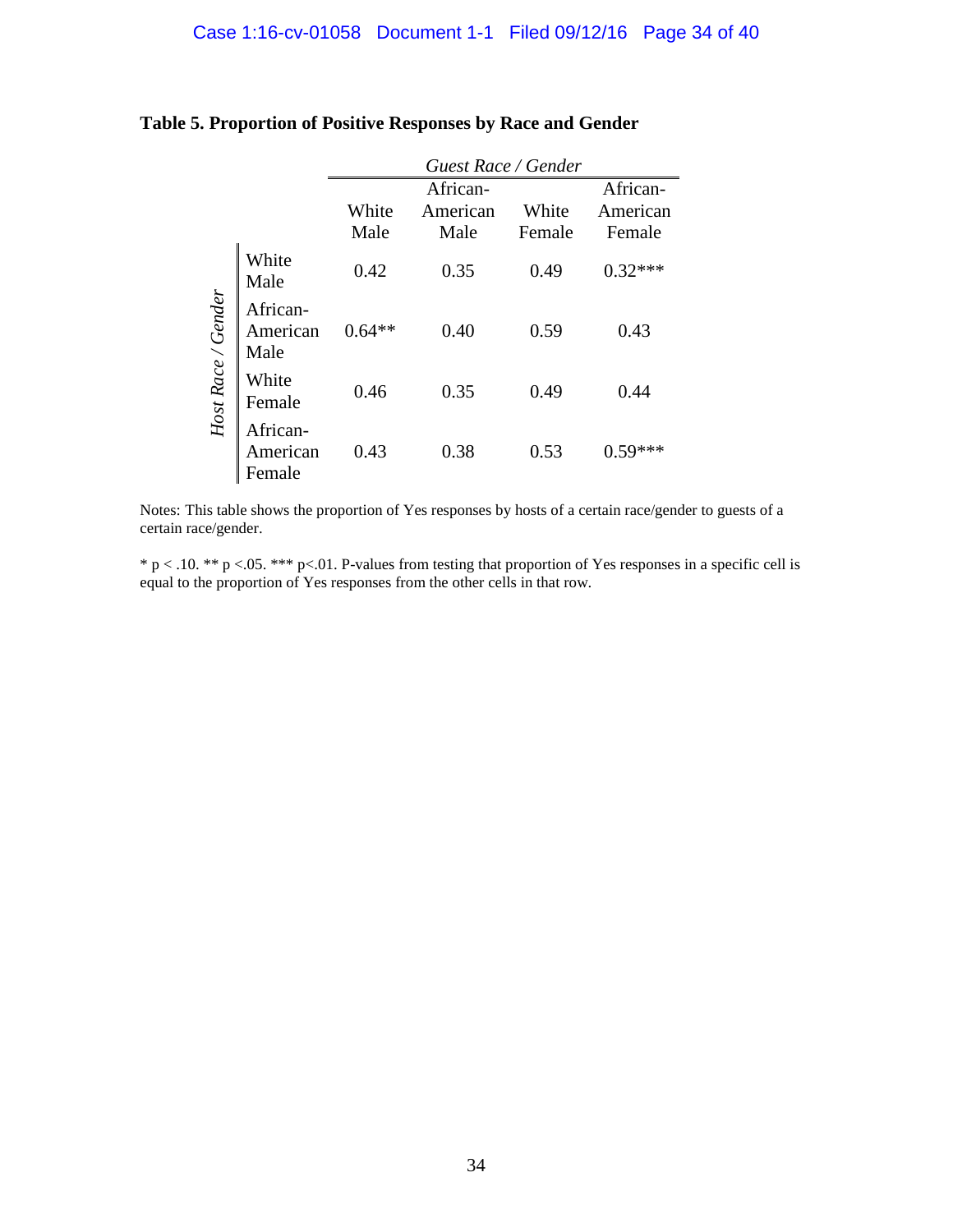|                                               |                        |             | Dependent Variable=1(Host Accepts) |                      |
|-----------------------------------------------|------------------------|-------------|------------------------------------|----------------------|
|                                               | $-0.09$ ***            | $-0.08$ *** | $-0.09$ <sup>***</sup>             | $-0.12$ <sup>*</sup> |
| Guest is African-American                     | (0.02)                 | (0.02)      | (0.02)                             | (0.06)               |
| Price > Median                                | $-0.07$ <sup>***</sup> |             |                                    |                      |
|                                               | (0.02)                 |             |                                    |                      |
| Guest is African-American *                   | 0.01                   |             |                                    |                      |
| (Price > Median)                              | (0.03)                 |             |                                    |                      |
| Share of African-American Population in       |                        | 0.05        |                                    |                      |
| <b>Census Tract</b>                           |                        | (0.05)      |                                    |                      |
| Guest is African-American * (Share of         |                        | 0.02        |                                    |                      |
| African-American Population in Census Tract)  |                        | (0.08)      |                                    |                      |
|                                               |                        |             | $-0.0007$                          |                      |
| Airbnb Listings per Census Tract              |                        |             | (0.0009)                           |                      |
|                                               |                        |             |                                    |                      |
| Guest is African-American *                   |                        |             | 0.0008                             |                      |
| (Airbnb Listings per Census Tract)            |                        |             | (0.001)                            |                      |
| Probability Listing is Filled 8 Weeks Later   |                        |             |                                    | $0.56***$            |
|                                               |                        |             |                                    | (0.08)               |
| Guest is African-American *                   |                        |             |                                    | 0.09                 |
| (Probability Listing is Filled 8 Weeks Later) |                        |             |                                    | (0.12)               |
| Constant                                      | $0.52***$              | $0.48***$   | $0.49***$                          | $0.24***$            |
|                                               | (0.02)                 | (0.01)      | (0.02)                             | (0.03)               |
| Observations                                  | 6235                   | 6223        | 6235                               | 6101                 |
| Adjusted $R^2$                                | 0.01                   | 0.006       | 0.006                              | 0.030                |

# **Table 6. Are Effects Driven by Location Characteristics?**

Notes: Standard errors are clustered by (guest name)\*(city) and are reported in parentheses.

\* p < .10. \*\* p < .05. \*\*\* p < .01.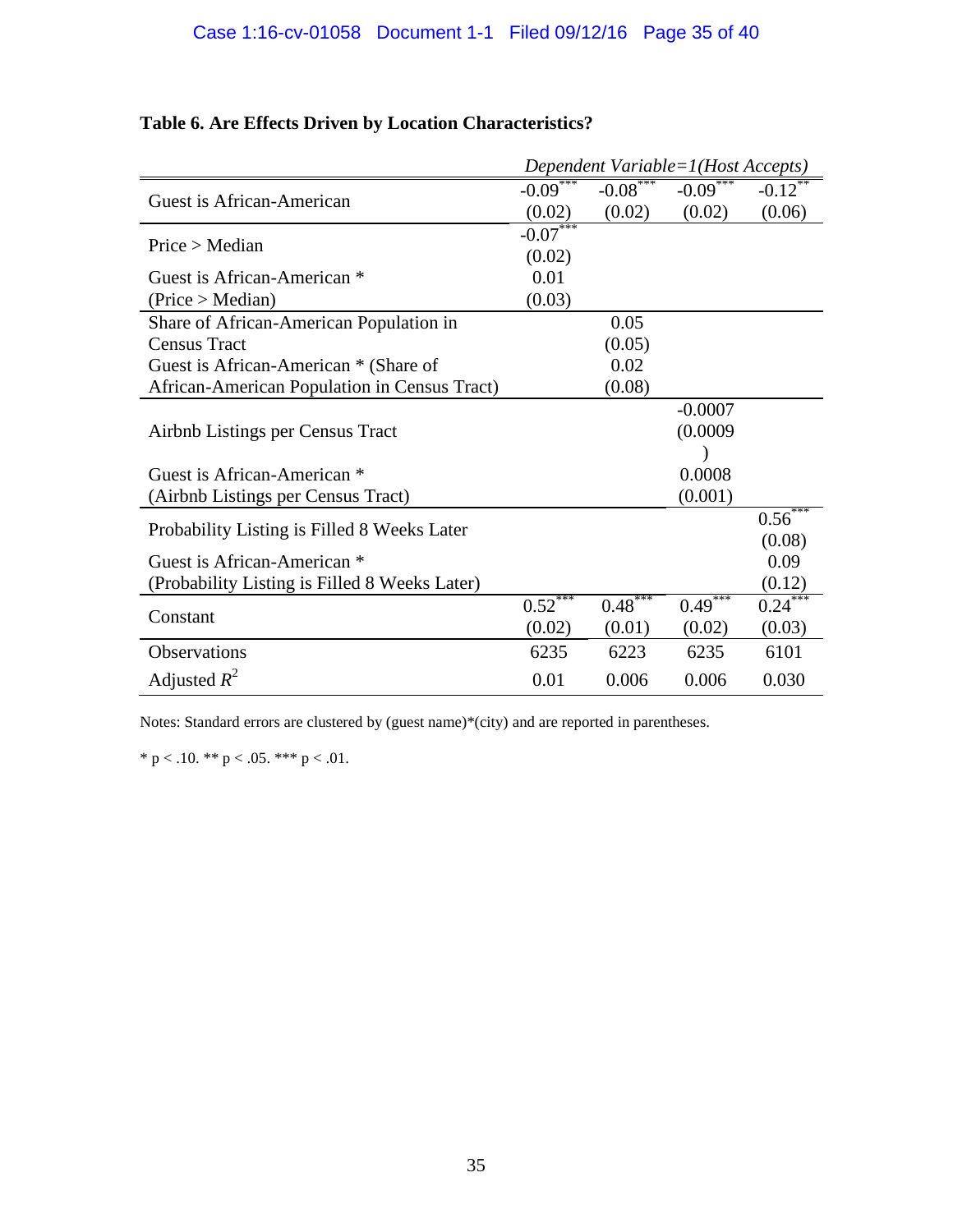| <b>Entire Sample</b>    |                   | 0.43<br>(6,390)         |                   |  |  |
|-------------------------|-------------------|-------------------------|-------------------|--|--|
| White Female            |                   | African-American Female |                   |  |  |
| <b>Allison Sullivan</b> | 0.49<br>(306)     | Lakisha Jones           | 0.42<br>(324)     |  |  |
| Anne Murphy             | $0.56**$<br>(344) | Latonya Robinson        | $0.35**$<br>(331) |  |  |
| Kristen Sullivan        | 0.48<br>(325)     | Latoya Williams         | 0.43<br>(327)     |  |  |
| Laurie Ryan             | 0.50<br>(327)     | Tamika Williams         | $0.47**$<br>(339) |  |  |
| Meredith O'Brien        | 0.49<br>(303)     | Tanisha Jackson         | 0.40<br>(309)     |  |  |
| White Male              |                   | African-American Male   |                   |  |  |
| <b>Brad Walsh</b>       | $0.41*$<br>(317)  | Darnell Jackson         | 0.38<br>(285)     |  |  |
| <b>Brent Baker</b>      | 0.48<br>(332)     | <b>Jamal Jones</b>      | 0.33<br>(328)     |  |  |
| <b>Brett Walsh</b>      | 0.44<br>(279)     | Jermaine Jones          | 0.36<br>(300)     |  |  |
| Greg O'Brien            | 0.45<br>(312)     | <b>Rasheed Jackson</b>  | 0.38<br>(313)     |  |  |
| <b>Todd McCarthy</b>    | 0.43<br>(314)     | <b>Tyrone Robinson</b>  | 0.36<br>(254)     |  |  |

## **Table 7. Proportion of Positive Responses, by Name**

Notes: The table reports the proportion of Yes responses by name. The number of messages sent by each guest name is shown in parentheses.

\* p < .10. \*\* p < .05. \*\*\* p< .01. P-values from test of proportion. Null hypothesis is that the proportion of Yes responses for a specific name are equal to the proportion of Yes responses for all other names of the same race\*gender cell.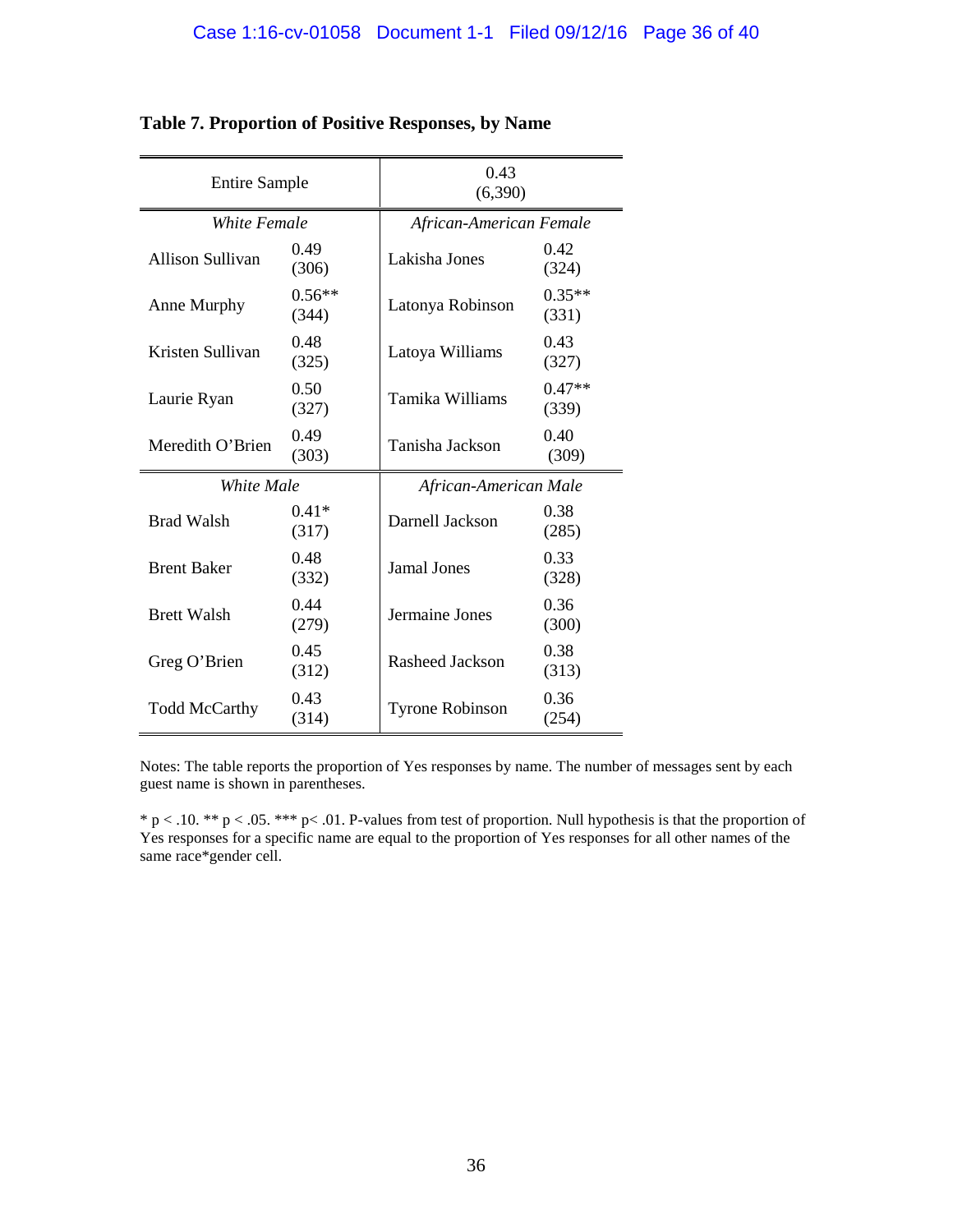# **Appendix**

# **Appendix Table 1: Results of survey testing races associated with names**

| White Female         |      | African-American Female |      |  |  |
|----------------------|------|-------------------------|------|--|--|
| Meredith O'Brien     | 0.93 | Tanisha Jackson         | 0.03 |  |  |
| Anne Murphy          | 0.95 | Lakisha Jones           | 0.05 |  |  |
| Laurie Ryan          | 0.97 | Latoya Williams         | 0.05 |  |  |
| Allison Sullivan     | 0.98 | Latonya Robinson        | 0.07 |  |  |
| Kristen Sullivan     | 1.00 | Tamika Williams         | 0.07 |  |  |
| White Male           |      | African-American Male   |      |  |  |
| Greg O'Brien         | 0.88 | <b>Tyrone Robinson</b>  | 0.00 |  |  |
| <b>Brent Baker</b>   | 0.90 | Rasheed Jackson         | 0.06 |  |  |
| <b>Brad Walsh</b>    | 0.91 | <b>Jamal Jones</b>      | 0.07 |  |  |
| <b>Brett Walsh</b>   | 0.93 | Darnell Jackson         | 0.10 |  |  |
| <b>Todd McCarthy</b> | 0.98 | Jermaine Jones          | 0.26 |  |  |

Notes: "White" is coded as 1. "African-American" is coded as 0. Sample size = 62.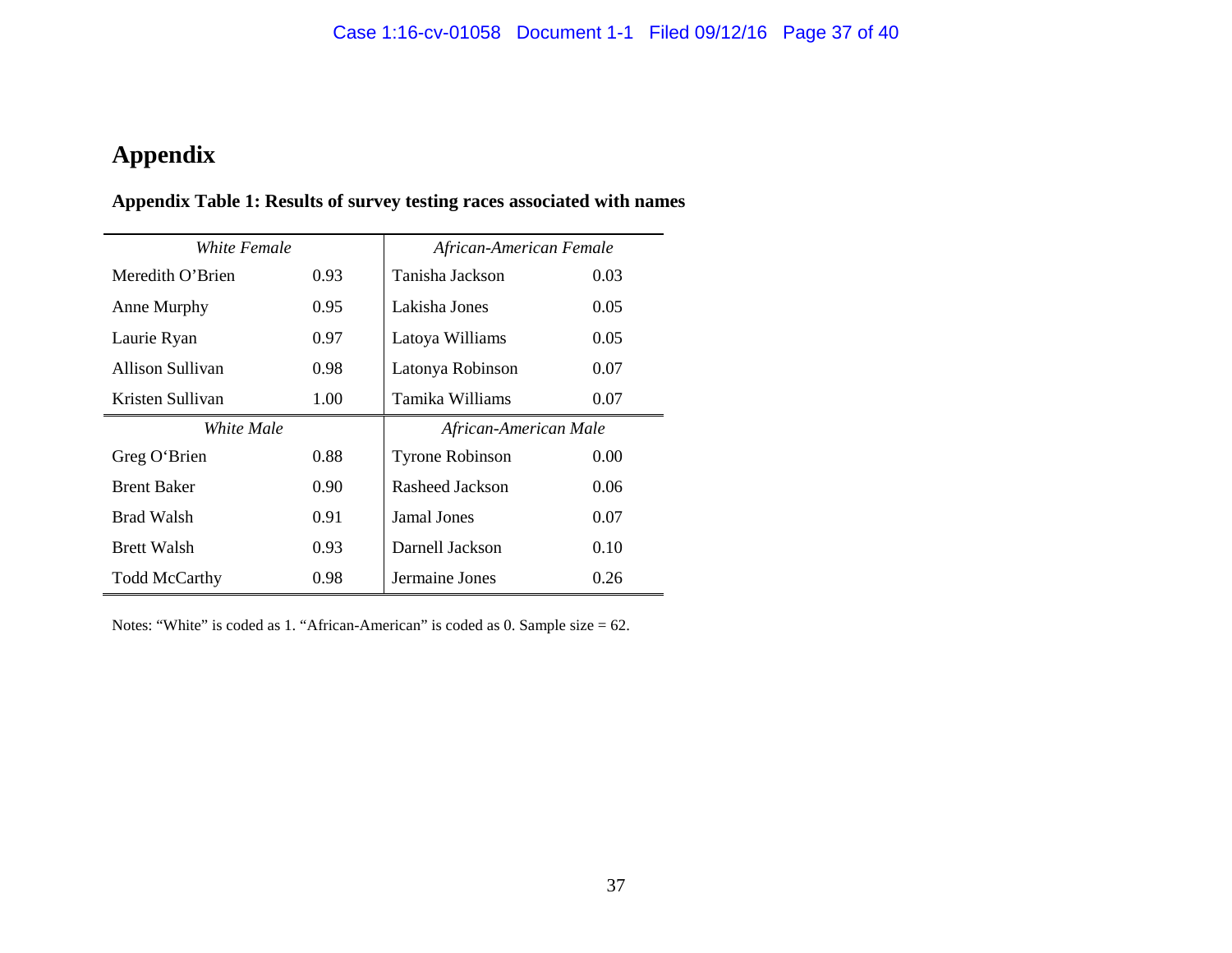|        |                         |               | Guest Race / Gender          |                 |                                |                     |      |        |                      |       |          |                               |
|--------|-------------------------|---------------|------------------------------|-----------------|--------------------------------|---------------------|------|--------|----------------------|-------|----------|-------------------------------|
|        |                         |               | (2)                          | (3)             | (4)                            |                     | (6)  | (7)    |                      | (9)   | (10)     |                               |
|        |                         | White<br>Male | African-<br>American<br>Male | White<br>Female | African-<br>American<br>Female | $P-value^{\dagger}$ | Male | Female | $P-value^{\ddagger}$ | White | American | African- P-value <sup>§</sup> |
|        | White Male              | 0.42          | 0.35                         | 0.49            | 0.32                           | < 0.001             | 0.39 | 0.4    | 0.72                 | 0.45  | 0.34     | < 0.001                       |
|        | African-American Male   | 0.64          | 0.40                         | 0.59            | 0.43                           | 0.06                | 0.52 | 0.51   | 0.99                 | 0.62  | 0.42     | 0.009                         |
|        | <b>White Female</b>     | 0.46          | 0.35                         | 0.49            | 0.44                           | 0.003               | 0.41 | 0.46   | 0.06                 | 0.48  | 0.39     | 0.003                         |
| Gender | African-American Female | 0.43          | 0.38                         | 0.53            | 0.59                           | 0.09                | 0.41 | 0.56   | 0.02                 | 0.48  | 0.50     | 0.80                          |
|        | White                   | 0.45          | 0.36                         | 0.50            | 0.40                           | < 0.001             | 0.41 | 0.45   | 0.02                 | 0.47  | 0.38     | < 0.001                       |
| Race   | African-American        | 0.49          | 0.40                         | 0.58            | 0.52                           | 0.05                | 0.45 | 0.55   | 0.02                 | 0.53  | 0.46     | 0.10                          |
|        | Other or uncertain      | 0.45          | 0.38                         | 0.51            | 0.43                           | 0.006               | 0.41 | 0.47   | 0.03                 | 0.48  | 0.40     | 0.005                         |
| Host   | Male                    | 0.43          | 0.36                         | 0.47            | 0.35                           | < 0.001             | 0.40 | 0.41   | 0.80                 | 0.45  | 0.35     | < 0.001                       |
|        | Female                  | 0.47          | 0.34                         | 0.51            | 0.45                           | < 0.001             | 0.41 | 0.48   | 0.004                | 0.49  | 0.40     | < 0.001                       |
|        | Other or uncertain      | 0.45          | 0.41                         | 0.54            | 0.45                           | < 0.001             | 0.43 | 0.50   | 0.003                | 0.50  | 0.43     | 0.003                         |

### **Appendix Table 2: Raw discrimination across all race and gender groups**

Notes: This table shows the proportion of Yes responses by hosts of a certain race/gender to guests of a certain race/gender.

† P-value from likelihood ratio Chi-Squared test that values in columns (1) through (4) are equal, in a given row.

‡ P-value from likelihood ratio Chi-Squared test that values in columns (6) and (7) are equal, in a given row.

§ P-value from likelihood ratio Chi-Squared test that values in columns (9) and (10) are equal, in a given row.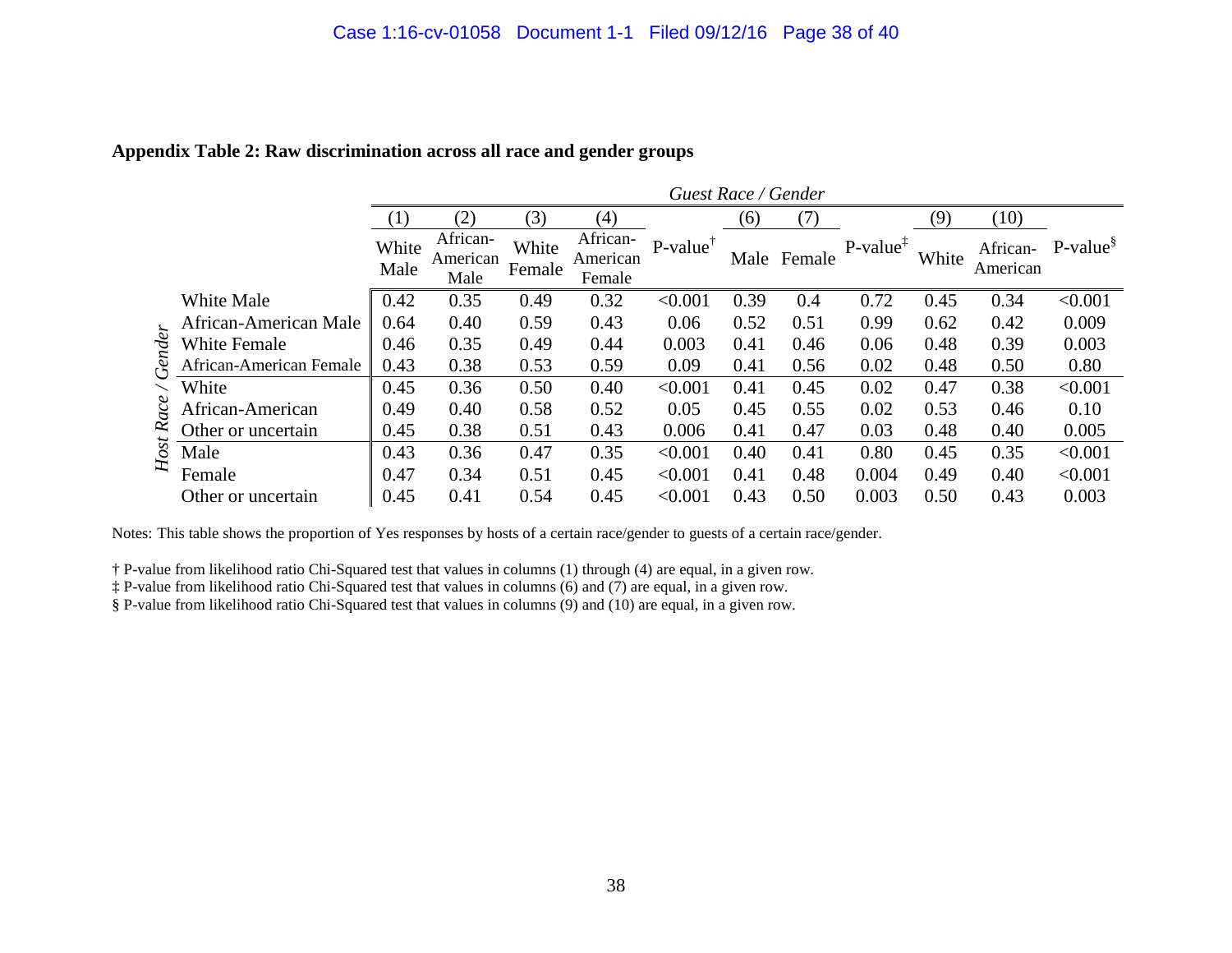## **Appendix Table 3: Discrimination by City**

| Dependent Variable: 1(Host Accepts)                                                                |            |                                 |                       |                              |                          |                                   |
|----------------------------------------------------------------------------------------------------|------------|---------------------------------|-----------------------|------------------------------|--------------------------|-----------------------------------|
|                                                                                                    | All Cities | <b>Baltimore</b><br>$(N = 347)$ | Dallas<br>$(N = 415)$ | Los Angeles<br>$(N = 3,913)$ | St. Louis<br>$(N = 151)$ | Washington, D.C.<br>$(N = 1,559)$ |
| Guest is African-American                                                                          | $-0.08***$ | $-0.07***$<br>(0.02)            | $-0.08***$<br>(0.02)  | $-0.10$ **<br>(0.02)         | $-0.08$ ***<br>(0.03)    | $-0.08***$<br>(0.02)              |
| City                                                                                               |            | 0.07<br>(0.03)                  | 0.04<br>(0.03)        | $-0.00$<br>(0.03)            | 0.02<br>(0.05)           | $-0.03$<br>(0.04)                 |
| $City * Gust is African-$<br>American                                                              |            | $-0.12$ <sup>*</sup><br>(0.05)  | $-0.01$<br>(0.04)     | 0.03<br>(0.04)               | 0.02<br>(0.07)           | $-0.01$<br>(0.05)                 |
| Constant                                                                                           | 0.49       | $0.48***$<br>(0.01)             | $0.49***$<br>(0.01)   | $0.49***$<br>(0.02)          | $0.49***$<br>(0.01)      | $0.50***$<br>(0.01)               |
| Observations                                                                                       | 6,235      | 6,235                           | 6,235                 | 6,235                        | 6,235                    | 6,235                             |
| Adjusted $R^2$                                                                                     | 0.006      | 0.007                           | 0.006                 | 0.006                        | 0.006                    | 0.007                             |
| <b>Implied Coefficient on Guest</b><br>is African-American + City $*$<br>Guest is African-American |            | $-0.19***$<br>(0.04)            | $-0.09**$<br>(0.04)   | $-0.07***$<br>(0.02)         | $-0.06$<br>(0.06)        | $-0.09*$<br>(0.05)                |

Notes: Standard errors are clustered by (guest name)\*(city) and are reported in parentheses.

\* p < .10. \*\* p < .05. \*\*\* p < .01.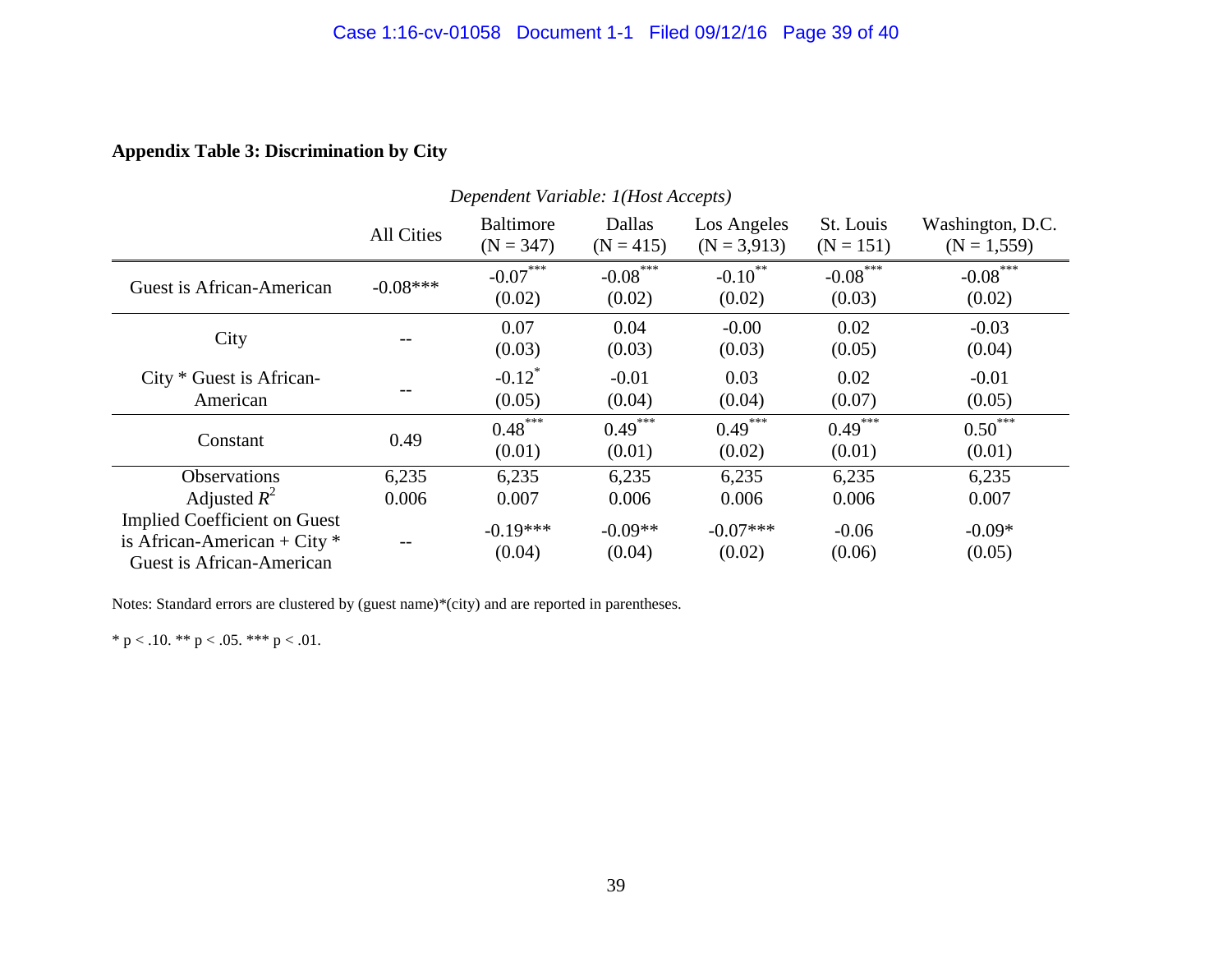|                                        | White Guests | African-American<br>Guests |
|----------------------------------------|--------------|----------------------------|
| Yes                                    | 1,152        | 940                        |
| Yes, but request for more information  | 375          | 308                        |
| Yes, with lower price if booked now    | 11           | 10                         |
| Yes, if guest extends stay             | 10           | 15                         |
| Yes, but in a different property       | 18           | 8                          |
| Yes, at a higher price                 | 4            | $\boldsymbol{0}$           |
| Request for more information           | 339          | 323                        |
| Not sure or check back later           | 154          | 175                        |
| No response                            | 429          | 423                        |
| No unless more information is provided | 12           | 15                         |
| N <sub>0</sub>                         | 663          | 873                        |

# **Appendix Table 4: Host responses to guest inquiries, by race of the guest**

Notes: The table reports the frequency of each type of host response to a guest inquiry, by race of the guest. Likelihood-ratio chi-squared =  $68.61$  (p<.01). Null hypothesis is that the columns will have equal proportions for each type of response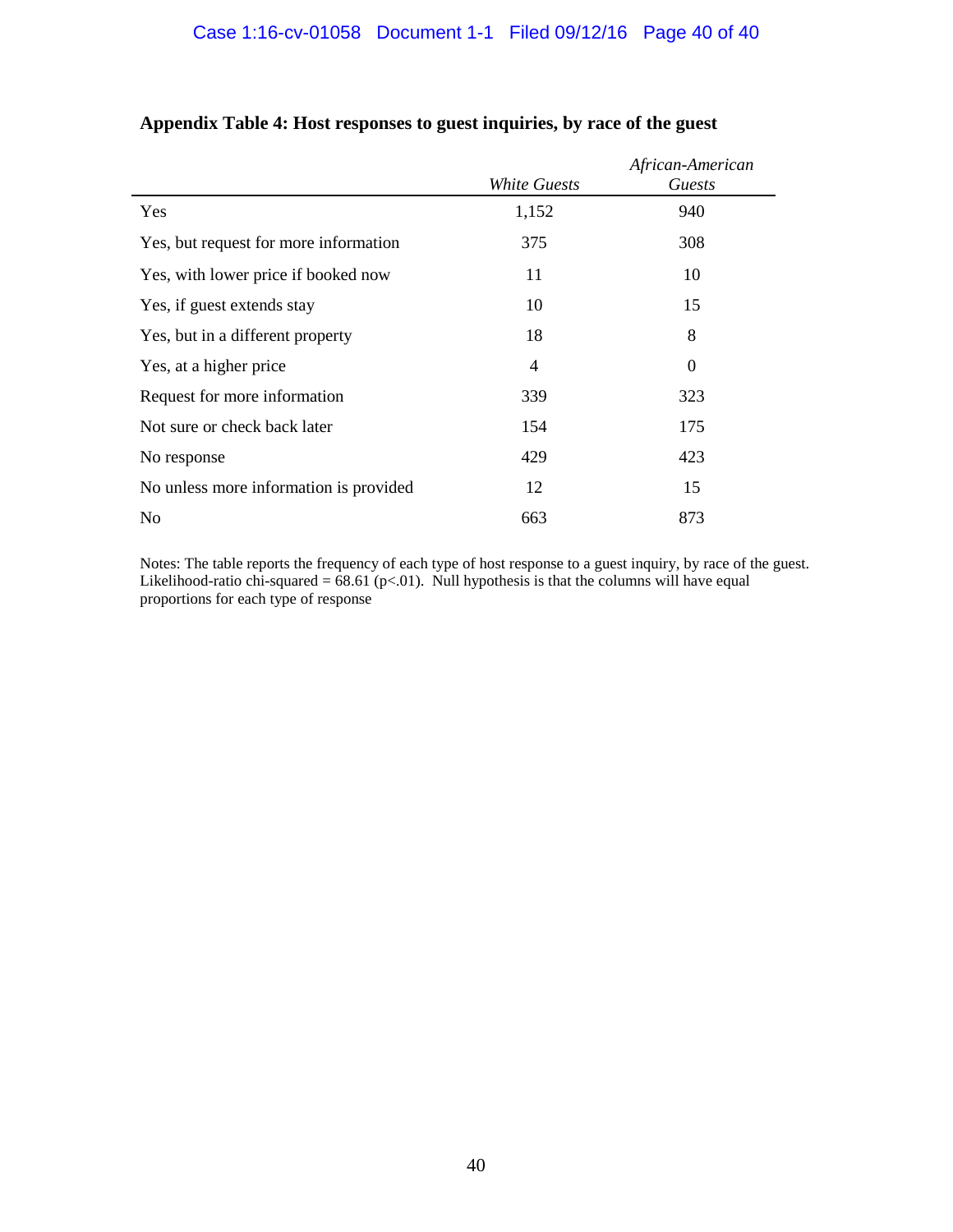# **IS 44** (Rev. 12/12) **Case 1:16-cv-01058 DOCUMER SHEEP** 09/12/16 Page 1 of 2

The JS 44 civil cover sheet and the information contained herein neither replace nor supplement the filing and service of pleadings or other papers as required by law, except as provided by local rules of court. This form,

| I. (a) PLAINTIFFS<br>Yvette Hobzek<br>(b) County of Residence of First Listed Plaintiff<br>King County, Washington<br>(EXCEPT IN U.S. PLAINTIFF CASES)                                                         |                                                                                                                                                                                                                  |                                                                                                                                                                                                                                  | <b>DEFENDANTS</b><br>Homeaway.com, Inc.<br>VRBO.com, Inc.                                                                                                                                                 |                                                                                                                                                        |                                                                                                                                                                                                                                                                                                                               |                                                                                                                                                                                                                                                  |  |
|----------------------------------------------------------------------------------------------------------------------------------------------------------------------------------------------------------------|------------------------------------------------------------------------------------------------------------------------------------------------------------------------------------------------------------------|----------------------------------------------------------------------------------------------------------------------------------------------------------------------------------------------------------------------------------|-----------------------------------------------------------------------------------------------------------------------------------------------------------------------------------------------------------|--------------------------------------------------------------------------------------------------------------------------------------------------------|-------------------------------------------------------------------------------------------------------------------------------------------------------------------------------------------------------------------------------------------------------------------------------------------------------------------------------|--------------------------------------------------------------------------------------------------------------------------------------------------------------------------------------------------------------------------------------------------|--|
|                                                                                                                                                                                                                |                                                                                                                                                                                                                  |                                                                                                                                                                                                                                  | County of Residence of First Listed Defendant<br><b>Travis County, Texas</b><br>(IN U.S. PLAINTIFF CASES ONLY)<br>IN LAND CONDEMNATION CASES, USE THE LOCATION OF<br>NOTE:<br>THE TRACT OF LAND INVOLVED. |                                                                                                                                                        |                                                                                                                                                                                                                                                                                                                               |                                                                                                                                                                                                                                                  |  |
| (c) Attorneys (Firm Name, Address, and Telephone Number)<br>Emejuru & Nyombi LLC<br>8403 Colesville Road, Suite 1100<br>Silver Spring, MD 20910                                                                |                                                                                                                                                                                                                  |                                                                                                                                                                                                                                  |                                                                                                                                                                                                           | Attorneys (If Known)                                                                                                                                   |                                                                                                                                                                                                                                                                                                                               |                                                                                                                                                                                                                                                  |  |
| <b>II. BASIS OF JURISDICTION</b> (Place an "X" in One Box Only)                                                                                                                                                |                                                                                                                                                                                                                  |                                                                                                                                                                                                                                  |                                                                                                                                                                                                           |                                                                                                                                                        |                                                                                                                                                                                                                                                                                                                               | <b>III. CITIZENSHIP OF PRINCIPAL PARTIES</b> (Place an "X" in One Box for Plaintiff                                                                                                                                                              |  |
| $\Box$ 1 U.S. Government<br>Plaintiff                                                                                                                                                                          | $\Box$ 3 Federal Question<br>(U.S. Government Not a Party)                                                                                                                                                       |                                                                                                                                                                                                                                  |                                                                                                                                                                                                           | (For Diversity Cases Only)<br><b>PTF</b><br>Citizen of This State<br>$\Box$ 1                                                                          | <b>DEF</b><br>$\Box$ 1                                                                                                                                                                                                                                                                                                        | and One Box for Defendant)<br>PTF<br>DEF<br><b>X</b> 4<br>Incorporated or Principal Place<br>$\Box$ 4<br>of Business In This State                                                                                                               |  |
| $\Box$ 2 U.S. Government<br>Defendant                                                                                                                                                                          | $\boxtimes$ 4 Diversity<br>(Indicate Citizenship of Parties in Item III)                                                                                                                                         |                                                                                                                                                                                                                                  |                                                                                                                                                                                                           | Citizen of Another State                                                                                                                               | $\mathbf{X}$ 2<br>$\Box$ 2 Incorporated <i>and</i> Principal Place                                                                                                                                                                                                                                                            | $\square$ 5<br>$\Box$ 5<br>of Business In Another State                                                                                                                                                                                          |  |
|                                                                                                                                                                                                                |                                                                                                                                                                                                                  |                                                                                                                                                                                                                                  |                                                                                                                                                                                                           | Citizen or Subject of a<br>$\Box$ 3<br>Foreign Country                                                                                                 | $\Box$ 3 Foreign Nation                                                                                                                                                                                                                                                                                                       | $\Box$ 6<br>$\Box$ 6                                                                                                                                                                                                                             |  |
| <b>IV. NATURE OF SUIT</b> (Place an "X" in One Box Only)                                                                                                                                                       |                                                                                                                                                                                                                  |                                                                                                                                                                                                                                  |                                                                                                                                                                                                           |                                                                                                                                                        |                                                                                                                                                                                                                                                                                                                               |                                                                                                                                                                                                                                                  |  |
| <b>CONTRACT</b><br>$\Box$ 110 Insurance                                                                                                                                                                        | PERSONAL INJURY                                                                                                                                                                                                  | <b>TORTS</b><br>PERSONAL INJURY                                                                                                                                                                                                  |                                                                                                                                                                                                           | <b>FORFEITURE/PENALTY</b>                                                                                                                              | <b>BANKRUPTCY</b><br>$\Box$ 422 Appeal 28 USC 158                                                                                                                                                                                                                                                                             | <b>OTHER STATUTES</b><br>375 False Claims Act                                                                                                                                                                                                    |  |
| $\Box$ 120 Marine<br>130 Miller Act<br>$\Box$ 140 Negotiable Instrument<br>$\Box$ 150 Recovery of Overpayment<br>& Enforcement of Judgment<br>151 Medicare Act<br>□ 152 Recovery of Defaulted                  | $\Box$ 310 Airplane<br>$\Box$ 315 Airplane Product<br>Liability<br>□ 320 Assault, Libel &<br>Slander<br>□ 330 Federal Employers'<br>Liability                                                                    | 365 Personal Injury -<br>Product Liability<br>367 Health Care/<br>Pharmaceutical<br>Personal Injury<br>Product Liability<br>368 Asbestos Personal                                                                                | □ 625 Drug Related Seizure<br>of Property 21 USC 881<br>$\Box$ 690 Other                                                                                                                                  |                                                                                                                                                        | $\Box$ 423 Withdrawal<br>$\Box$ 400 State Reapportionment<br>28 USC 157<br>$\Box$ 410 Antitrust<br>$\Box$ 430 Banks and Banking<br><b>PROPERTY RIGHTS</b><br>450 Commerce<br>$\Box$ 460 Deportation<br>$\Box$ 820 Copyrights<br>□ 830 Patent<br>470 Racketeer Influenced and<br>$\Box$ 840 Trademark<br>Corrupt Organizations |                                                                                                                                                                                                                                                  |  |
| <b>Student Loans</b><br>(Excludes Veterans)<br>153 Recovery of Overpayment<br>of Veteran's Benefits<br>160 Stockholders' Suits<br>190 Other Contract<br>195 Contract Product Liability<br>$\Box$ 196 Franchise | □ 340 Marine<br>345 Marine Product<br>Liability<br>□ 350 Motor Vehicle<br>□ 355 Motor Vehicle<br><b>Product Liability</b><br>360 Other Personal<br>Injury<br>$\Box$ 362 Personal Injury -<br>Medical Malpractice | <b>Injury Product</b><br>Liability<br>PERSONAL PROPERTY   710 Fair Labor Standards<br>370 Other Fraud<br>$\Box$ 371 Truth in Lending<br>380 Other Personal<br><b>Property Damage</b><br>385 Property Damage<br>Product Liability |                                                                                                                                                                                                           | <b>LABOR</b><br>Act<br>720 Labor/Management<br>Relations<br>740 Railway Labor Act<br>751 Family and Medical<br>Leave Act<br>790 Other Labor Litigation | <b>SOCIAL SECURITY</b><br>$\Box$ 861 HIA (1395ff)<br><b>1</b> 862 Black Lung (923)<br>$\Box$ 863 DIWC/DIWW (405(g))<br>$\Box$ 864 SSID Title XVI<br>$\Box$ 865 RSI (405(g))                                                                                                                                                   | 480 Consumer Credit<br>490 Cable/Sat TV<br>□ 850 Securities/Commodities/<br>Exchange<br>1 890 Other Statutory Actions<br>□ 891 Agricultural Acts<br>□ 893 Environmental Matters<br>$\Box$ 895 Freedom of Information<br>Act<br>□ 896 Arbitration |  |
| <b>REAL PROPERTY</b>                                                                                                                                                                                           | <b>CIVIL RIGHTS</b>                                                                                                                                                                                              | <b>PRISONER PETITIONS</b>                                                                                                                                                                                                        |                                                                                                                                                                                                           | 791 Employee Retirement                                                                                                                                | <b>FEDERAL TAX SUITS</b>                                                                                                                                                                                                                                                                                                      | □ 899 Administrative Procedure                                                                                                                                                                                                                   |  |
| 210 Land Condemnation<br>220 Foreclosure<br>□ 230 Rent Lease & Ejectment<br>$\Box$ 240 Torts to Land<br>245 Tort Product Liability                                                                             | $\Box$ 440 Other Civil Rights<br>$\Box$ 441 Voting<br>$\Box$ 442 Employment<br>$\boxtimes$ 443 Housing/<br>Accommodations                                                                                        | <b>Habeas Corpus:</b><br>$\Box$ 463 Alien Detainee<br>$\Box$ 510 Motions to Vacate<br>Sentence<br>$\Box$ 530 General                                                                                                             |                                                                                                                                                                                                           | Income Security Act                                                                                                                                    | □ 870 Taxes (U.S. Plaintiff<br>or Defendant)<br>□ 871 IRS-Third Party<br>26 USC 7609                                                                                                                                                                                                                                          | Act/Review or Appeal of<br><b>Agency Decision</b><br>$\Box$ 950 Constitutionality of<br><b>State Statutes</b>                                                                                                                                    |  |
| 290 All Other Real Property                                                                                                                                                                                    | $\Box$ 445 Amer. w/Disabilities<br>Employment<br>$\Box$ 446 Amer. w/Disabilities<br>Other<br>448 Education                                                                                                       | 535 Death Penalty<br>Other:<br>$\Box$ 540 Mandamus & Other<br>$\Box$ 550 Civil Rights<br>555 Prison Condition<br>560 Civil Detainee -<br>Conditions of<br>Confinement                                                            |                                                                                                                                                                                                           | <b>IMMIGRATION</b><br>462 Naturalization Application<br>$\Box$ 465 Other Immigration<br>Actions                                                        |                                                                                                                                                                                                                                                                                                                               |                                                                                                                                                                                                                                                  |  |
| V. ORIGIN (Place an "X" in One Box Only)<br>$\boxtimes$ 1 Original<br>Proceeding                                                                                                                               | $\Box$ 2 Removed from<br>$\Box$ 3<br><b>State Court</b>                                                                                                                                                          | Remanded from<br>Appellate Court                                                                                                                                                                                                 |                                                                                                                                                                                                           | $\Box$ 4 Reinstated or $\Box$ 5 Transferred from<br>Reopened<br>(specify)                                                                              | $\Box$ 6 Multidistrict<br>Another District<br>Litigation                                                                                                                                                                                                                                                                      |                                                                                                                                                                                                                                                  |  |
| VI. CAUSE OF ACTION                                                                                                                                                                                            | Title II, Fair Housing Act,<br>Brief description of cause:                                                                                                                                                       | Cite the U.S. Civil Statute under which you are filing (Do not cite jurisdictional statutes unless diversity):                                                                                                                   |                                                                                                                                                                                                           |                                                                                                                                                        |                                                                                                                                                                                                                                                                                                                               |                                                                                                                                                                                                                                                  |  |
| VII. REQUESTED IN<br><b>X</b> CHECK IF THIS IS A CLASS ACTION<br><b>COMPLAINT:</b><br>UNDER RULE 23, F.R.Cv.P.                                                                                                 |                                                                                                                                                                                                                  |                                                                                                                                                                                                                                  |                                                                                                                                                                                                           | <b>DEMAND</b> \$                                                                                                                                       | CHECK YES only if demanded in complaint:<br>$\times$ Yes<br><b>JURY DEMAND:</b><br>$\square$ No                                                                                                                                                                                                                               |                                                                                                                                                                                                                                                  |  |
| VIII. RELATED CASE(S)<br>IF ANY                                                                                                                                                                                | (See instructions):                                                                                                                                                                                              | <b>JUDGE</b>                                                                                                                                                                                                                     |                                                                                                                                                                                                           |                                                                                                                                                        | DOCKET NUMBER                                                                                                                                                                                                                                                                                                                 |                                                                                                                                                                                                                                                  |  |
| <b>DATE</b><br>09/09/2016<br><b>FOR OFFICE USE ONLY</b>                                                                                                                                                        |                                                                                                                                                                                                                  | SIGNATURE OF ATTORNEY OF RECORD<br>Ikechukwu Emejuru                                                                                                                                                                             |                                                                                                                                                                                                           |                                                                                                                                                        |                                                                                                                                                                                                                                                                                                                               |                                                                                                                                                                                                                                                  |  |
| <b>RECEIPT#</b>                                                                                                                                                                                                | <b>AMOUNT</b>                                                                                                                                                                                                    | <b>APPLYING IFP</b>                                                                                                                                                                                                              |                                                                                                                                                                                                           | <b>JUDGE</b>                                                                                                                                           |                                                                                                                                                                                                                                                                                                                               | MAG. JUDGE                                                                                                                                                                                                                                       |  |